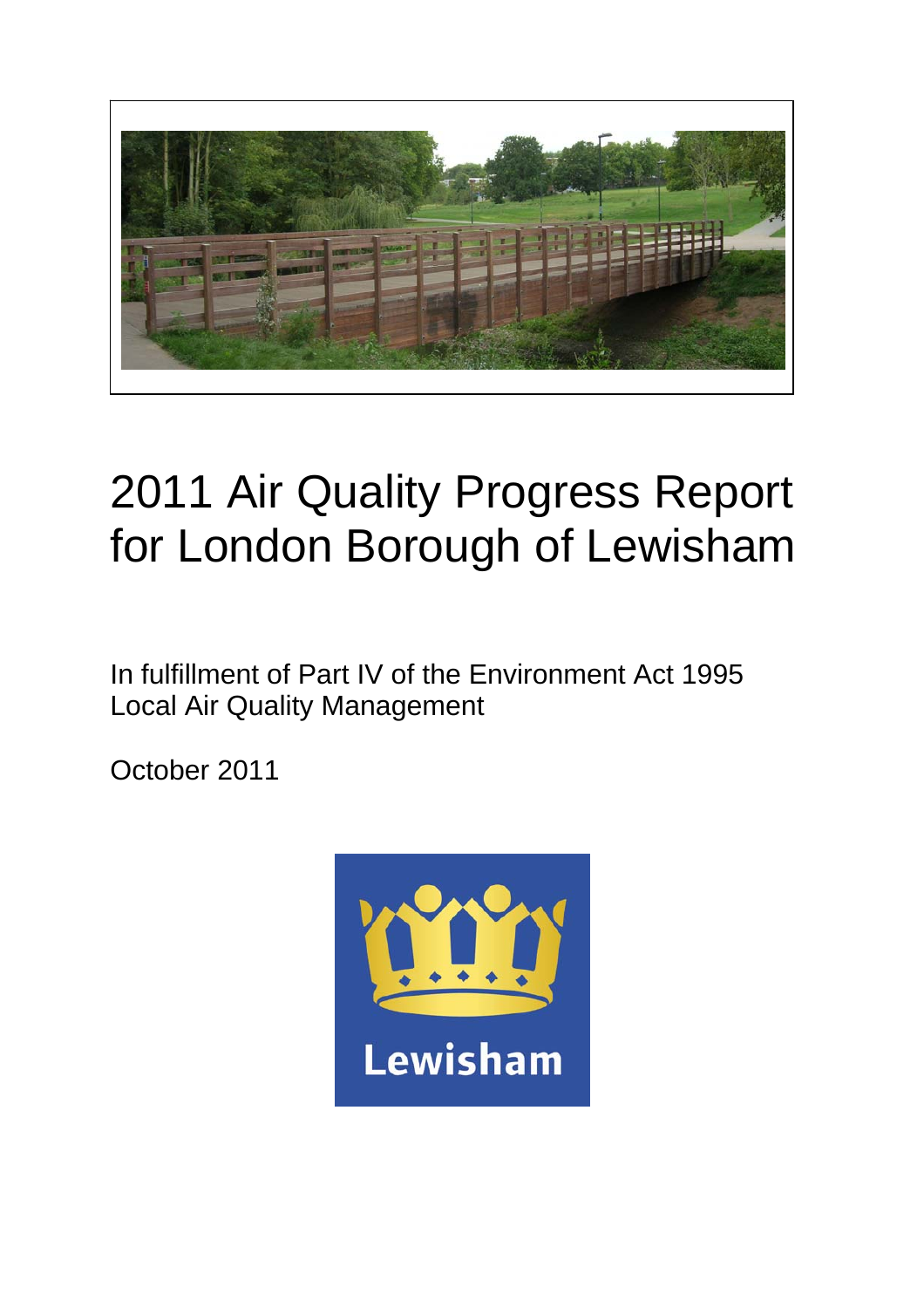| Local            | <b>David Trew</b> |
|------------------|-------------------|
| <b>Authority</b> |                   |
| <b>Officer</b>   |                   |

| <b>Department</b> | <b>Environmental Health</b>    |  |  |  |  |  |
|-------------------|--------------------------------|--|--|--|--|--|
| <b>Address</b>    | <b>Wearside Service Centre</b> |  |  |  |  |  |
|                   | <b>Wearside Road</b>           |  |  |  |  |  |
|                   | Lewisham                       |  |  |  |  |  |
|                   | <b>SE137EZ</b>                 |  |  |  |  |  |
| <b>Telephone</b>  | 020 8314 9783                  |  |  |  |  |  |
| e-mail            | Dave.trew@lewisham.gov.uk      |  |  |  |  |  |

| <b>Report</b>    | <b>Progress Report 2011</b> |
|------------------|-----------------------------|
| <b>Reference</b> |                             |
| number           |                             |
| <b>Date</b>      | October 2011                |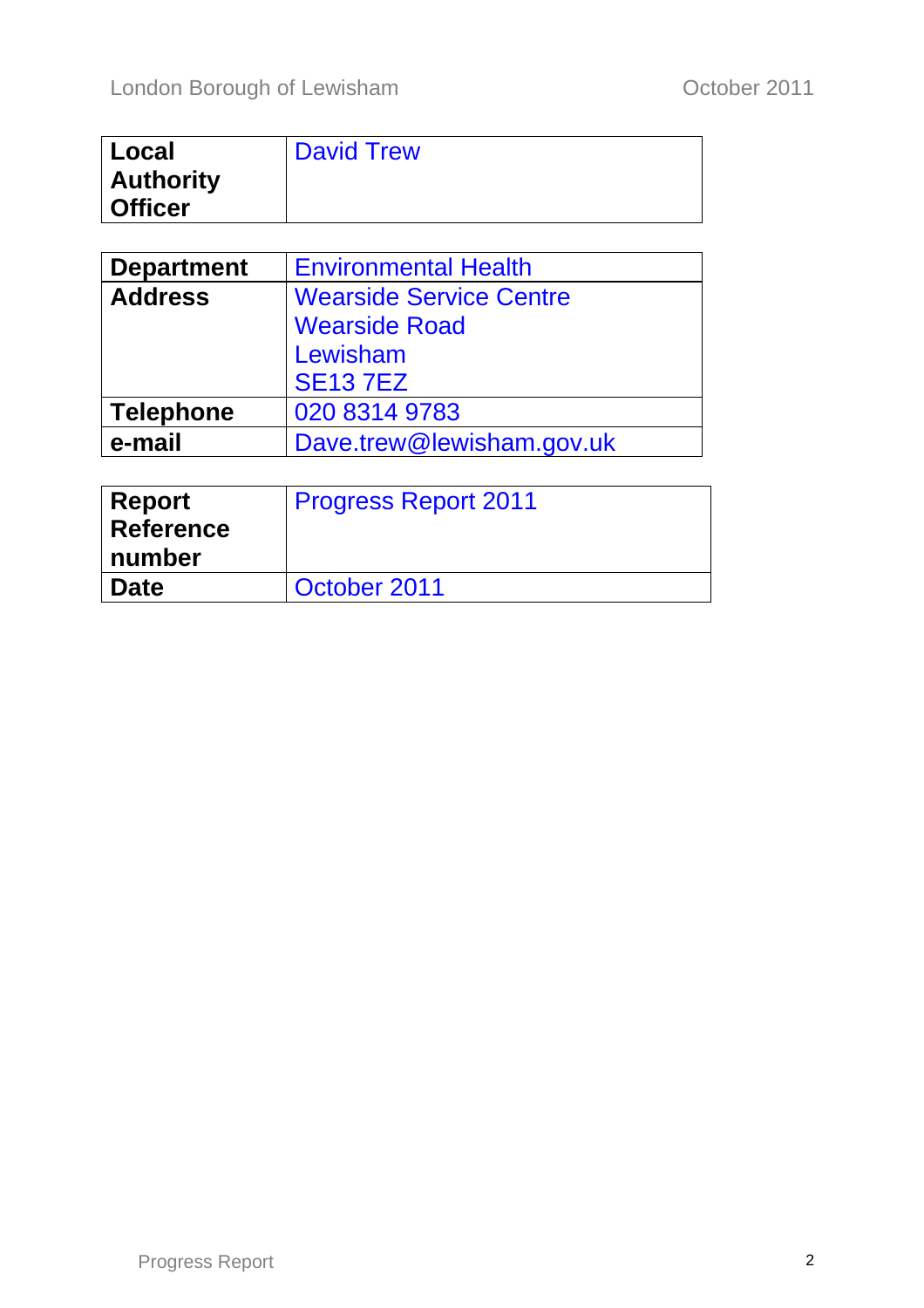# **Executive Summary**

This report is presented to comply with requirements of the Local Air Quality Management regulations and combines the Progress Report on Local Air Quality together with the Air Quality Action Plan Progress Report.

The report provides an interim assessment of local air quality following the previous Progress Report submitted in October 2010 and the most recent Updating and Screening Assessment (USA) published in June 2009. It also provides an update on progress made towards implementing actions from the Council's Air Quality Action Plan for the period up to and including April 2011.

The findings from this report are that the National Air Quality Objectives continue to be met for five out of the seven pollutants currently under LA control. These are:

- 1,3-butadiene
- Benzene
- Carbon monoxide
- Lead
- Sulphur dioxide

For particulate matter, both  $PM_{10}$  objectives have again been met at monitoring locations and it is estimated that these are being met throughout most, if not all, of the borough. A new  $PM_{10}$  monitor has been installed in the north of the borough which was identified as being affected by fugitive emissions from industrial sites. The monitoring data to date shows that the concentrations peak at very high levels but that the 24-hour averages are generally below the objective. In 2010, the number of days when the 24-hour average was  $>50\mu q/m^3$ was only 3 although this is based on only 72% data capture.

Some episodes of elevated  $PM_{10}$  concentrations have occurred across London in 2011 which could possibly result in the objective not being met at one or more locations. However, if there is continuing compliance with the  $PM_{10}$  objectives after 2011, we will seek to review the AQMA designations for this particular pollutant.

The annual average objective for nitrogen dioxide  $(NO<sub>2</sub>)$  continues to be exceeded at roadside sites. This includes one monitoring location that is currently outside of the existing AQMAs. Both objectives for  $NO<sub>2</sub>$  are being met at all background sites where monitoring is being carried out. A Detailed Assessment submitted in 2011 found that there were exceedences of the air quality objectives for nitrogen dioxide occurring outside of the existing AQMAs. Therefore, a new AQMA will be designated to include the areas of exceedences and we intend to consult locally on the proposals. The Detailed Assessment found that the objectives are being met along the other streets identified in the 2009 USA as requiring further consideration.

The Action Plan Progress Report shows that progress with measures contained in the Action Plan are continuing and ongoing. There have been some notable successes in terms of the promotion of sustainable transport, particularly through the refurbishment and improvement of a number of walking / cycling routes and green spaces. The Council has also been progressing with joint working on large projects such as the Souce London network of Electric Vehicle Charging Points and the promotion of Walkit.com and airTEXT.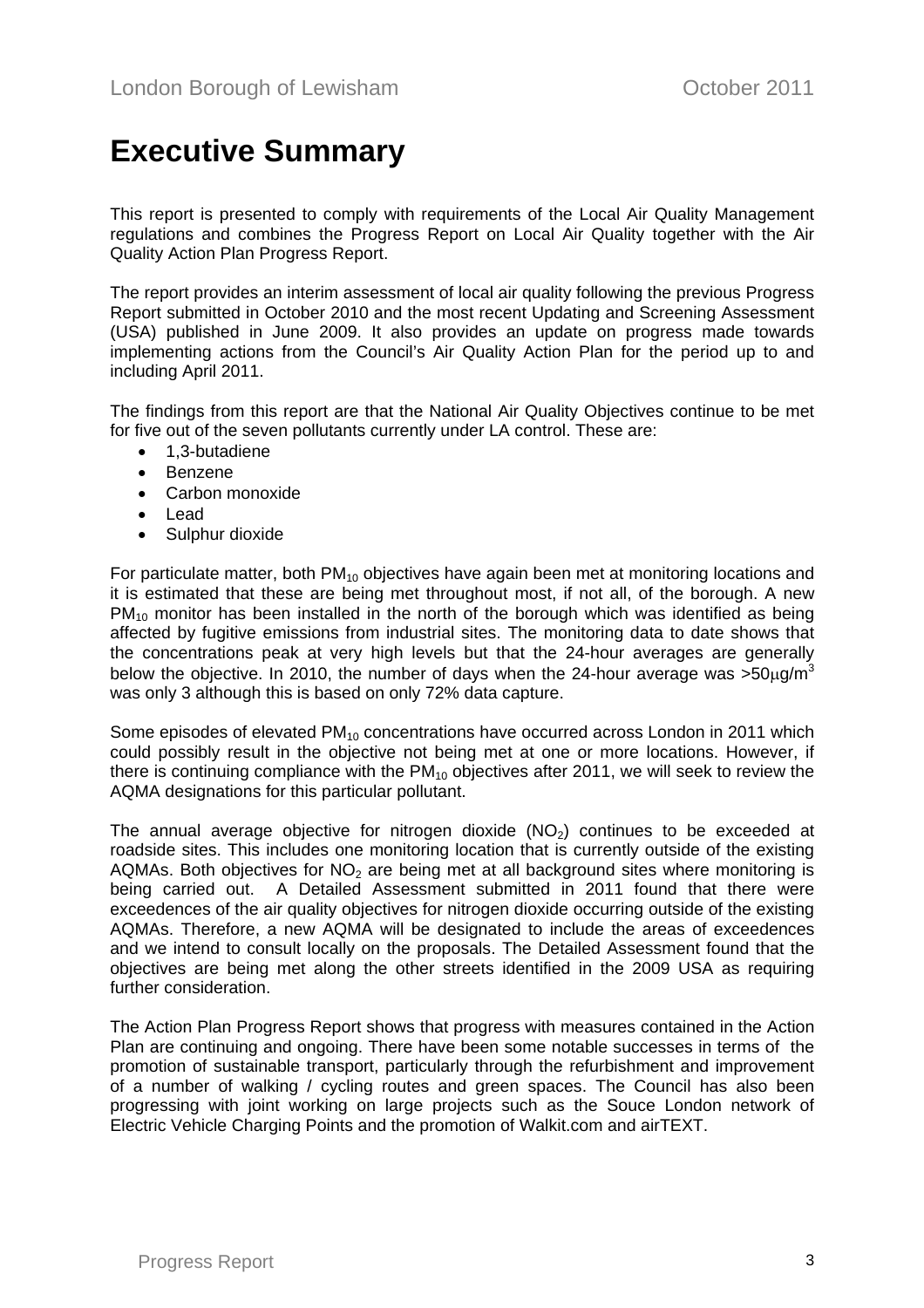# **Table of contents**

| 1            |                |                                                                  |  |
|--------------|----------------|------------------------------------------------------------------|--|
|              | 1.1            |                                                                  |  |
|              | 1.2            |                                                                  |  |
|              | 1.3            |                                                                  |  |
|              | 1.4            |                                                                  |  |
| $\mathbf{2}$ |                |                                                                  |  |
|              | 2.1            |                                                                  |  |
|              | 2.1.1          |                                                                  |  |
|              | 2.1.2          |                                                                  |  |
|              | 2.2            | Comparison of Monitoring Results with Air Quality Objectives  18 |  |
|              | 2.2.1          |                                                                  |  |
|              | 2.2.2          |                                                                  |  |
|              | 2.2.3          |                                                                  |  |
|              | 2.2.4          |                                                                  |  |
|              | 2.2.5<br>2.2.6 |                                                                  |  |
|              | 2.2.7          |                                                                  |  |
|              |                |                                                                  |  |
| 3            |                |                                                                  |  |
|              | 3.1            |                                                                  |  |
|              | 3.2            |                                                                  |  |
|              | 3.3            |                                                                  |  |
|              | 3.4            |                                                                  |  |
|              | 3.5            |                                                                  |  |
|              | 3.6            | New Developments with Fugitive or Uncontrolled Sources  33       |  |
| 4            |                |                                                                  |  |
| 5            |                |                                                                  |  |
| 6            |                |                                                                  |  |
| 7            |                |                                                                  |  |
| 8            |                |                                                                  |  |
| 9            |                |                                                                  |  |
|              | 9.1            |                                                                  |  |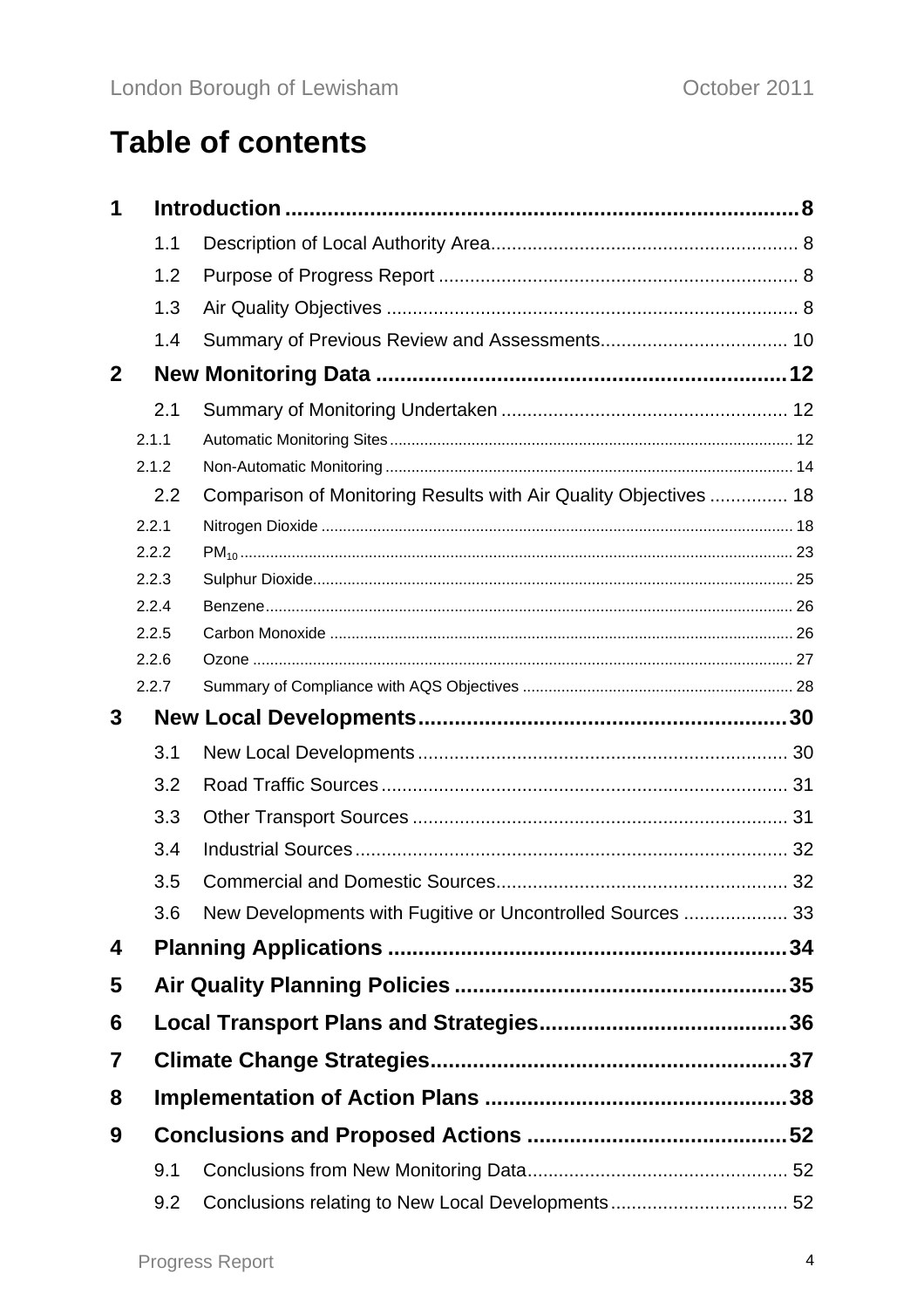| London Borough of Lewisham | October 2011 |  |
|----------------------------|--------------|--|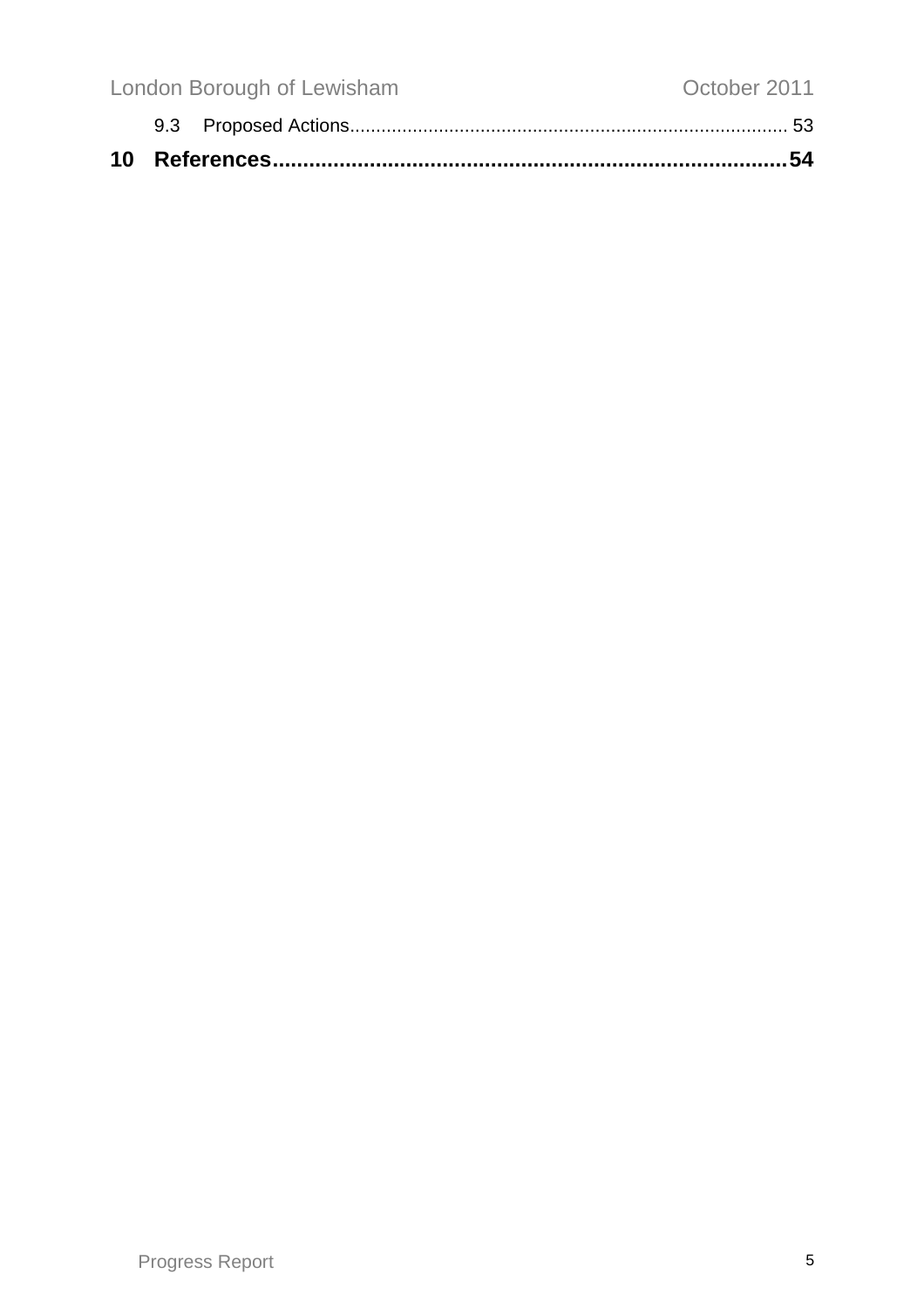# **Appendices**

| Appendix A | QA:QC Data                                                 |
|------------|------------------------------------------------------------|
| Appendix B | Monthly $NO2$ Diffusion Tube Results                       |
| Appendix C | List of Part B Processes within London Borough of Lewisham |

### **List of Tables**

| <b>Table</b><br>1.1       | Air Quality Objectives Included In Regulations For The Purpose Of Local Air Quality<br>Management In England           | p.9  |
|---------------------------|------------------------------------------------------------------------------------------------------------------------|------|
| Table<br>1.2              | List Of Recent Reports Submitted By London Borough Of Lewisham Under The<br>System Of Local Air Quality Management     | p.10 |
| Table<br>2.1              | Details Of Automatic Monitoring Sites                                                                                  | p.13 |
| Table<br>2.2              | Details Of Non-Automatic Monitoring Sites                                                                              | p.16 |
| Table<br>2.3a             | Results Of Automatic Monitoring For Nitrogen Dioxide: Comparison With Annual<br>Mean Objective                         | p.18 |
| Table<br>2.3 <sub>b</sub> | Results Of Automatic Monitoring For Nitrogen Dioxide: Comparison With 1-Hour<br>Objective                              | p.19 |
| Table<br>2.4              | Results Of Nitrogen Dioxide Diffusion Tubes                                                                            | p.20 |
| Table<br>2.5              | Results Of PM <sub>10</sub> Automatic Monitoring: Comparison With Annual Mean And 24-Hour<br><b>Mean Objectives</b>    | p.24 |
| Table<br>2.6              | Results Of SO <sub>2</sub> Automatic Monitoring: Comparison With Objectives                                            | p.25 |
| Table<br>2.7              | Results Of CO Automatic Monitoring: Comparison With Objectives                                                         | p.26 |
| Table<br>2.8              | Results Of O3 Automatic Monitoring                                                                                     | p.27 |
| Table<br>3.1              | Planning Applications (2009-10) Where An Air Quality Assessment Was Submitted<br>As Part Of An Environmental Statement | p.30 |
| Table<br>3.2              | Planning Applications (2009-10) Where Approval Was Granted For A Biomass<br><b>Boiler</b>                              | p.32 |
| Table<br>4.1              | Planning Applications which have the Potential to Impact on Ambient Air Quality:<br>Submitted but not yet Decided      | p.34 |
| Table<br>7.1              | Air Quality Action Plan Progress                                                                                       | p.38 |
| Table<br>A1               | 2010 Bias Adjustment Factors                                                                                           | p.55 |
| Table<br>A2               | Data used in calculating the local Bias Adjustment Factor 2010                                                         | p.56 |
| Table<br>A <sub>3</sub>   | Table showing the National Bias Adjustment Factors for 2010                                                            | p.57 |
| <b>Table</b><br>A4        | 2010 Diffusion Tube Collocation Data (Lewisham 2)                                                                      | p.58 |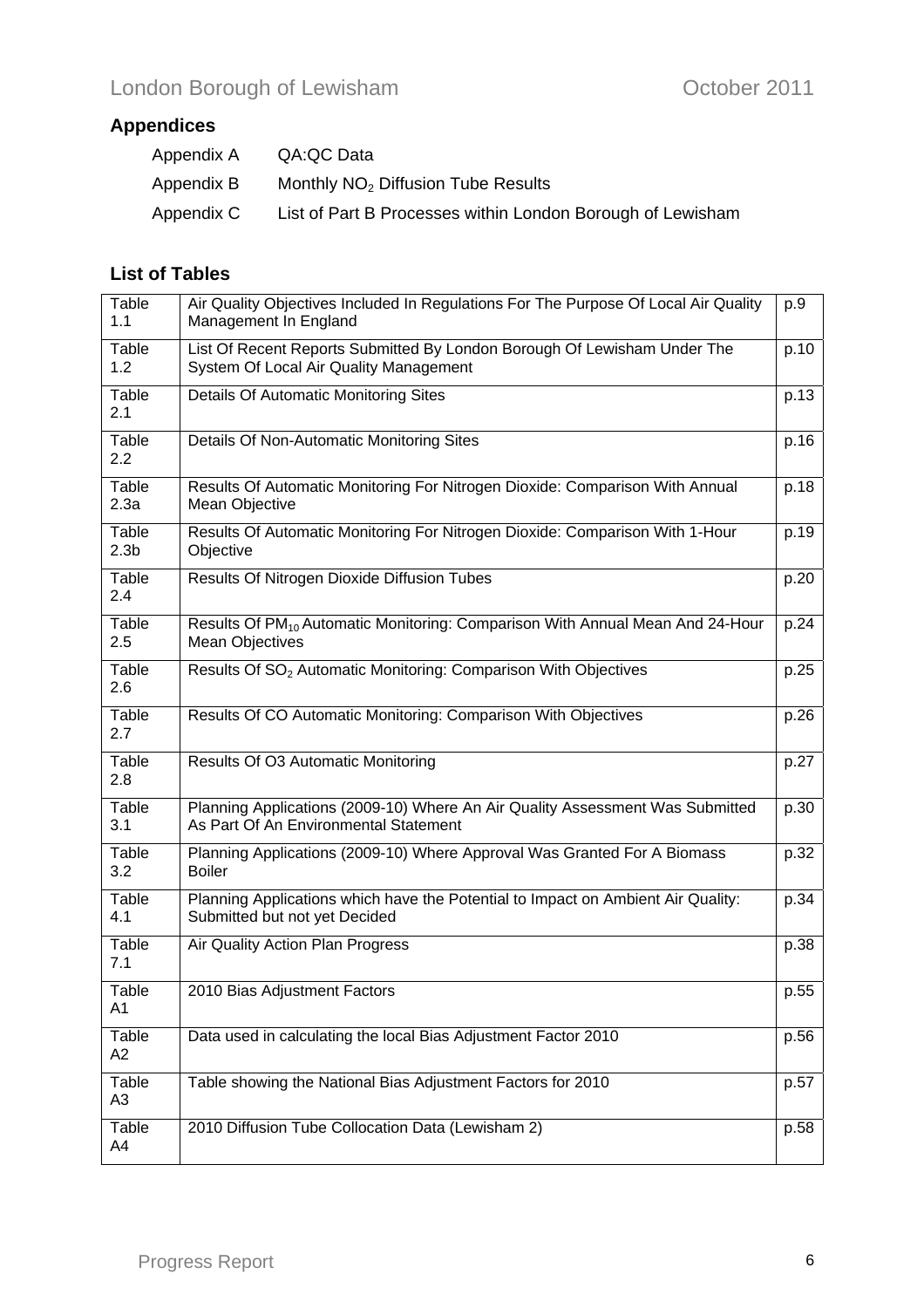# **List of Figures**

| Fig 1.1   | Map of London Borough of Lewisham showing the AQMA Boundaries                | p.11 |
|-----------|------------------------------------------------------------------------------|------|
| Fig $2.1$ | Map of Monitoring Sites                                                      | p.15 |
| Fig 2.2   | Trends in Annual Mean Nitrogen Dioxide Concentrations (Automatic Monitoring) | p.18 |
| Fig 2.3   | Trends in Annual Mean Nitrogen Dioxide Concentrations (Diffusion Tubes)      | p.22 |
| Fig 2.4   | Trends in Annual Mean PM10 Concentrations (Automatic Monitoring)             | p.24 |
| Fig 2.5   | Graph showing $O_3$ running 8-hour means (2008)                              | p.27 |
| Fig $2.6$ | Graph showing $O_3$ running 8-hour means (2009)                              | p.28 |
| Fig 2.7   | Graph showing $O_3$ running 8-hour means (2010)                              | p.28 |
| Fig 7.1   | Number of Requests per Month for Walking Routes from Walkit.com              | p.51 |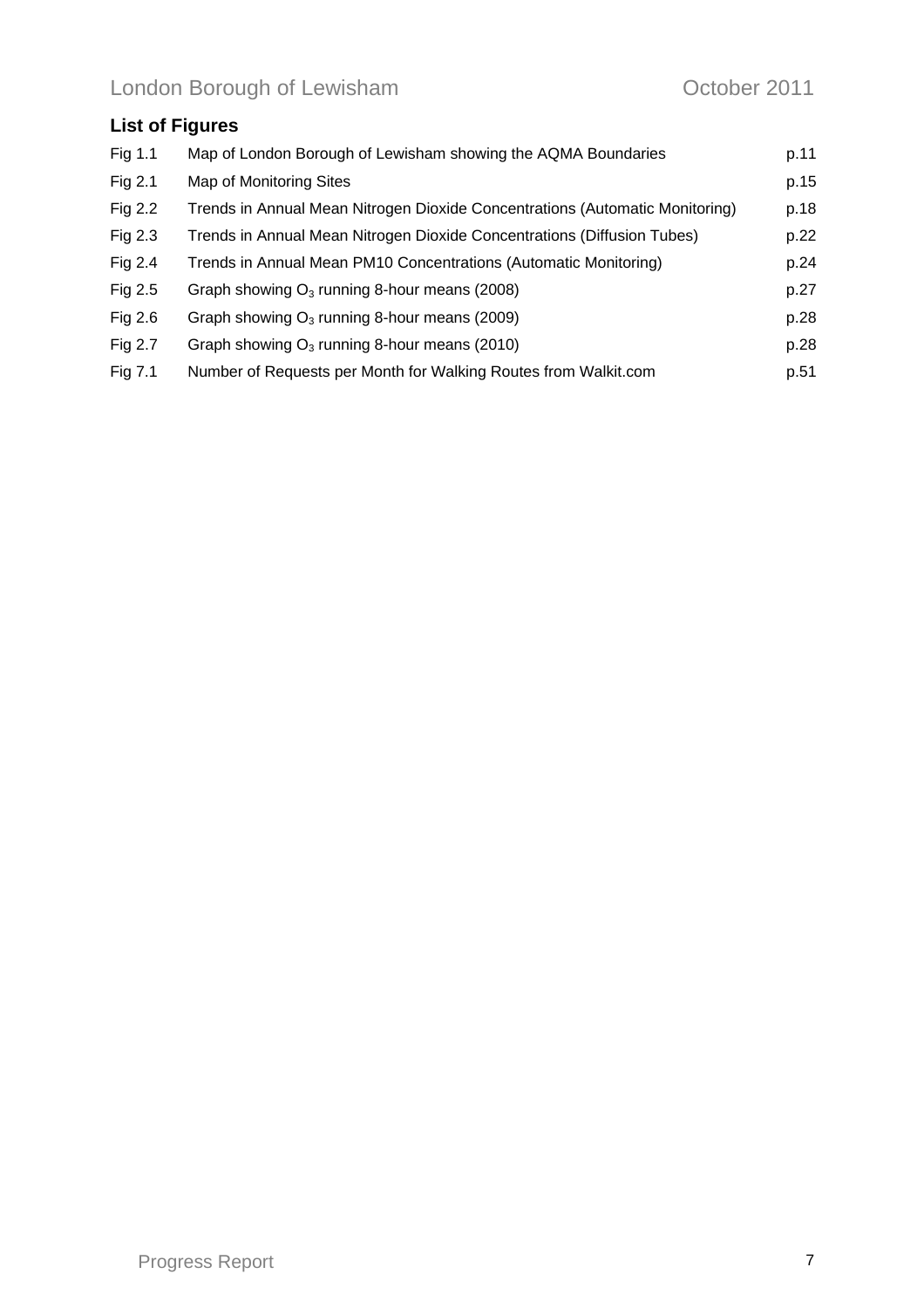# <span id="page-7-0"></span>**1 Introduction**

This report is the London Borough of Lewisham Progress Report which forms part of the fourth round of Review and Assessment of Air Quality. This report gives information on progress with air quality management since the Progress Report 2010 and the last review and assessment undertaken (USA, 2009). This Progress Report forms part of the local air quality management system introduced in the Environment Act 1995 and subsequent regulations. It follows the latest prescribed guidance given in LAQM.TG(09).

# **1.1 Description of Local Authority Area**

The London Borough of Lewisham is situated in southeast London. It is bordered to the west by Southwark, to the east by Greenwich and to the south by Bromley. It has a small frontage on to the River Thames in the north. It is an inner London Borough comprising a densely populated area with an estimated population in 2010 of approximately 261,600. The Borough is mostly residential with areas of employment around the main commercial centres of Lewisham, New Cross, Catford, Deptford and Sydenham. However, compared to other London boroughs, Lewisham is relatively green with approximately one fifth of the borough being open space. The Borough has a broad socio-economic range combining a mix of wealthier wards and wards with more concentrated areas of deprivation. Some of the most deprived wards are New Cross, Evelyn, Deptford and Downham. In these areas health and the quality of housing are poorer.

The main sources of air pollutants are the busy and congested roads. Only 31% of the borough workforce are employed in the borough (Lewisham Employment Land Study,  $2008$ )<sup>[1](#page-53-0)</sup> with the majority of the working population travelling outside the borough to work (2001 Census)<sup>[2](#page-53-0)</sup>. 70 per cent of local people commute out of Lewisham to work, mainly to other parts of London but private vehicle ownership is relatively low. The main roads that run through the Borough include the A2, A20, A21 and the South Circular (A205). There are currently 70 minor industrial processes that are regulated by the Council and one Part A installation (SELCHP) regulated by the Environment Agency.

# **1.2 Purpose of Progress Report**

Progress Reports are required in the intervening years between the three-yearly Updating and Screening Assessment reports. Their purpose is to maintain continuity in the Local Air Quality Management process.

If the Progress Report identifies the risk of exceedence of an Air Quality Objective, the Local Authority should undertake a Detailed Assessment immediately, and not wait until the next round of Review and Assessment.

# **1.3 Air Quality Objectives**

The air quality objectives applicable to Local Air Quality Management (LAQM) in England are set out in the Air Quality (England) Regulations 2000 (SI 928), and the Air Quality (England) (Amendment) Regulations 2002 (SI 3043). They are shown in Table 1.1. This table shows the objectives in units of microgrammes per cubic metre  $\mu$ g/m<sup>3</sup> (for carbon monoxide the units used are milligrammes per cubic metre,  $mg'm^3$ ). Table 1.1 includes the number of permitted exceedences in any given year (where applicable).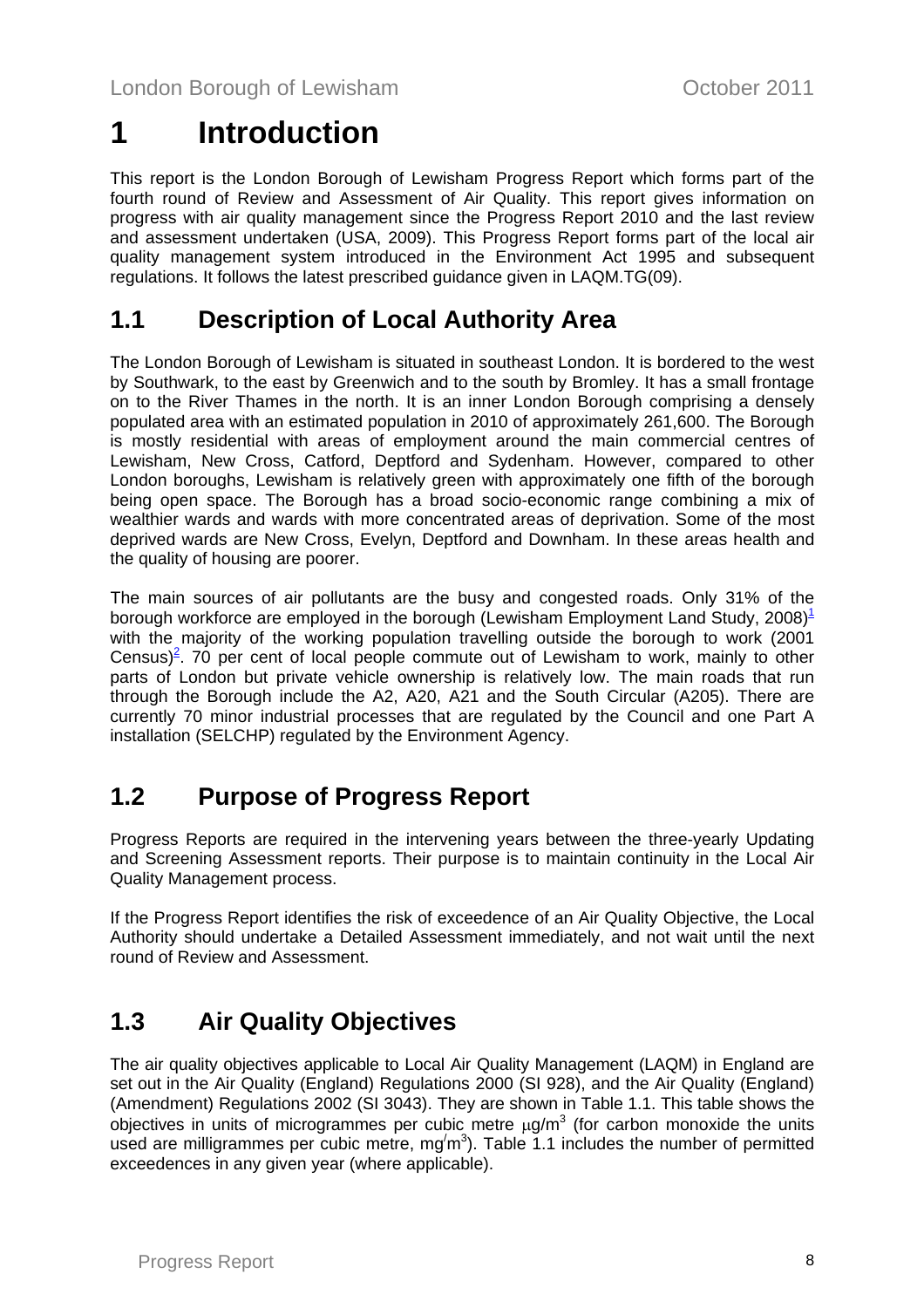$\overline{\phantom{a}}$ 

| <b>Pollutant</b>                               | <b>Concentration</b>                                                            | <b>Measured as</b>     | Date to be<br>achieved by |
|------------------------------------------------|---------------------------------------------------------------------------------|------------------------|---------------------------|
| <b>Benzene</b>                                 | 16.25 $\mu$ g/m <sup>3</sup>                                                    | Running annual<br>mean | 31.12.2003                |
|                                                | 5.00 $\mu$ g/m <sup>3</sup>                                                     | Running annual<br>mean | 31.12.2010                |
| 1,3-Butadiene                                  | 2.25 $\mu$ g/m <sup>3</sup>                                                     | Running annual<br>mean | 31.12.2003                |
| <b>Carbon monoxide</b>                         | 10.0 mg/m <sup>3</sup>                                                          | Running 8-hour<br>mean | 31.12.2003                |
| Lead                                           | 0.5 $\mu$ g/m <sup>3</sup>                                                      | Annual mean            | 31.12.2004                |
|                                                | 0.25 $\mu$ g/m <sup>3</sup>                                                     | Annual mean            | 31.12.2008                |
| Nitrogen dioxide                               | 200 $\mu$ g/m <sup>3</sup> not to be<br>exceeded more than<br>18 times a year   | 1-hour mean            | 31.12.2005                |
|                                                | 40 $\mu$ g/m <sup>3</sup>                                                       | Annual mean            | 31.12.2005                |
| Particles (PM <sub>10</sub> )<br>(gravimetric) | 50 $\mu$ g/m <sup>3</sup> , not to be<br>exceeded more than<br>35 times a year  | 24-hour mean           | 31.12.2004                |
|                                                | 40 $\mu$ g/m <sup>3</sup>                                                       | Annual mean            | 31.12.2004                |
| <b>Sulphur dioxide</b>                         | 350 $\mu$ g/m <sup>3</sup> , not to be<br>exceeded more than<br>24 times a year | 1-hour mean            | 31.12.2004                |
|                                                | 125 $\mu$ g/m <sup>3</sup> , not to be<br>exceeded more than<br>3 times a year  | 24-hour mean           | 31.12.2004                |
|                                                | 266 $\mu$ g/m <sup>3</sup> , not to be<br>exceeded more than<br>35 times a year | 15-minute mean         | 31.12.2005                |

#### **Table 1.1 Air Quality Objectives included in Regulations for the purpose of Local Air Quality Management in England.**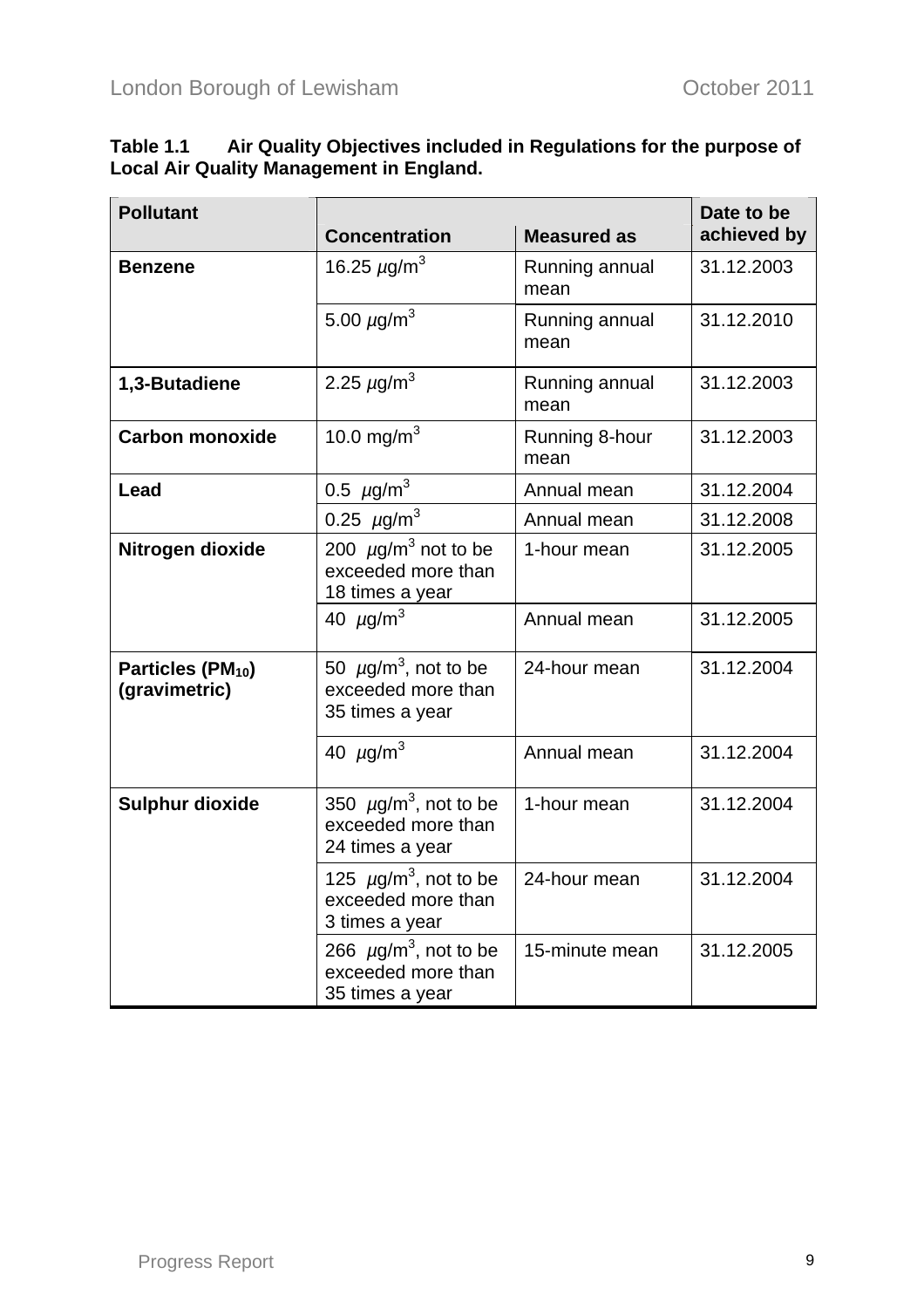## <span id="page-9-0"></span>**1.4 Summary of Previous Review and Assessments**

The Council undertook previous rounds of review and assessment of air quality in line with the system of Local Air Quality Management reporting requirements. The main issue following the first round, with respect to local air quality, was found to be emissions ( $NO<sub>2</sub>$  and PM10) emanating from road vehicles. As a result, the Council designated Air Quality Management Areas in parts of the Borough. These are shown in Figure 1.1 and consist of four large AQMAs and a series of ribbon roads (called AQMA 5).

The conclusions of the Council's subsequent Review and Assessment reports from 2003 to 2010 (see Table 1.2) were that the designation of AQMAs should remain. These were primarily for exceedences of the annual mean objective for  $NO<sub>2</sub>$ , but also for the daily mean objective for  $PM_{10}$  where there is a smaller area that exceeds. The Update and Screening Assessment report produced in 2009 using the guidance contained in TG(09), included monitoring data that showed exceedences of the annual objective for  $NO<sub>2</sub>$  were occurring outside of the existing AQMAs. In addition, changes in the guidance resulted in a further three roads being identified as warranting further investigation. Consequently, a Detailed Assessment was carried out to examine air quality at the specific locations identified in this previous report. The Detailed Assessment, which was submitted and approved in March 2011, found that exceedences of the objectives for  $NO<sub>2</sub>$  are occurring along and around Brockley Rise, but not at the other locations identified in the USA. Previous reports also identified that the proposed redevelopment of Lewisham could result in increased concentrations and that fugitive emissions from industrial sources in the north of the borough required monitoring.

#### **Table 1.2 List of Recent Reports submitted by London Borough of Lewisham under the System of Local Air Quality Management.**

| Year | Report                                   |
|------|------------------------------------------|
| 2004 | <b>Updating and Screening Assessment</b> |
| 2005 | <b>Detailed Assessment</b>               |
| 2006 | <b>Progress Report</b>                   |
| 2006 | <b>Updating and Screening Assessment</b> |
| 2008 | Progress Report                          |
| 2009 | <b>Updating and Screening Assessment</b> |
| 2010 | Progress Report                          |
| 2011 | <b>Detailed Assessment</b>               |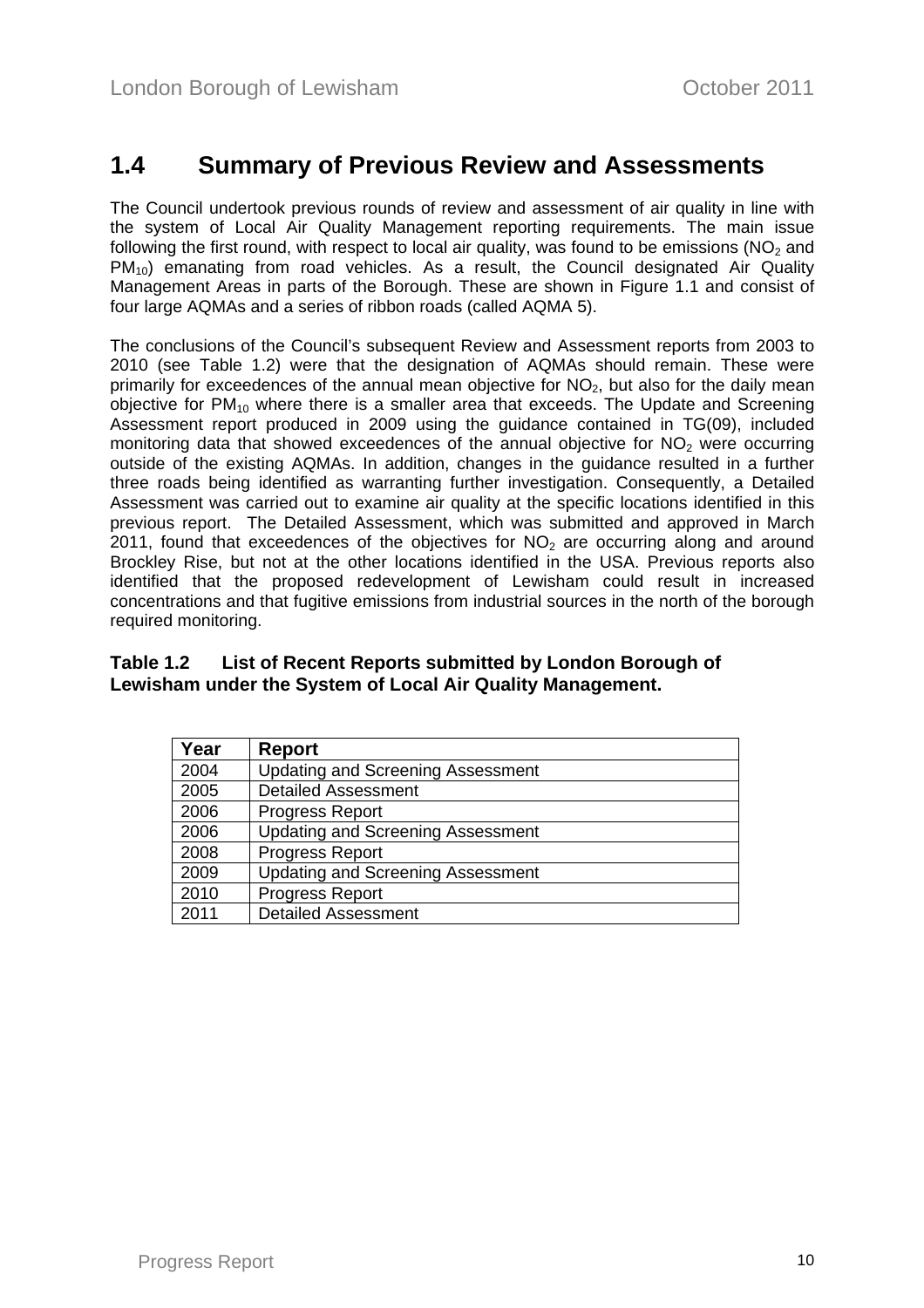### **Figure 1.1 Map of London Borough of Lewisham showing AQMA Boundaries**

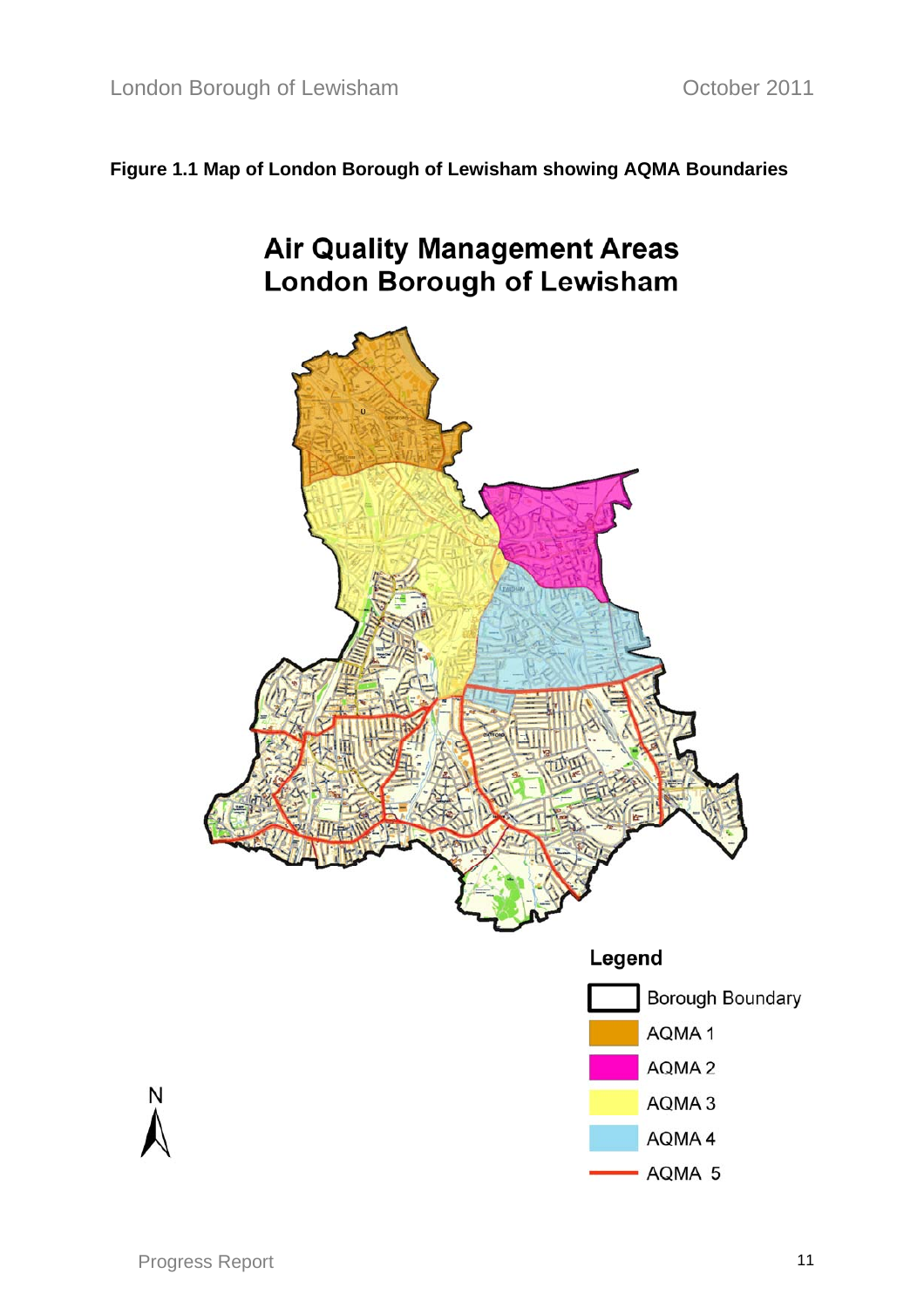# <span id="page-11-0"></span>**2 New Monitoring Data**

## **2.1 Summary of Monitoring Undertaken**

#### **2.1.1 Automatic Monitoring Sites**

The Council undertakes continuous monitoring at three fixed, long-term sites, the details of which are included below. In July 2010, the automatic monitoring station Crystal Palace 1 was closed. Although not within the borough of Lewisham, it was located at a site where the boundaries of several local authorities converge. These are LB Bromley, LB Croydon and LB Southwark and responsibility for the site was shared between the 4 boroughs.

Further details about each of the monitoring stations is shown below:

- $\circ$  Lewisham 1 an urban background site located in Catford (in the centre of the Borough). This monitoring site started operating in 1996. **Nitrogen dioxide**, **sulphur dioxide** and ozone are monitored at the site. [http://www.londonair.org.uk/london/asp/publicdetails.asp?region=0&site=LW1&details=location&mapview=all&la](http://www.londonair.org.uk/london/asp/publicdetails.asp?region=0&site=LW1&details=location&mapview=all&la_id=23&network=All) [\\_id=23&network=All](http://www.londonair.org.uk/london/asp/publicdetails.asp?region=0&site=LW1&details=location&mapview=all&la_id=23&network=All)
- $\circ$  Lewisham 2 a site located 6m from the roadside in New Cross, which is located in the north of the Borough closer to central London. This monitoring site opened in 2002. The site monitors **nitrogen dioxide**, **particles (PM<sub>10</sub>)** by TEOM and **sulphur dioxide**. The King's College Volatile Correction Factor has been applied to the monitoring data collected from the TEOM and presented in this report. The site represents relevant exposure. [http://www.londonair.org.uk/london/asp/publicdetails.asp?region=0&site=LW2&details=location&mapview=all&l](http://www.londonair.org.uk/london/asp/publicdetails.asp?region=0&site=LW2&details=location&mapview=all&la_id=23&network=All) [a\\_id=23&network=All](http://www.londonair.org.uk/london/asp/publicdetails.asp?region=0&site=LW2&details=location&mapview=all&la_id=23&network=All)
- $\circ$  Lewisham 3 an industrial site located approximately 10m south of a strip of industrial premises and 2m from the kerb of a residential road that also provides access to the industrial sites. The site started monitoring in Feb 2010 and represents relevant exposure. The site monitors **particles (PM<sub>10</sub>)** using a Beta Attenuation Mass (BAM) Monitor and has a wind direction sensor attached to the station.

[http://www.londonair.org.uk/london/asp/publicdetails.asp?region=0&site=LW3&details=location&mapview=all&l](http://www.londonair.org.uk/london/asp/publicdetails.asp?region=0&site=LW3&details=location&mapview=all&la_id=23&network=All) [a\\_id=23&network=All](http://www.londonair.org.uk/london/asp/publicdetails.asp?region=0&site=LW3&details=location&mapview=all&la_id=23&network=All)

 $\circ$  Crystal Palace 1 – (closed July 2010). A roadside site located 4m from the kerb in the south west of the Borough on the border of three other neighbouring London boroughs (Southwark, Croydon and Bromley). The site opened in 1999 and monitored **nitrogen dioxide**, **carbon monoxide**, **particles** (PM<sub>10</sub>) by TEOM and **sulphur dioxide**[. http://www.londonair.org.uk/london/asp/publicdetails.asp?region=0&site=CY1&details=location&mapview=all&la](http://www.londonair.org.uk/london/asp/publicdetails.asp?region=0&site=CY1&details=location&mapview=all&la_id=23&network=All)

[\\_id=23&network=All](http://www.londonair.org.uk/london/asp/publicdetails.asp?region=0&site=CY1&details=location&mapview=all&la_id=23&network=All)

All the above sites are operated to London Air Quality Network (LAQN) standards, which are similar to those of the AURN. The data produced have traceability to national standards and operational procedures defined for the LAQN. A contract is in place with King's College Environmental Research Group covering the data collection, validation and ratification as well as to carry out 6-monthly site audits. A contract is also in place with an external provider to carry out the regular servicing and maintenance of the monitoring stations.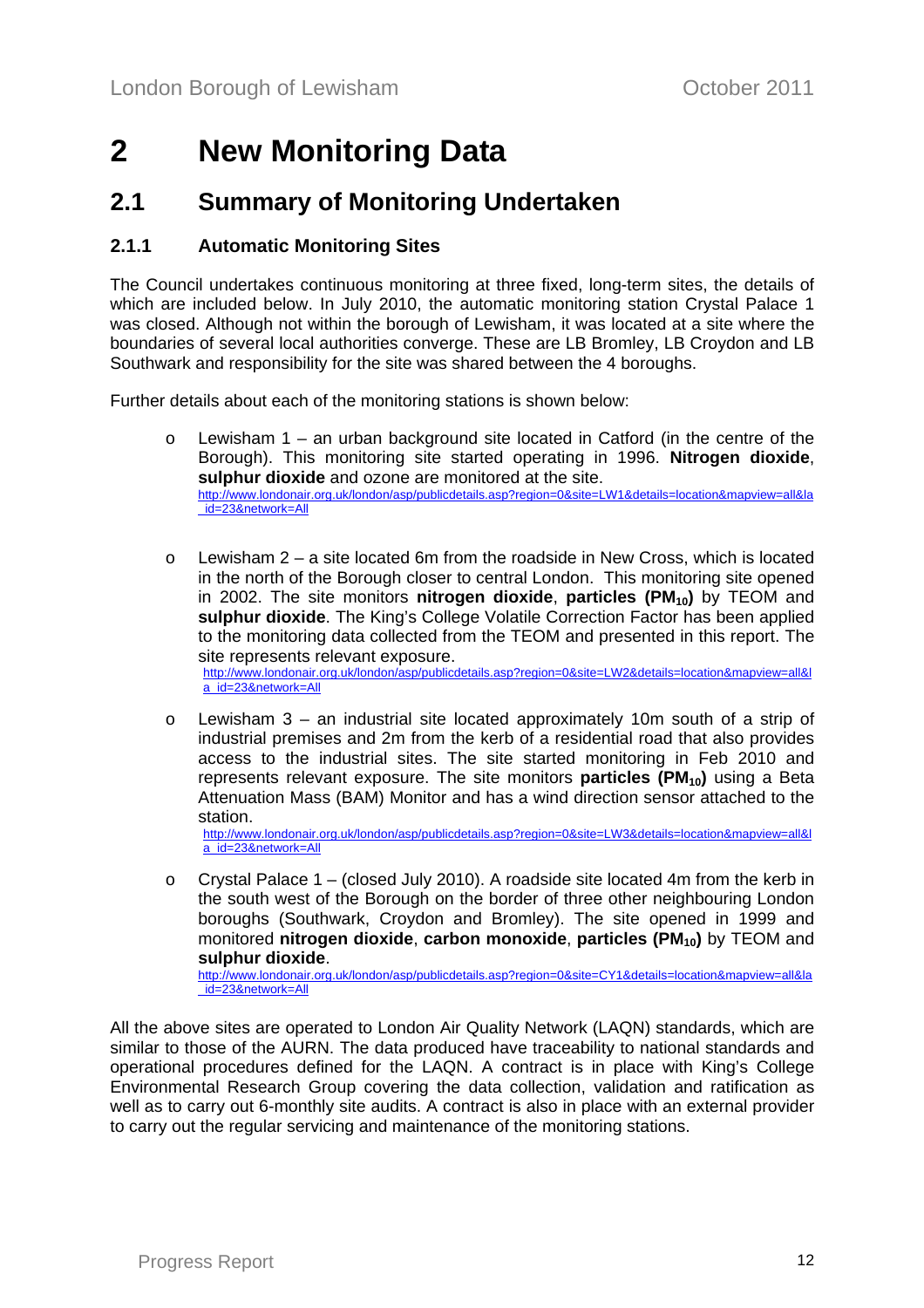### **Table 2.1 Details of Automatic Monitoring Sites**

| <b>Site Name</b>                               | <b>Site Type</b> | <b>OS Grid Ref</b> |        | <b>Pollutants</b><br><b>Monitored</b>                | <b>Monitoring</b><br><b>Technique</b>                | <b>In</b><br>AQMA?                      | Relevant<br><b>Exposure?</b><br>(Y/N with<br>distance (m)<br>to relevant<br>exposure) | <b>Distance to</b><br>kerb of<br>nearest road<br>(N/A if not<br>applicable) | Does this<br><b>location</b><br>represent<br>worst-<br>case<br>exposure |
|------------------------------------------------|------------------|--------------------|--------|------------------------------------------------------|------------------------------------------------------|-----------------------------------------|---------------------------------------------------------------------------------------|-----------------------------------------------------------------------------|-------------------------------------------------------------------------|
| Lewisham 1<br>(Catford)                        | Urban background | 537675             | 173689 | NO <sub>2</sub><br>SO <sub>2</sub><br>O <sub>3</sub> | Chemiluminescent<br>UV fluorescence<br>UV photometer | $\checkmark$<br>(AQMA3)                 | $\vee^*$                                                                              | 3m                                                                          | N                                                                       |
| Lewisham 2<br>(New Cross)                      | Roadside         | 536241             | 176932 | NO <sub>2</sub><br>SO <sub>2</sub><br>$PM_{10}$      | Chemiluminescent<br>UV fluorescence<br>TEOM          | $\checkmark$<br>(AQMA3)                 | $\checkmark$                                                                          | 6m                                                                          | $\checkmark$                                                            |
| Lewisham 3<br>(Mercury Way)                    | Industrial       | 535806             | 177612 | <b>PM10</b>                                          | <b>BAM</b>                                           | $\checkmark$<br>(AQMA1)                 | $\checkmark$                                                                          | 2m                                                                          | Υ                                                                       |
| Crystal Palace 1<br>(Crystal Palace<br>Parade) | Roadside         | 533901             | 171290 | NO <sub>2</sub><br><b>SO2</b><br>$PM_{10}$<br>CO.    | Chemiluminescent<br>UV fluorescence<br>TEOM          | (just<br>outside<br>Borough<br>boundary | N                                                                                     | 2m                                                                          | $\bigvee$                                                               |

\* The monitor is located in a shopping precinct in which market stall holders are regularly present. Therefore, there is relevant exposure to all except the annual mean objectives.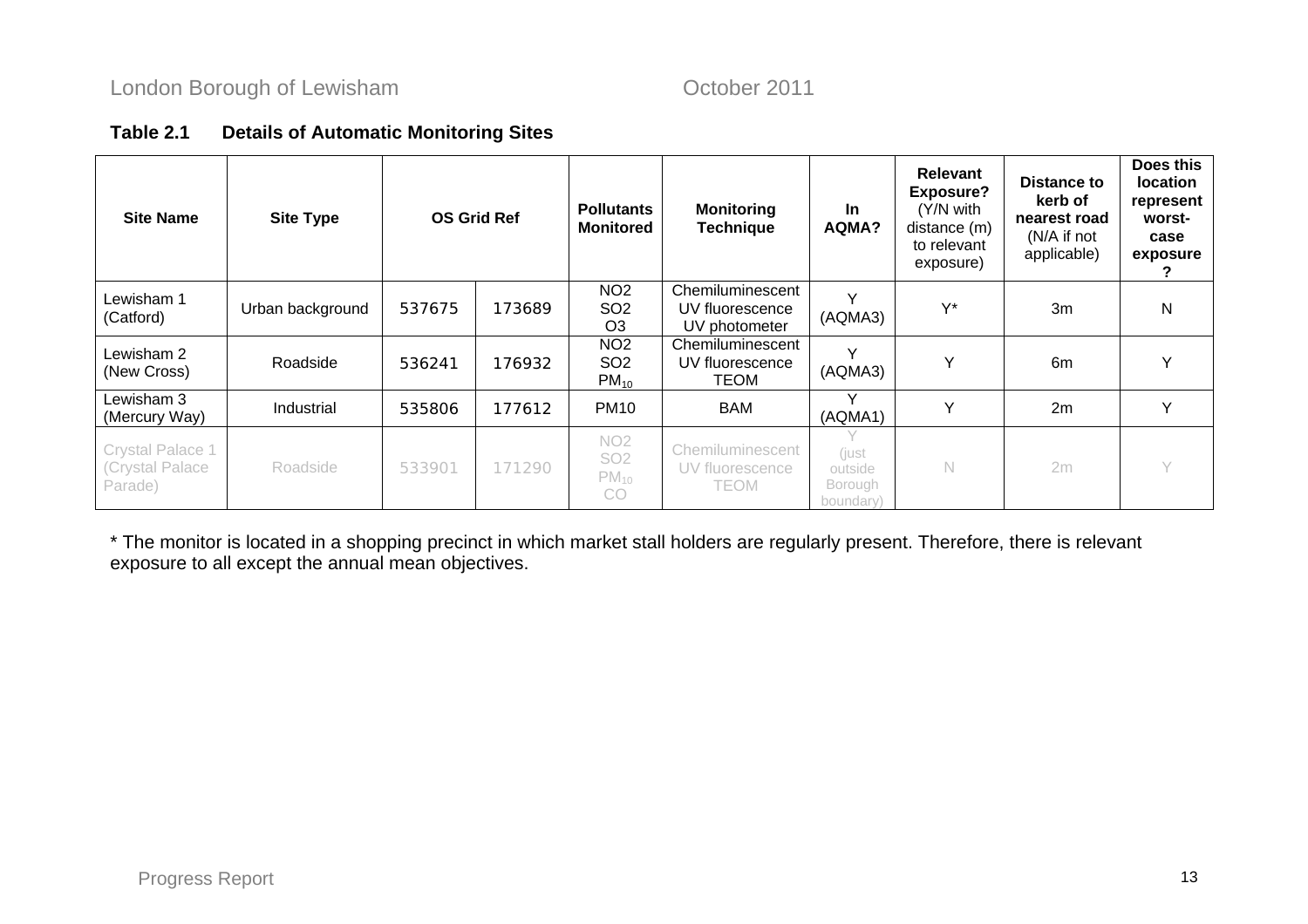#### <span id="page-13-0"></span>**2.1.2 Non-Automatic Monitoring**

A monitoring survey of nitrogen dioxide, using passive diffusion tubes, started in 2008. The details of the sites are given in Table 2.2. The background locations chosen are all close to residential facades on minor roads and worst-case locations noted as N (i.e. no). The worstcase locations indicated as Y (i.e. yes) are sited on lampposts close to kerbsides. In all cases the diffusion tubes are mounted using spacers and sited 2.5 to 3m above ground level.

The diffusion tubes used are analysed by Gradko International using a preparation method of 50% TEA in acetone. Gradko International participates in the Workplace Analysis Scheme for Proficiency (WASP), which is an independent analytical performance testing scheme. The scheme is an important QA/QC exercise for laboratories supplying diffusion tubes to Local Authorities for use in the context of Local Air Quality Management (LAQM). The Health and Safety Laboratory (HSL) operate the WASP scheme independently and the cost of operation is borne by the laboratories, which pay an annual fee to HSL. In the most recent round of Annual Performance Criteria for  $NO<sub>2</sub>$  Diffusion Tubes used in LAQM<sup>[3](#page-53-0)</sup>, the laboratory demonstrated good performance using both the old and new, stricter criteria.

The survey started with nine sites, with one additional triplicate site co-located with the Lewisham 2 continuous site but the network has progressively been expanded. One of the sites (LWS01) was affected by construction works and did not provide any data. Two further sites (LWS08) and (LWS12) were discontinued after collecting data for 12 months or more.

In March 2009, a project to work with various schools in the borough on air quality monitoring was initiated. This included siting a diffusion tube at each of the participating schools. The same laboratory, preparation methods and QA/QC procedures as described above are used for these tubes. The majority of the sites are located in background sites with tubes being located in a mixture of school playgrounds and school boundaries adjacent to residential roads. The exceptions to this are tubes SCH013 and SCH020. SCH013 is located on the school boundary and is a roadside site on Perry Vale (B227), which was identified in the 2009 Update and Screening Assessment as meeting new criteria and, therefore, requiring further study. SCH020 is located at the school boundary and within 4m of the kerb of the A21.

In January 2011, a review of the network was undertaken resulting in a further 12 diffusion tube locations being added. The locations were selected either to capture indicative data at sites where exceedences have been predicted and where there is relevant public exposure, to gather data on previously unmonitored locations and/or in response to interest in air quality from local communities. The locations of all diffusion tubes are shown in Figure 2.1 below. However, monitoring data from the additional 12 sites is not included in this report as insufficient data had been collected at the time of preparing this report. Details of the sites for which monitoring data is provided are given in Table 2.2.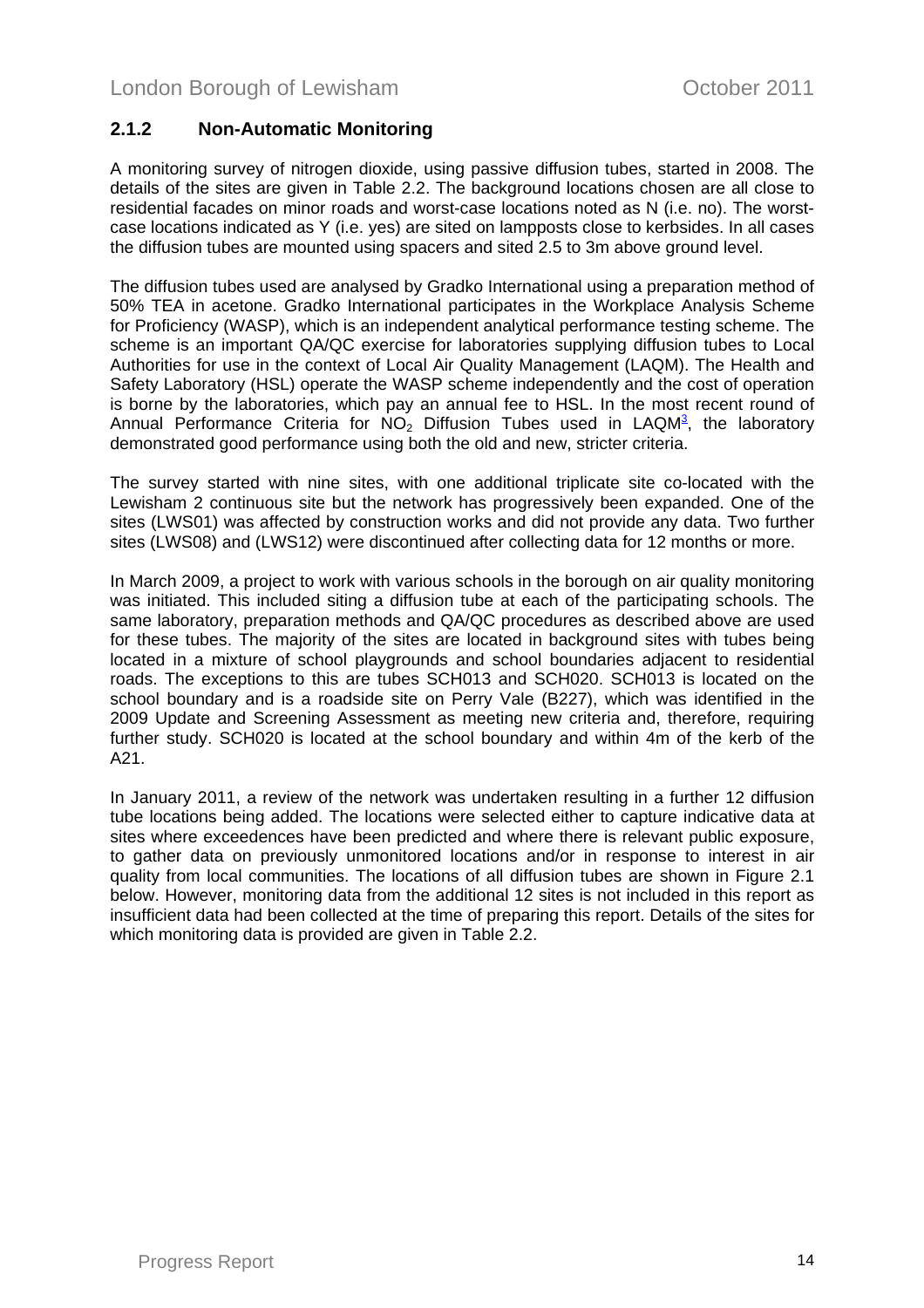### **Figure 2.1 Map of Monitoring Sites**

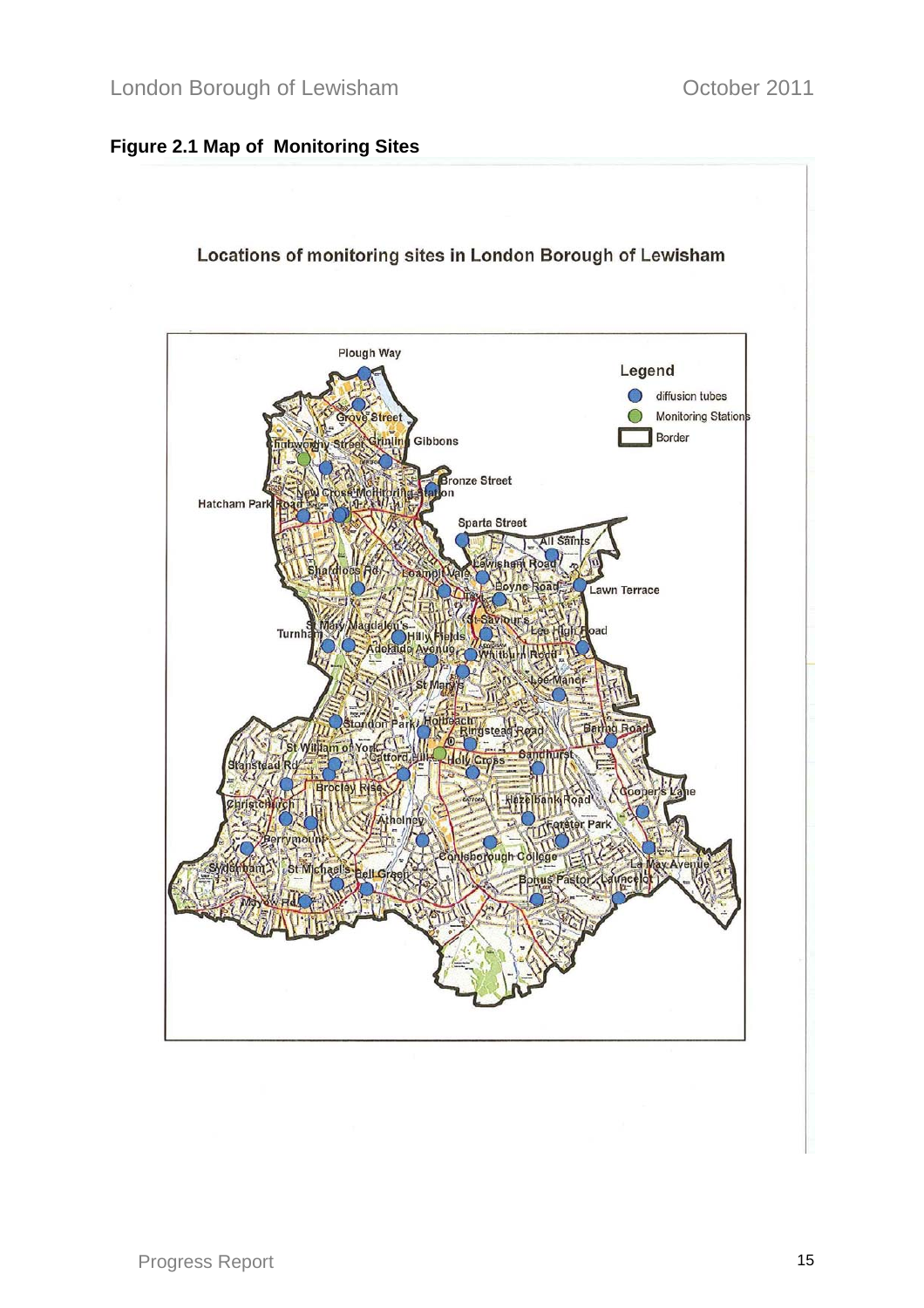# London Borough of Lewisham **Contact Contact Contact Contact Contact Contact Contact Contact Contact Contact Contact Contact Contact Contact Contact Contact Contact Contact Contact Contact Contact Contact Contact Contact Co**

### **Table 2.2 Details of Non- Automatic Monitoring Sites**

| <b>Site Name</b>                    | <b>Site Code</b> | <b>Site Type</b> | <b>Easting</b> | <b>Northing</b> | <b>In AQMA</b>          | Relevant<br>exposure<br>(Y/N with<br>distance $(m)$ to<br>relevant<br>exposure) | <b>Distance to</b><br>kerb (m) of<br>nearest road<br>(N/A if not<br>applicable) | <b>Worst-case</b><br><b>location</b> |
|-------------------------------------|------------------|------------------|----------------|-----------------|-------------------------|---------------------------------------------------------------------------------|---------------------------------------------------------------------------------|--------------------------------------|
| Mayow Road                          | <b>LWS053</b>    | Roadside         | 535795         | 171570          | N                       |                                                                                 | 0.5                                                                             | N                                    |
| Boyne Road                          | <b>LWS002</b>    | Background       | 538475         | 175785          | $\overline{Y}$          | Ÿ                                                                               | 1                                                                               | $\mathsf{N}$                         |
| Lewisham<br>Road /<br>Lewisham Hill | <b>LWS003</b>    | Roadside         | 538220         | 176100          | Y                       | $\overline{Y}$                                                                  | 10                                                                              | $\mathsf{N}$                         |
| Loampit Vale                        | <b>LWS004</b>    | Roadside         | 537740         | 175920          | Y                       | ${\sf N}$                                                                       | 1.5                                                                             | Υ                                    |
| New Cross<br>Monitoring<br>Station  | LWS005-007       | Roadside         | 535290         | 177295          | Y                       | $\overline{Y}$                                                                  | 6                                                                               | Y                                    |
| Hatcham Park<br>Road                | <b>LWS051</b>    | Roadside         | 535751         | 176985          | Y                       | Υ                                                                               | 0.5                                                                             | Υ                                    |
| <b>Brockley Rise</b>                | <b>LWS009</b>    | Roadside         | 536130         | 173337          | ${\sf N}$               | Ÿ                                                                               | 3                                                                               | Y                                    |
| Ringstead<br>Road                   | <b>LWS010</b>    | Background       | 538055         | 173810          | Y                       | Y                                                                               | 0.5                                                                             | N                                    |
| <b>Catford Hill</b>                 | <b>LWS011</b>    | Roadside         | 537180         | 173370          | Y                       | $\overline{N}$                                                                  | 0.5                                                                             | Y                                    |
| Control                             | <b>LWS013</b>    |                  |                |                 |                         |                                                                                 |                                                                                 |                                      |
| <b>Stanstead Rd</b>                 | <b>LWS014</b>    | Background       | 535536         | 173192          | N                       | Y                                                                               | 10                                                                              | N                                    |
| Shardloes<br>Road                   | <b>LWS015</b>    | Roadside         | 536523         | 175925          | Y                       | Y                                                                               | 0.5                                                                             | Y                                    |
| Lawn Terrace                        | <b>LWS016</b>    | Roadside         | 539640         | 175934          | Y                       | Y                                                                               | 0.5                                                                             | Y                                    |
| <b>Baring Road</b>                  | <b>LWS017</b>    | Roadside         | 540037         | 173748          | Y                       | Ÿ                                                                               | 0.5                                                                             | Y                                    |
| Hazelbank<br>Road                   | <b>LWS018</b>    | Background       | 538960         | 172740          | N                       | Y                                                                               | 2                                                                               | N                                    |
| <b>All Saints</b>                   | SCH001           | Background       | 539250         | 176402          | $\overline{Y}$          | $\overline{\mathsf{N}}$                                                         | $\overline{25}$                                                                 | $\mathsf{N}$                         |
| Lee Manor                           | <b>SCH002</b>    | Background       | 539348         | 174477          | Y                       | Ÿ                                                                               | 5                                                                               | N                                    |
| Coopers Lane                        | <b>SCH003</b>    | Background       | 540545         | 172840          | $\overline{N}$          | Ÿ                                                                               | $\overline{5}$                                                                  | $\overline{\mathsf{N}}$              |
| Launcelot                           | SCH004           | Background       | 540149         | 171652          | ${\sf N}$               | $\overline{N}$                                                                  | 10                                                                              | N                                    |
| <b>Bonus Pastor</b>                 | <b>SCH005</b>    | Background       | 539063         | 171632          | $\overline{N}$          | Ÿ                                                                               | 8                                                                               | N                                    |
| <b>Forster Park</b>                 | SCH006           | Background       | 539369         | 172480          | N                       | Ÿ                                                                               | 6                                                                               | N                                    |
| Sandhurst                           | SCH007           | Background       | 539089         | 173398          | $\overline{\mathsf{N}}$ | Ÿ                                                                               | $\overline{8}$                                                                  | N                                    |
| <b>Holy Cross</b>                   | SCH008           | Roadside         | 537817         | 173323          | Y                       | Υ                                                                               | 5                                                                               | Y                                    |
| Conisborough<br>College             | SCH009           | Background       | 538456         | 172426          | $\overline{N}$          | $\overline{\mathsf{N}}$                                                         | 10                                                                              | $\overline{\mathsf{N}}$              |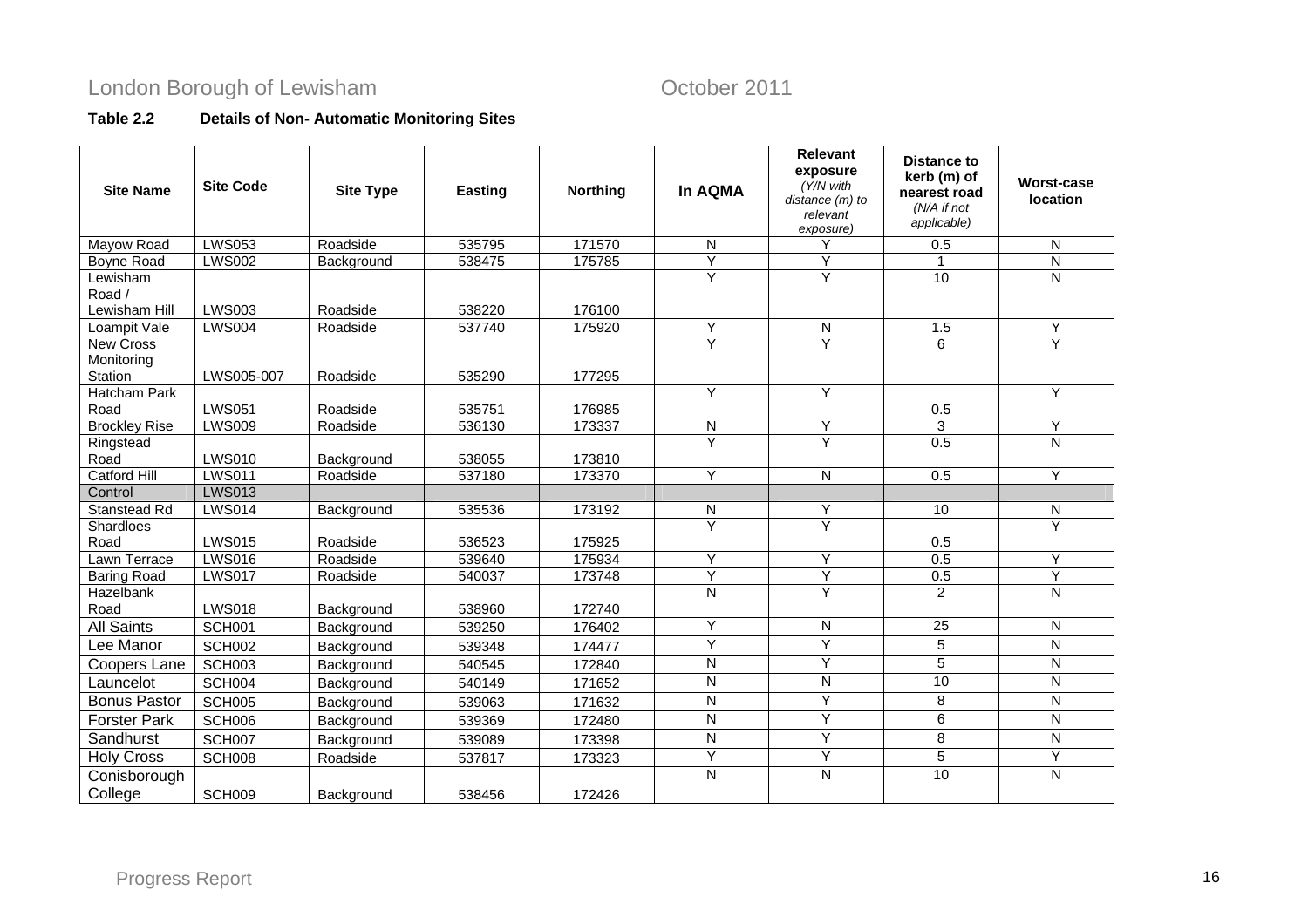# London Borough of Lewisham Coroler 2011

| Athelney             | SCH010             | Background | 537453 | 172410 | N | N            | 20             | N |
|----------------------|--------------------|------------|--------|--------|---|--------------|----------------|---|
| St Michael's         | <b>SCH011</b>      | Background | 536245 | 171849 | N |              | 8              | N |
| St William of        |                    |            |        |        | N | N            | 20             | N |
| York                 | <b>SCH012</b>      | Background | 535055 | 172357 |   |              |                |   |
| <b>Christ Church</b> | SCH013             | Roadside   | 535563 | 172740 | N | $\checkmark$ | 5              | v |
| Perrymount           | SCH014             | Background | 535862 | 172685 | N |              | 8              | N |
| Holbeach             | SCH015             | Background | 537438 | 173941 | N | v            | 5              | N |
| St Mary              |                    |            |        |        | N |              |                | N |
| Magdalene's          | SCH016             | Background | 536412 | 175131 |   |              | $\overline{2}$ |   |
| Turnham              | SCH017             | Background | 536118 | 175119 |   | $\checkmark$ | 5              | N |
| Grinling             |                    |            |        |        |   |              |                | N |
| Gibbons              | SCH018             | Background | 536924 | 177707 |   |              | $\overline{2}$ |   |
| St Saviour's         | SCH019             | Background | 538311 | 175304 |   | $\checkmark$ | 3              | N |
| St Mary's            | SCH <sub>020</sub> | Roadside   | 538025 | 174749 |   | N            | 2              |   |
| Sydenham             | SCH <sub>021</sub> | Background | 535028 | 172327 | N | $\checkmark$ | 5              | N |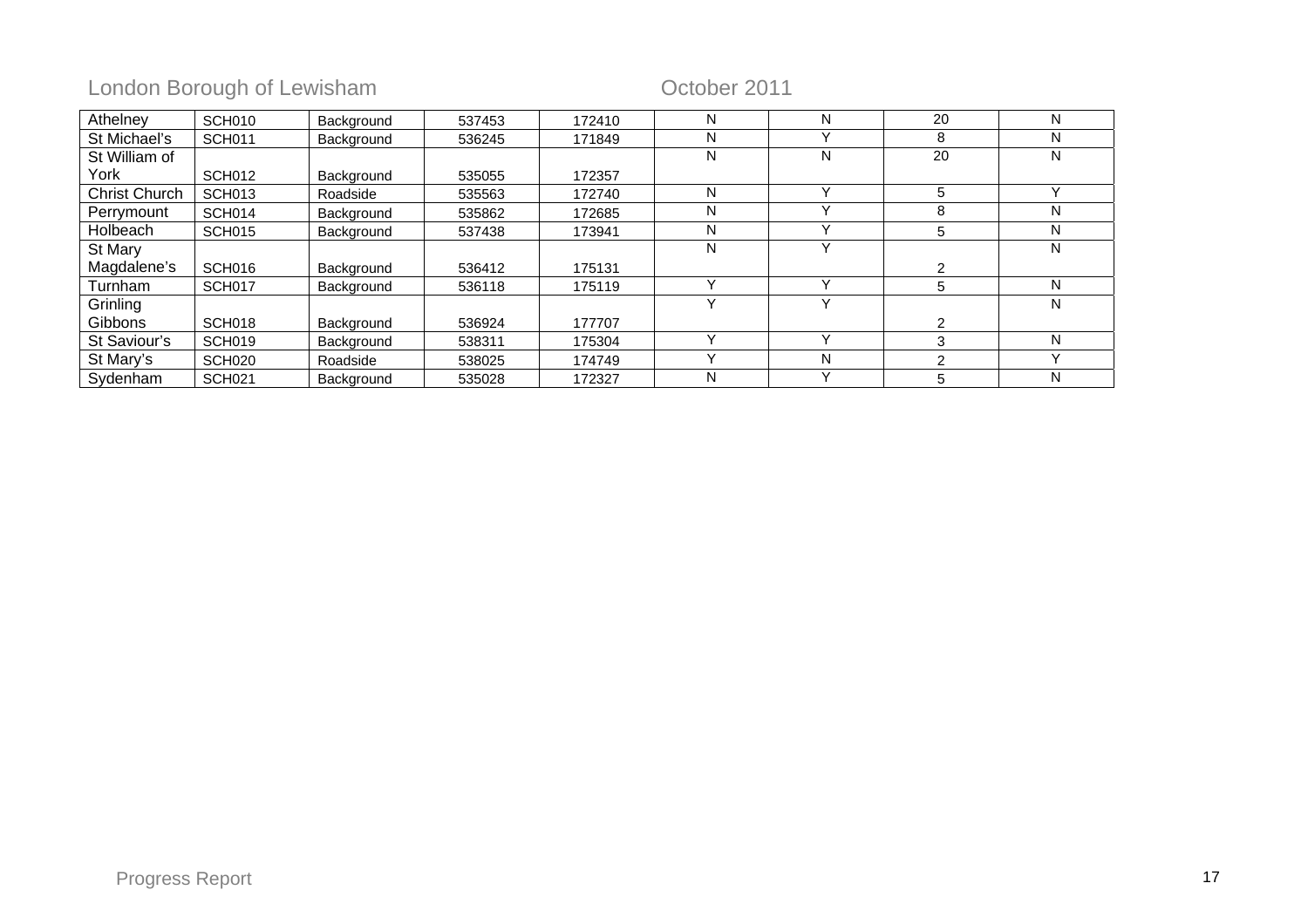# <span id="page-17-0"></span>**2.2 Comparison of Monitoring Results with Air Quality Objectives**

#### **2.2.1 Nitrogen Dioxide**

#### **Automatic Monitoring Data**

The results for the continuous sites that measure nitrogen dioxide are shown in Table 2.3a below. The results are for the years from 2008 to 2010 although Crystal Palace 1 was closed in July 2010 so data for 2010 is only until this date. All data is fully ratified.

#### **Table 2.3a Results of Automatic Monitoring for Nitrogen Dioxide: Comparison with Annual Mean Objective**

| <b>Site ID</b>     | Location                               | <b>Within</b>                     | <b>Data</b><br>Capture for | Data<br><b>Capture for</b><br>full calendarfull calendar | Data Capture<br>for full<br>calendar | <b>Annual mean</b><br>concentrations<br>$(\mu$ g/m <sup>3</sup> ) |      |       |
|--------------------|----------------------------------------|-----------------------------------|----------------------------|----------------------------------------------------------|--------------------------------------|-------------------------------------------------------------------|------|-------|
|                    |                                        | AQMA?                             | year<br>$2008$ (%)         | year<br>2009 (%)                                         | year<br>2010 (%)                     | 2008                                                              | 2009 | 2010  |
| Lewisham1          | <b>Broadway</b><br>Theatre,<br>Catford | Υ                                 | 94                         | 100                                                      | 93                                   | 53                                                                | 56   | 52    |
| Lewisham2          | New Cross,<br>Hobgoblin PH             | Y                                 | 94                         | 93                                                       | 92                                   | 63                                                                | 63   | 59    |
| Crystal<br>Palace1 | <b>Crystal Palace</b><br>Parade        | Υ<br>(Outside Bor 93<br>Boundary) |                            | 93                                                       | 56                                   | 49                                                                | 49   | $47*$ |

\* Based on data until closure in July 2010

#### **Figure 2.2 Trends in Annual Mean Nitrogen Dioxide Concentration Measured at Automatic Monitoring Sites**



Data capture was below 90% in 2006 at Lewisham 2 and in 2004, 2005, 2006 and 2010 at Crystal Palace 1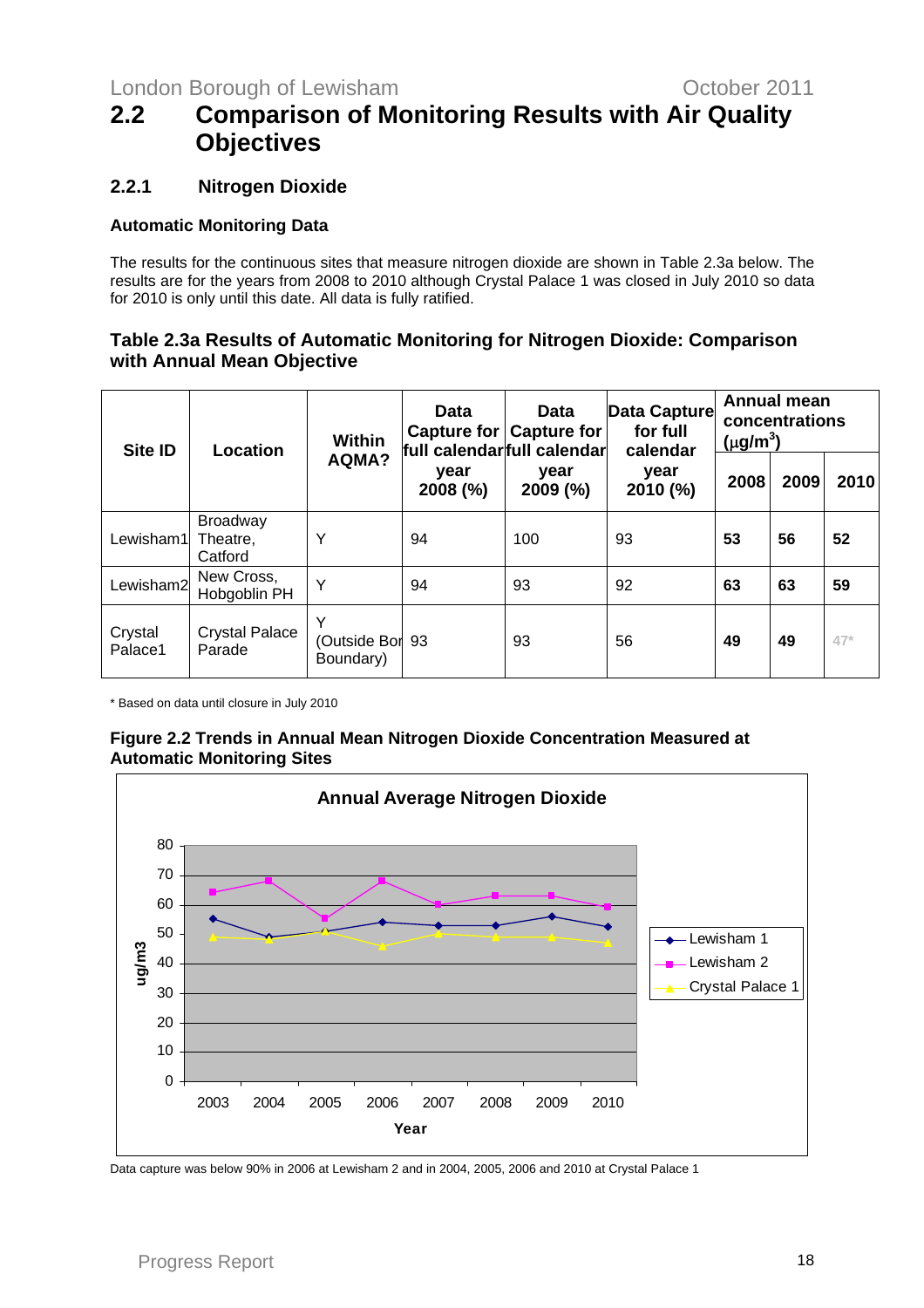#### **Table 2.3b Results of Automatic Monitoring for Nitrogen Dioxide: Comparison with 1-hour Mean Objective**

| <b>Site ID</b>      | Data<br><b>Data</b><br>Capture for<br><b>Capture</b><br><b>Within</b><br>full<br><b>Location</b><br>for full<br>AQMA?<br>calendar |                                      | <b>Data</b><br>Capture<br>for full<br>calendar | <b>Number of Exceedences of</b><br>hourly<br>mean (200 $\mu$ g/m <sup>3</sup> ) |                   |          |      |       |
|---------------------|-----------------------------------------------------------------------------------------------------------------------------------|--------------------------------------|------------------------------------------------|---------------------------------------------------------------------------------|-------------------|----------|------|-------|
|                     |                                                                                                                                   |                                      | calendar<br>year 2008<br>(%)                   | year 2009<br>(%)                                                                | year<br>2010<br>% | 2008     | 2009 | 2010  |
| Lewisham 1          | <b>Broadway</b><br>Theatre,<br>Catford                                                                                            | Y                                    | 94                                             | 100                                                                             | 93                | 2        | 4    |       |
| Lewisham 2          | New Cross,<br>Hobgoblin PH                                                                                                        | Y                                    | 94                                             | 93                                                                              | 92                | 5        | 6    | 0     |
| Crystal<br>Palace 1 | Crystal Palace<br>Parade                                                                                                          | Υ<br>(Outside<br>Borough<br>Boundary | 93                                             | 93                                                                              | 56                | $\Omega$ | 0    | $0^*$ |

\* Based on data until closure in July 2010

The results show that the **annual mean objective** was **exceeded** at all three sites and in each of the years. However, the annual average concentrations in 2010 were lower than the previous year at all sites including Lewisham 2 which dropped below an annual average of  $60\mu$ g/m<sup>3</sup> for the first time since 2005. It is too soon to say whether or not this indicates an ongoing downward trend but rather the data needs to be viewed over a longer term.

There was also a fall in the number of exceedences of the hourly mean concentrations of NO<sub>2</sub>, with only the urban background site in Catford recording any. Although the Catford site meets the definition of urban background, it is situated approximately 25m from a busy road and 75m from the South Circular (A205). Therefore, the levels are expected to be slightly higher than some other urban background sites. However, the monitoring station is in a shopping area where vehicular access is restricted to deliveries and access to the commercial premises.

The **hourly objective** was **not exceeded** at any of the sites. The most recent year when the hourly objective was exceeded at the Lewisham 2 site was in 2006 while the standard has not been exceeded at the Crystal Palace site since 2003.

#### **Diffusion Tube Monitoring Data**

The results from the tubes are shown in Table 2.4 below. The results indicating an exceedence of the National Air Quality Objective are shown in bold. As can be seen, the majority of the sites where the diffusion tube data indicates that the objective is being exceeded are located within an existing AQMA. The exception to this is LWS009 located on Brockley Rise and the air quality along this road was studied as part of the Detailed Assessment submitted in March 2011. The assessment concluded that there are exceedences of the National Air Quality Objectives for nitrogen dioxide in the vicinity of Brockley Rise and, consequently, London Borough of Lewisham will look at the declaration of a new AQMA to include this area.

For 2010, the data is shown as unadjusted data and with both the local bias and the national bias adjustment factors applied. The local bias adjustment factor was calculated to be 0.69 (See Appendix A) which is significantly lower than the national bias adjustment factor for Gradko (Issue 4/11) which is given as 0.99. The relatively wide variation in these bias adjustment factors can have significant implications for the determination of exceedences of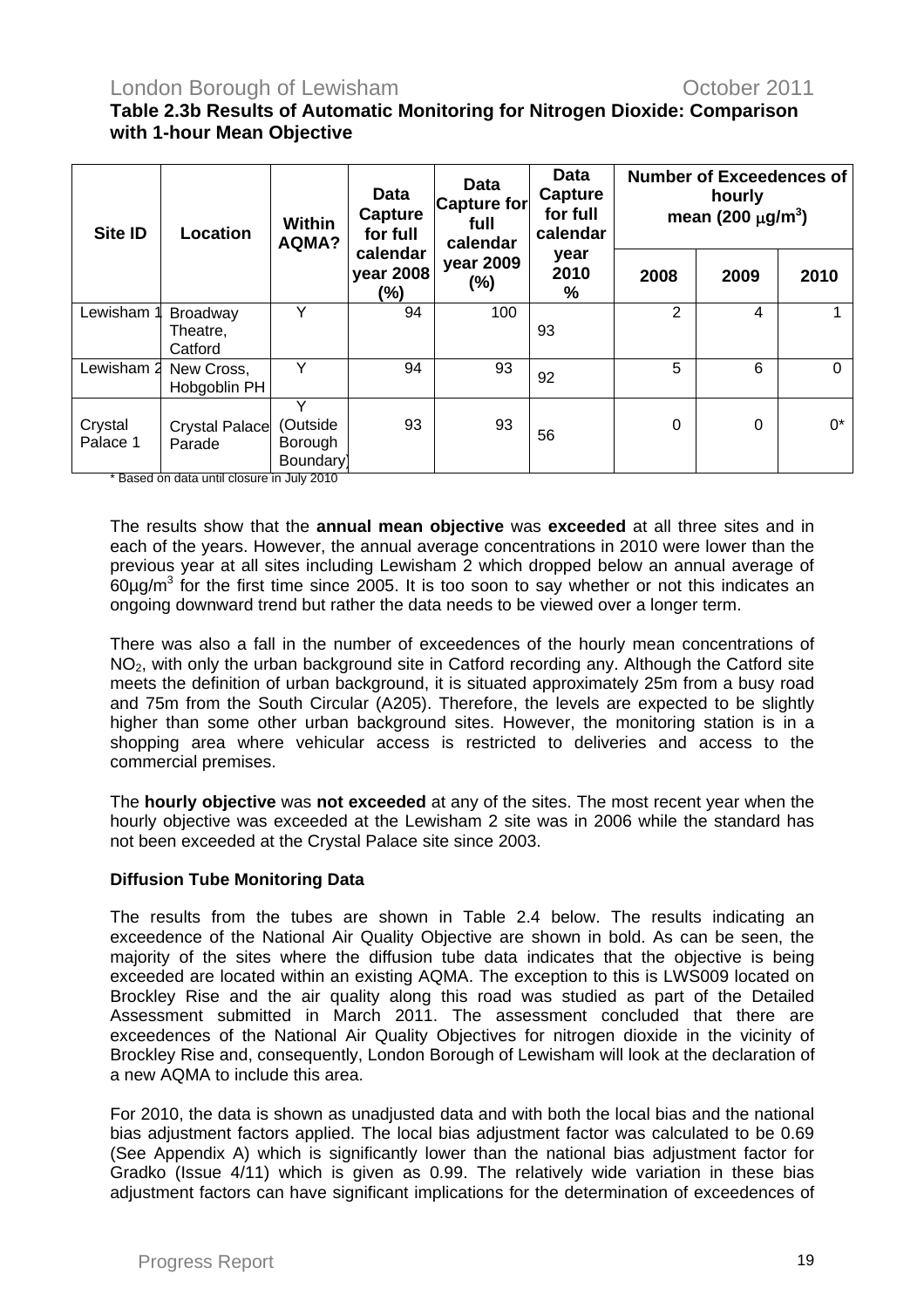the National Air Quality Objectives. However, only the results at the following locations are sufficiently close to the threshold as to fall under once the local bias adjustment factor is applied:

LWS003, Lewisham Hill LWS011, Catford Hill LWS015, Shardloes Road LWS051, Hatcham Park Road and SCH020, St Mary's Primary School, Lewisham High St

By applying local knowledge and considering the traffic flows on and around these locations, it is likely that concentrations of nitrogen dioxide at these locations are exceeding the annual average objective.

### **Table 2.4 Results of Nitrogen Dioxide Diffusion Tubes**

|                     |                                |                         | <b>Data</b>     |                 | <b>Annual mean concentrations</b> |       |               |           |
|---------------------|--------------------------------|-------------------------|-----------------|-----------------|-----------------------------------|-------|---------------|-----------|
|                     |                                |                         | Capture         | <b>Data</b>     |                                   |       | $(\mu g/m^3)$ |           |
|                     |                                |                         | for full        | <b>Capture</b>  |                                   |       |               | 2010 data |
|                     |                                |                         | calendar        | for full        |                                   |       | 2010          | with      |
| <b>Site ID</b>      | Location                       | Within                  |                 | calendar        |                                   |       |               |           |
|                     |                                | AQMA?                   | year            |                 |                                   |       | data          | national  |
|                     |                                |                         | 2009            | year            | 2009                              | 2010  | with          | factor    |
|                     |                                |                         | %               | 2010            |                                   |       | local         | applied   |
|                     |                                |                         |                 | $\frac{1}{2}$   |                                   |       | factor        | (04/11)   |
|                     |                                |                         |                 |                 |                                   |       | applied       | Issue)    |
|                     |                                |                         |                 |                 | n/a                               | 33.85 | 23.36         | 33.51     |
| LWS053 <sup>9</sup> | Mayow Rd                       | N                       | n/a             | 83              |                                   |       |               |           |
| LWS002 <sup>a</sup> | <b>Boyne Road</b>              | Ÿ                       | $\overline{92}$ | 100             | 36.1                              | 32.35 | 22.32         | 32.03     |
| LWS003 <sup>a</sup> | Lewisham Road                  | Ÿ                       | 92              | 92              | 49.65                             | 46.44 | 32.04         | 45.98     |
| LWS004 <sup>a</sup> | Loampit Vale                   | Υ                       | 100             | 100             | 60.01                             | 59.51 | 41.06         | 58.91     |
| LWS005 <sup>a</sup> | New Cross Road                 | Ÿ                       | 92              | 92              | 73.51                             | 72.63 | 50.11         | 71.90     |
| LWS006 <sup>a</sup> | New Cross Road                 | Υ                       | $\overline{92}$ | $\overline{92}$ | 73.88                             | 72.35 | 49.92         | 71.63     |
| LWS007 <sup>a</sup> | New Cross Road                 | $\overline{Y}$          | $\overline{75}$ | 92              | 71.94                             | 74.22 | 51.21         | 73.48     |
|                     | Hatcham Park                   | Ÿ                       | 42              | 92              | 59.98                             | 54.63 | 37.69         | 54.08     |
| LWS051 <sup>f</sup> | Road                           |                         |                 |                 |                                   |       |               |           |
|                     |                                | $\overline{N}$          | 100             | $\overline{92}$ | 57.12                             | 59.11 | 40.79         | 58.52     |
| LWS009 <sup>a</sup> | <b>Brockley Rise</b>           |                         |                 |                 |                                   |       |               |           |
| $LWS010^a$          | <b>Ringstead Road</b>          | Ÿ                       | 100             | 92              | 38.31                             | 32.15 | 22.19         | 31.83     |
| LWS011 <sup>a</sup> | <b>Catford Hill</b>            | Y                       | 100             | 92              | 57.72                             | 54.43 | 37.56         | 53.89     |
| LWS014 <sup>b</sup> | <b>Stanstead Road</b>          | $\mathsf{N}$            | 100             | 100             | 27.37                             | 29.94 | 20.66         | 29.64     |
| $LWS015^c$          | Shardloes Road                 | Ÿ                       | 92              | 92              | 60.63                             | 52.28 | 36.07         | 51.76     |
| LWS016 <sup>c</sup> | Lawn Terrace                   | Ÿ                       | 100             | 100             | 40.87                             | 37.42 | 25.82         | 37.05     |
| LWS017 <sup>d</sup> | <b>Baring Road</b>             | Ÿ                       | $\overline{75}$ | 83              | 49.6                              | 58.91 | 40.65         | 58.32     |
| LWS018 <sup>d</sup> | <b>Hazelbank Road</b>          | $\overline{\mathsf{N}}$ | $\overline{58}$ | $\overline{75}$ | 31.11                             | 32.39 | 22.35         | 32.07     |
|                     | <b>All Saints</b>              | Y                       | $\overline{83}$ |                 |                                   |       |               |           |
|                     | Primary,                       |                         |                 |                 |                                   |       |               |           |
| SCH001 <sup>d</sup> | <b>Blackheath Vale</b>         |                         |                 | 92              | 26.73                             | 29.13 | 20.1          | 28.84     |
|                     | Lee Manor                      | Ÿ                       | 75              |                 |                                   |       |               |           |
|                     | Primary,                       |                         |                 |                 |                                   |       |               |           |
| SCH002 <sup>d</sup> | Leahurst Road<br>Cooper's Lane | N                       | 83              | 92              | 28.52                             | 29.15 | 20.11         | 28.86     |
|                     | Primary, Pragnell              |                         |                 |                 |                                   |       |               |           |
| SCH003 <sup>d</sup> | Road                           |                         |                 | 100             | 23.51                             | 25.49 | 17.59         | 25.24     |
|                     | Launcelot                      | N                       | 75              |                 |                                   |       |               |           |
|                     | Primary,                       |                         |                 |                 |                                   |       |               |           |
| SCH004 <sup>d</sup> | Launcelot Road                 |                         |                 | 92              | 23.23                             | 26.75 | 18.46         | 26.48     |
|                     | <b>Bonus Pastor</b>            | N                       | 67              |                 |                                   |       |               |           |
|                     | College, Winlaton              |                         |                 |                 |                                   |       |               |           |
| SCH005 <sup>d</sup> | Road                           |                         |                 | 67              | 22.11                             | 21.81 | 15.05         | 21.59     |
|                     | <b>Forster Park</b>            | $\overline{N}$          | 67              |                 |                                   |       |               |           |
|                     | Primary,                       |                         |                 |                 |                                   |       |               |           |
| SCH006 <sup>d</sup> | <b>Boundfield Road</b>         |                         |                 | 92              | 23.10                             | 24.61 | 16.98         | 24.36     |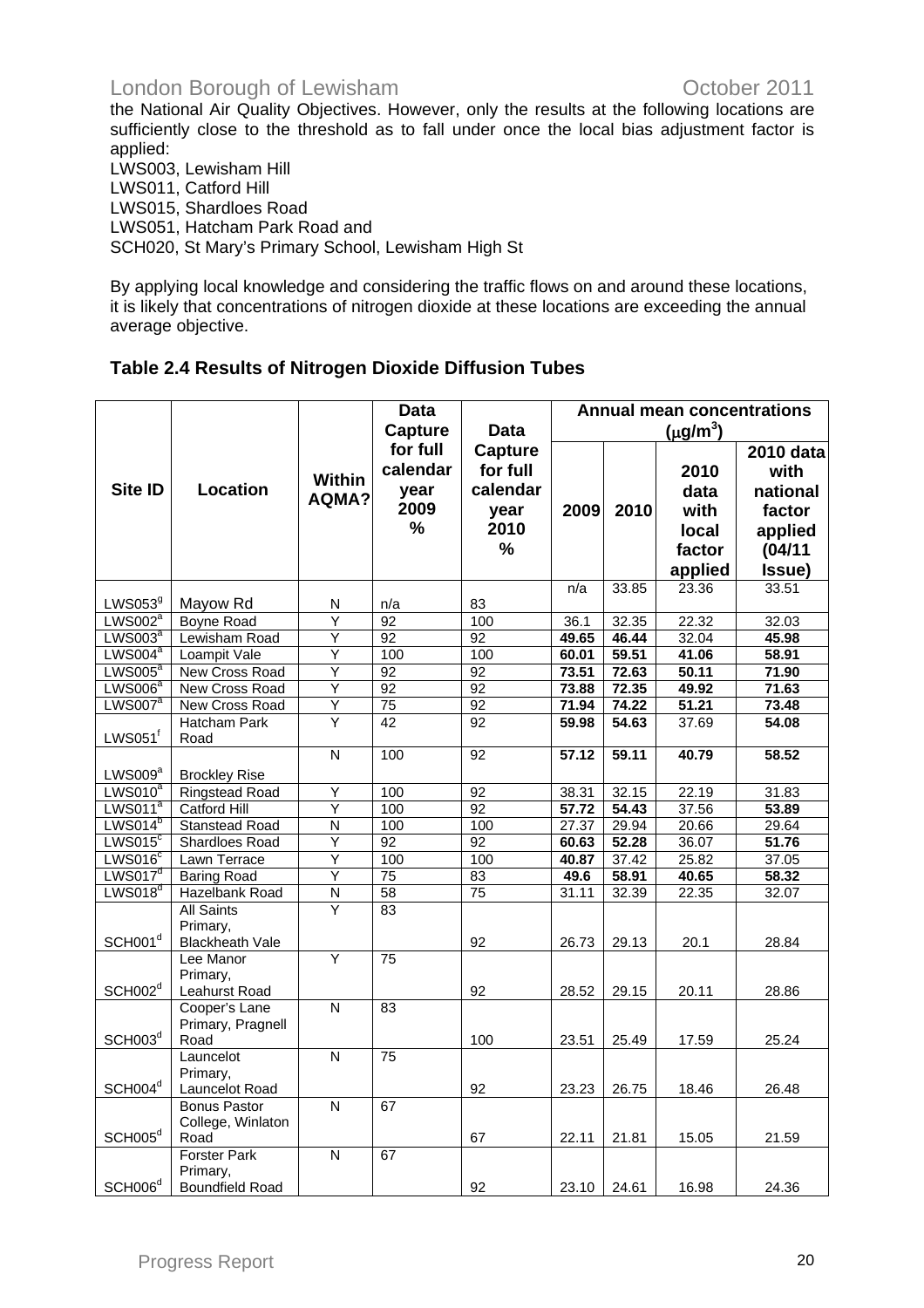London Borough of Lewisham **Contact Contact Contact Contact Contact Contact Contact Contact Contact Contact Contact Contact Contact Contact Contact Contact Contact Contact Contact Contact Contact Contact Contact Contact Co** 

| and Juniors,<br>SCH007 <sup>d</sup><br>92<br>Minard Road<br>26.76<br>29.86<br>20.6<br>29.56<br>Ÿ<br>$\overline{83}$<br><b>Holy Cross</b><br>Primary,<br>SCH008 <sup>d</sup><br><b>Culverley Road</b><br>100<br>31.63<br>34.11<br>23.54<br>33.77<br>$\overline{\mathsf{N}}$<br>$\overline{50}$<br>Catford High,<br>Conisborough<br>SCH009 <sup>e</sup><br>67<br>Crescent<br>23.22<br>29.60<br>20.42<br>29.3<br>75<br>N<br>Athelney<br>Primary,<br>SCH010 <sup>d</sup><br><b>Athelney Street</b><br>100<br>22.77<br>25.61<br>17.67<br>25.35<br>St Michael's CE<br>67<br>N<br>Primary,<br>SCH011 <sup>d</sup><br>Champion Road<br>100<br>25.46<br>25.42<br>17.54<br>25.17<br>St William of<br>$\overline{N}$<br>67<br>York RC School,<br>SCH012 <sup>e</sup><br>100<br><b>Brockley Park</b><br>28.72<br>27.72<br>19.13<br>27.44<br>Christchurch CE<br>N<br>75<br>School, Perry<br>SCH013 <sup>d</sup><br>Vale<br>100<br>31.27<br>32.02<br>22.09<br>31.7<br>Perrymount<br>$\overline{\mathsf{N}}$<br>58<br>School,<br>SCH014 <sup>d</sup><br>Sunderland Road<br>92<br>26.01<br>28.75<br>19.84<br>28.46<br>$\overline{75}$<br>Holbeach<br>N<br>Primary, Doggett<br>SCH015 <sup>d</sup><br>100<br>29.33<br>Road<br>31.14<br>21.49<br>30.83<br>$\overline{75}$<br><b>St Mary</b><br>$\overline{\mathsf{N}}$<br>Magdalen's RC<br>School, Howson<br>SCH016 <sup>d</sup><br>92<br>Road<br>28.95<br>29.85<br>20.6<br>29.55<br>Y<br><b>Turnham Primary</b><br>83<br>Foundation,<br>SCH017 <sup>d</sup><br>100<br>29.11<br><b>Turnham Road</b><br>30.68<br>21.17<br>30.37<br>Ÿ<br>$\overline{58}$<br><b>Grinling Gibbons</b><br>Primary, Clyde<br>SCH018 <sup>d</sup><br>100<br>33.34<br>34.24<br>23.63<br>33.9<br>Street<br>St Saviour's RC<br>Ÿ<br>$\overline{83}$<br>Primary, Bonfield<br>SCH019 <sup>d</sup><br>100<br>21.2<br>Road<br>30.28<br>30.73<br>30.42<br>St Mary's CE<br>Y<br>83<br>Primary,<br>Lewisham High<br>SCH020 <sup>d</sup><br>92<br>61.33<br>53.12<br>St<br>36.65<br>52.59<br>Sydenham<br>$\overline{\mathsf{N}}$<br>50 | Sandhurst Infants | $\mathsf{N}$ | 75 |  |  |  |
|-----------------------------------------------------------------------------------------------------------------------------------------------------------------------------------------------------------------------------------------------------------------------------------------------------------------------------------------------------------------------------------------------------------------------------------------------------------------------------------------------------------------------------------------------------------------------------------------------------------------------------------------------------------------------------------------------------------------------------------------------------------------------------------------------------------------------------------------------------------------------------------------------------------------------------------------------------------------------------------------------------------------------------------------------------------------------------------------------------------------------------------------------------------------------------------------------------------------------------------------------------------------------------------------------------------------------------------------------------------------------------------------------------------------------------------------------------------------------------------------------------------------------------------------------------------------------------------------------------------------------------------------------------------------------------------------------------------------------------------------------------------------------------------------------------------------------------------------------------------------------------------------------------------------------------------------------------------------------------------------------------------------------------------|-------------------|--------------|----|--|--|--|
|                                                                                                                                                                                                                                                                                                                                                                                                                                                                                                                                                                                                                                                                                                                                                                                                                                                                                                                                                                                                                                                                                                                                                                                                                                                                                                                                                                                                                                                                                                                                                                                                                                                                                                                                                                                                                                                                                                                                                                                                                                   |                   |              |    |  |  |  |
|                                                                                                                                                                                                                                                                                                                                                                                                                                                                                                                                                                                                                                                                                                                                                                                                                                                                                                                                                                                                                                                                                                                                                                                                                                                                                                                                                                                                                                                                                                                                                                                                                                                                                                                                                                                                                                                                                                                                                                                                                                   |                   |              |    |  |  |  |
|                                                                                                                                                                                                                                                                                                                                                                                                                                                                                                                                                                                                                                                                                                                                                                                                                                                                                                                                                                                                                                                                                                                                                                                                                                                                                                                                                                                                                                                                                                                                                                                                                                                                                                                                                                                                                                                                                                                                                                                                                                   |                   |              |    |  |  |  |
|                                                                                                                                                                                                                                                                                                                                                                                                                                                                                                                                                                                                                                                                                                                                                                                                                                                                                                                                                                                                                                                                                                                                                                                                                                                                                                                                                                                                                                                                                                                                                                                                                                                                                                                                                                                                                                                                                                                                                                                                                                   |                   |              |    |  |  |  |
|                                                                                                                                                                                                                                                                                                                                                                                                                                                                                                                                                                                                                                                                                                                                                                                                                                                                                                                                                                                                                                                                                                                                                                                                                                                                                                                                                                                                                                                                                                                                                                                                                                                                                                                                                                                                                                                                                                                                                                                                                                   |                   |              |    |  |  |  |
|                                                                                                                                                                                                                                                                                                                                                                                                                                                                                                                                                                                                                                                                                                                                                                                                                                                                                                                                                                                                                                                                                                                                                                                                                                                                                                                                                                                                                                                                                                                                                                                                                                                                                                                                                                                                                                                                                                                                                                                                                                   |                   |              |    |  |  |  |
|                                                                                                                                                                                                                                                                                                                                                                                                                                                                                                                                                                                                                                                                                                                                                                                                                                                                                                                                                                                                                                                                                                                                                                                                                                                                                                                                                                                                                                                                                                                                                                                                                                                                                                                                                                                                                                                                                                                                                                                                                                   |                   |              |    |  |  |  |
|                                                                                                                                                                                                                                                                                                                                                                                                                                                                                                                                                                                                                                                                                                                                                                                                                                                                                                                                                                                                                                                                                                                                                                                                                                                                                                                                                                                                                                                                                                                                                                                                                                                                                                                                                                                                                                                                                                                                                                                                                                   |                   |              |    |  |  |  |
|                                                                                                                                                                                                                                                                                                                                                                                                                                                                                                                                                                                                                                                                                                                                                                                                                                                                                                                                                                                                                                                                                                                                                                                                                                                                                                                                                                                                                                                                                                                                                                                                                                                                                                                                                                                                                                                                                                                                                                                                                                   |                   |              |    |  |  |  |
|                                                                                                                                                                                                                                                                                                                                                                                                                                                                                                                                                                                                                                                                                                                                                                                                                                                                                                                                                                                                                                                                                                                                                                                                                                                                                                                                                                                                                                                                                                                                                                                                                                                                                                                                                                                                                                                                                                                                                                                                                                   |                   |              |    |  |  |  |
|                                                                                                                                                                                                                                                                                                                                                                                                                                                                                                                                                                                                                                                                                                                                                                                                                                                                                                                                                                                                                                                                                                                                                                                                                                                                                                                                                                                                                                                                                                                                                                                                                                                                                                                                                                                                                                                                                                                                                                                                                                   |                   |              |    |  |  |  |
|                                                                                                                                                                                                                                                                                                                                                                                                                                                                                                                                                                                                                                                                                                                                                                                                                                                                                                                                                                                                                                                                                                                                                                                                                                                                                                                                                                                                                                                                                                                                                                                                                                                                                                                                                                                                                                                                                                                                                                                                                                   |                   |              |    |  |  |  |
|                                                                                                                                                                                                                                                                                                                                                                                                                                                                                                                                                                                                                                                                                                                                                                                                                                                                                                                                                                                                                                                                                                                                                                                                                                                                                                                                                                                                                                                                                                                                                                                                                                                                                                                                                                                                                                                                                                                                                                                                                                   |                   |              |    |  |  |  |
|                                                                                                                                                                                                                                                                                                                                                                                                                                                                                                                                                                                                                                                                                                                                                                                                                                                                                                                                                                                                                                                                                                                                                                                                                                                                                                                                                                                                                                                                                                                                                                                                                                                                                                                                                                                                                                                                                                                                                                                                                                   |                   |              |    |  |  |  |
|                                                                                                                                                                                                                                                                                                                                                                                                                                                                                                                                                                                                                                                                                                                                                                                                                                                                                                                                                                                                                                                                                                                                                                                                                                                                                                                                                                                                                                                                                                                                                                                                                                                                                                                                                                                                                                                                                                                                                                                                                                   |                   |              |    |  |  |  |
|                                                                                                                                                                                                                                                                                                                                                                                                                                                                                                                                                                                                                                                                                                                                                                                                                                                                                                                                                                                                                                                                                                                                                                                                                                                                                                                                                                                                                                                                                                                                                                                                                                                                                                                                                                                                                                                                                                                                                                                                                                   |                   |              |    |  |  |  |
|                                                                                                                                                                                                                                                                                                                                                                                                                                                                                                                                                                                                                                                                                                                                                                                                                                                                                                                                                                                                                                                                                                                                                                                                                                                                                                                                                                                                                                                                                                                                                                                                                                                                                                                                                                                                                                                                                                                                                                                                                                   |                   |              |    |  |  |  |
|                                                                                                                                                                                                                                                                                                                                                                                                                                                                                                                                                                                                                                                                                                                                                                                                                                                                                                                                                                                                                                                                                                                                                                                                                                                                                                                                                                                                                                                                                                                                                                                                                                                                                                                                                                                                                                                                                                                                                                                                                                   |                   |              |    |  |  |  |
|                                                                                                                                                                                                                                                                                                                                                                                                                                                                                                                                                                                                                                                                                                                                                                                                                                                                                                                                                                                                                                                                                                                                                                                                                                                                                                                                                                                                                                                                                                                                                                                                                                                                                                                                                                                                                                                                                                                                                                                                                                   |                   |              |    |  |  |  |
|                                                                                                                                                                                                                                                                                                                                                                                                                                                                                                                                                                                                                                                                                                                                                                                                                                                                                                                                                                                                                                                                                                                                                                                                                                                                                                                                                                                                                                                                                                                                                                                                                                                                                                                                                                                                                                                                                                                                                                                                                                   |                   |              |    |  |  |  |
|                                                                                                                                                                                                                                                                                                                                                                                                                                                                                                                                                                                                                                                                                                                                                                                                                                                                                                                                                                                                                                                                                                                                                                                                                                                                                                                                                                                                                                                                                                                                                                                                                                                                                                                                                                                                                                                                                                                                                                                                                                   |                   |              |    |  |  |  |
|                                                                                                                                                                                                                                                                                                                                                                                                                                                                                                                                                                                                                                                                                                                                                                                                                                                                                                                                                                                                                                                                                                                                                                                                                                                                                                                                                                                                                                                                                                                                                                                                                                                                                                                                                                                                                                                                                                                                                                                                                                   |                   |              |    |  |  |  |
|                                                                                                                                                                                                                                                                                                                                                                                                                                                                                                                                                                                                                                                                                                                                                                                                                                                                                                                                                                                                                                                                                                                                                                                                                                                                                                                                                                                                                                                                                                                                                                                                                                                                                                                                                                                                                                                                                                                                                                                                                                   |                   |              |    |  |  |  |
|                                                                                                                                                                                                                                                                                                                                                                                                                                                                                                                                                                                                                                                                                                                                                                                                                                                                                                                                                                                                                                                                                                                                                                                                                                                                                                                                                                                                                                                                                                                                                                                                                                                                                                                                                                                                                                                                                                                                                                                                                                   |                   |              |    |  |  |  |
|                                                                                                                                                                                                                                                                                                                                                                                                                                                                                                                                                                                                                                                                                                                                                                                                                                                                                                                                                                                                                                                                                                                                                                                                                                                                                                                                                                                                                                                                                                                                                                                                                                                                                                                                                                                                                                                                                                                                                                                                                                   |                   |              |    |  |  |  |
|                                                                                                                                                                                                                                                                                                                                                                                                                                                                                                                                                                                                                                                                                                                                                                                                                                                                                                                                                                                                                                                                                                                                                                                                                                                                                                                                                                                                                                                                                                                                                                                                                                                                                                                                                                                                                                                                                                                                                                                                                                   |                   |              |    |  |  |  |
|                                                                                                                                                                                                                                                                                                                                                                                                                                                                                                                                                                                                                                                                                                                                                                                                                                                                                                                                                                                                                                                                                                                                                                                                                                                                                                                                                                                                                                                                                                                                                                                                                                                                                                                                                                                                                                                                                                                                                                                                                                   |                   |              |    |  |  |  |
|                                                                                                                                                                                                                                                                                                                                                                                                                                                                                                                                                                                                                                                                                                                                                                                                                                                                                                                                                                                                                                                                                                                                                                                                                                                                                                                                                                                                                                                                                                                                                                                                                                                                                                                                                                                                                                                                                                                                                                                                                                   |                   |              |    |  |  |  |
|                                                                                                                                                                                                                                                                                                                                                                                                                                                                                                                                                                                                                                                                                                                                                                                                                                                                                                                                                                                                                                                                                                                                                                                                                                                                                                                                                                                                                                                                                                                                                                                                                                                                                                                                                                                                                                                                                                                                                                                                                                   |                   |              |    |  |  |  |
|                                                                                                                                                                                                                                                                                                                                                                                                                                                                                                                                                                                                                                                                                                                                                                                                                                                                                                                                                                                                                                                                                                                                                                                                                                                                                                                                                                                                                                                                                                                                                                                                                                                                                                                                                                                                                                                                                                                                                                                                                                   |                   |              |    |  |  |  |
|                                                                                                                                                                                                                                                                                                                                                                                                                                                                                                                                                                                                                                                                                                                                                                                                                                                                                                                                                                                                                                                                                                                                                                                                                                                                                                                                                                                                                                                                                                                                                                                                                                                                                                                                                                                                                                                                                                                                                                                                                                   |                   |              |    |  |  |  |
|                                                                                                                                                                                                                                                                                                                                                                                                                                                                                                                                                                                                                                                                                                                                                                                                                                                                                                                                                                                                                                                                                                                                                                                                                                                                                                                                                                                                                                                                                                                                                                                                                                                                                                                                                                                                                                                                                                                                                                                                                                   |                   |              |    |  |  |  |
|                                                                                                                                                                                                                                                                                                                                                                                                                                                                                                                                                                                                                                                                                                                                                                                                                                                                                                                                                                                                                                                                                                                                                                                                                                                                                                                                                                                                                                                                                                                                                                                                                                                                                                                                                                                                                                                                                                                                                                                                                                   |                   |              |    |  |  |  |
|                                                                                                                                                                                                                                                                                                                                                                                                                                                                                                                                                                                                                                                                                                                                                                                                                                                                                                                                                                                                                                                                                                                                                                                                                                                                                                                                                                                                                                                                                                                                                                                                                                                                                                                                                                                                                                                                                                                                                                                                                                   |                   |              |    |  |  |  |
|                                                                                                                                                                                                                                                                                                                                                                                                                                                                                                                                                                                                                                                                                                                                                                                                                                                                                                                                                                                                                                                                                                                                                                                                                                                                                                                                                                                                                                                                                                                                                                                                                                                                                                                                                                                                                                                                                                                                                                                                                                   |                   |              |    |  |  |  |
|                                                                                                                                                                                                                                                                                                                                                                                                                                                                                                                                                                                                                                                                                                                                                                                                                                                                                                                                                                                                                                                                                                                                                                                                                                                                                                                                                                                                                                                                                                                                                                                                                                                                                                                                                                                                                                                                                                                                                                                                                                   |                   |              |    |  |  |  |
|                                                                                                                                                                                                                                                                                                                                                                                                                                                                                                                                                                                                                                                                                                                                                                                                                                                                                                                                                                                                                                                                                                                                                                                                                                                                                                                                                                                                                                                                                                                                                                                                                                                                                                                                                                                                                                                                                                                                                                                                                                   |                   |              |    |  |  |  |
|                                                                                                                                                                                                                                                                                                                                                                                                                                                                                                                                                                                                                                                                                                                                                                                                                                                                                                                                                                                                                                                                                                                                                                                                                                                                                                                                                                                                                                                                                                                                                                                                                                                                                                                                                                                                                                                                                                                                                                                                                                   |                   |              |    |  |  |  |
|                                                                                                                                                                                                                                                                                                                                                                                                                                                                                                                                                                                                                                                                                                                                                                                                                                                                                                                                                                                                                                                                                                                                                                                                                                                                                                                                                                                                                                                                                                                                                                                                                                                                                                                                                                                                                                                                                                                                                                                                                                   |                   |              |    |  |  |  |
|                                                                                                                                                                                                                                                                                                                                                                                                                                                                                                                                                                                                                                                                                                                                                                                                                                                                                                                                                                                                                                                                                                                                                                                                                                                                                                                                                                                                                                                                                                                                                                                                                                                                                                                                                                                                                                                                                                                                                                                                                                   |                   |              |    |  |  |  |
|                                                                                                                                                                                                                                                                                                                                                                                                                                                                                                                                                                                                                                                                                                                                                                                                                                                                                                                                                                                                                                                                                                                                                                                                                                                                                                                                                                                                                                                                                                                                                                                                                                                                                                                                                                                                                                                                                                                                                                                                                                   |                   |              |    |  |  |  |
|                                                                                                                                                                                                                                                                                                                                                                                                                                                                                                                                                                                                                                                                                                                                                                                                                                                                                                                                                                                                                                                                                                                                                                                                                                                                                                                                                                                                                                                                                                                                                                                                                                                                                                                                                                                                                                                                                                                                                                                                                                   |                   |              |    |  |  |  |
|                                                                                                                                                                                                                                                                                                                                                                                                                                                                                                                                                                                                                                                                                                                                                                                                                                                                                                                                                                                                                                                                                                                                                                                                                                                                                                                                                                                                                                                                                                                                                                                                                                                                                                                                                                                                                                                                                                                                                                                                                                   |                   |              |    |  |  |  |
|                                                                                                                                                                                                                                                                                                                                                                                                                                                                                                                                                                                                                                                                                                                                                                                                                                                                                                                                                                                                                                                                                                                                                                                                                                                                                                                                                                                                                                                                                                                                                                                                                                                                                                                                                                                                                                                                                                                                                                                                                                   |                   |              |    |  |  |  |
|                                                                                                                                                                                                                                                                                                                                                                                                                                                                                                                                                                                                                                                                                                                                                                                                                                                                                                                                                                                                                                                                                                                                                                                                                                                                                                                                                                                                                                                                                                                                                                                                                                                                                                                                                                                                                                                                                                                                                                                                                                   |                   |              |    |  |  |  |
|                                                                                                                                                                                                                                                                                                                                                                                                                                                                                                                                                                                                                                                                                                                                                                                                                                                                                                                                                                                                                                                                                                                                                                                                                                                                                                                                                                                                                                                                                                                                                                                                                                                                                                                                                                                                                                                                                                                                                                                                                                   | School,           |              |    |  |  |  |
| SCH021 <sup>f</sup><br>75<br>Dartmouth Road<br>34.62<br>31.71<br>21.88<br>31.39                                                                                                                                                                                                                                                                                                                                                                                                                                                                                                                                                                                                                                                                                                                                                                                                                                                                                                                                                                                                                                                                                                                                                                                                                                                                                                                                                                                                                                                                                                                                                                                                                                                                                                                                                                                                                                                                                                                                                   |                   |              |    |  |  |  |

<sup>a</sup> monitoring started in February 2008

b monitoring started in December 2008

 monitoring started in May 2009 and 2009 data was annualised b monitoring started in July 2009 and 2009 data was annualised <sup>9</sup> monitoring started in January 2010

 $\degree$  monitoring started in January 2009

d monitoring started in March 2009

n/a – Tubes not in position in this location during this year

The calculations used for annualising the 2009 data were included in the 2010 Progress Report.

The diffusion tube network was started in 2008 so, for the initial sites, there is currently data available for 3 years. Fig 2.3 below shows the data to date (without bias adjustment) and, although there is limited data, we can now start to look at annual trends. The diffusion tubes started to be placed within schools from March 2009 and so a full calendar year's worth of data is also now available for these sites. Where data capture is below 80% as a result of tubes being missing rather than a shorter monitoring period, the data has not been annualised since the data gaps are more sporadic.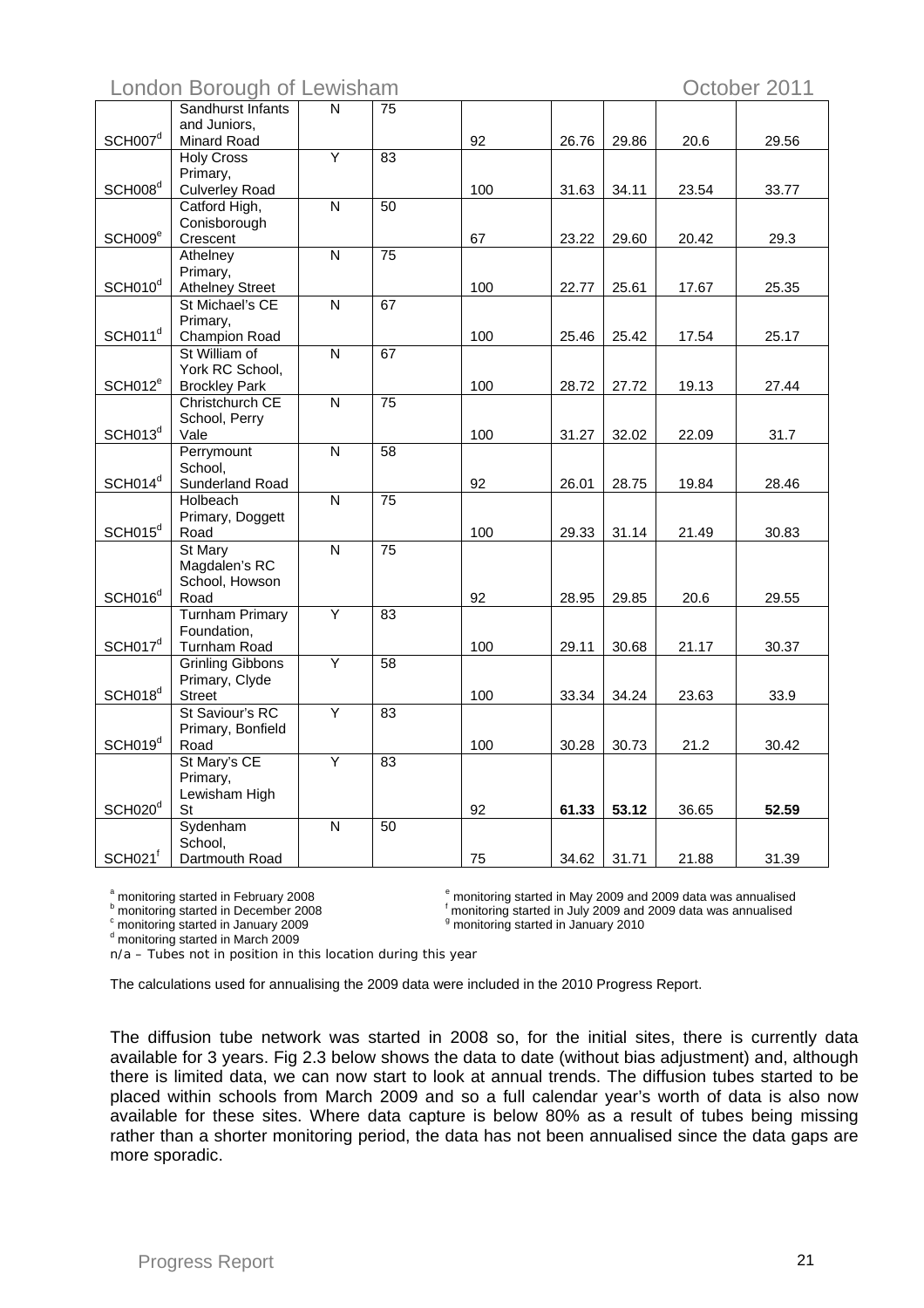Although data is limited, there seems to have been a general improvement in nitrogen dioxide concentrations at roadside monitoring locations across the borough while many background sites show a slight worsening. At all of the background sites where concentrations were higher in 2010, the air quality objectives were met and at the majority of sites, the increase is likely to be attributable to greater data capture in 2010.

The roadside sites which saw an increase were LWS007, LWS009 and LWS017. LWS007 is one of the triplicate tubes and both the other tubes, the average across the triplicate tubes and the automatic monitoring data all showed a decrease in 2010. Monitoring data at LWS017 was missing for January, February and December 2009, the months when nitrogen dioxide concentrations tend to be higher which may explain the increase seen in 2010. LWS009 is a monitoring location at a roadside site outside of existing AQMAs which was the subject of the Detailed Assessment completed in March 2011. Future action will be taken to try to address the air quality in this area.



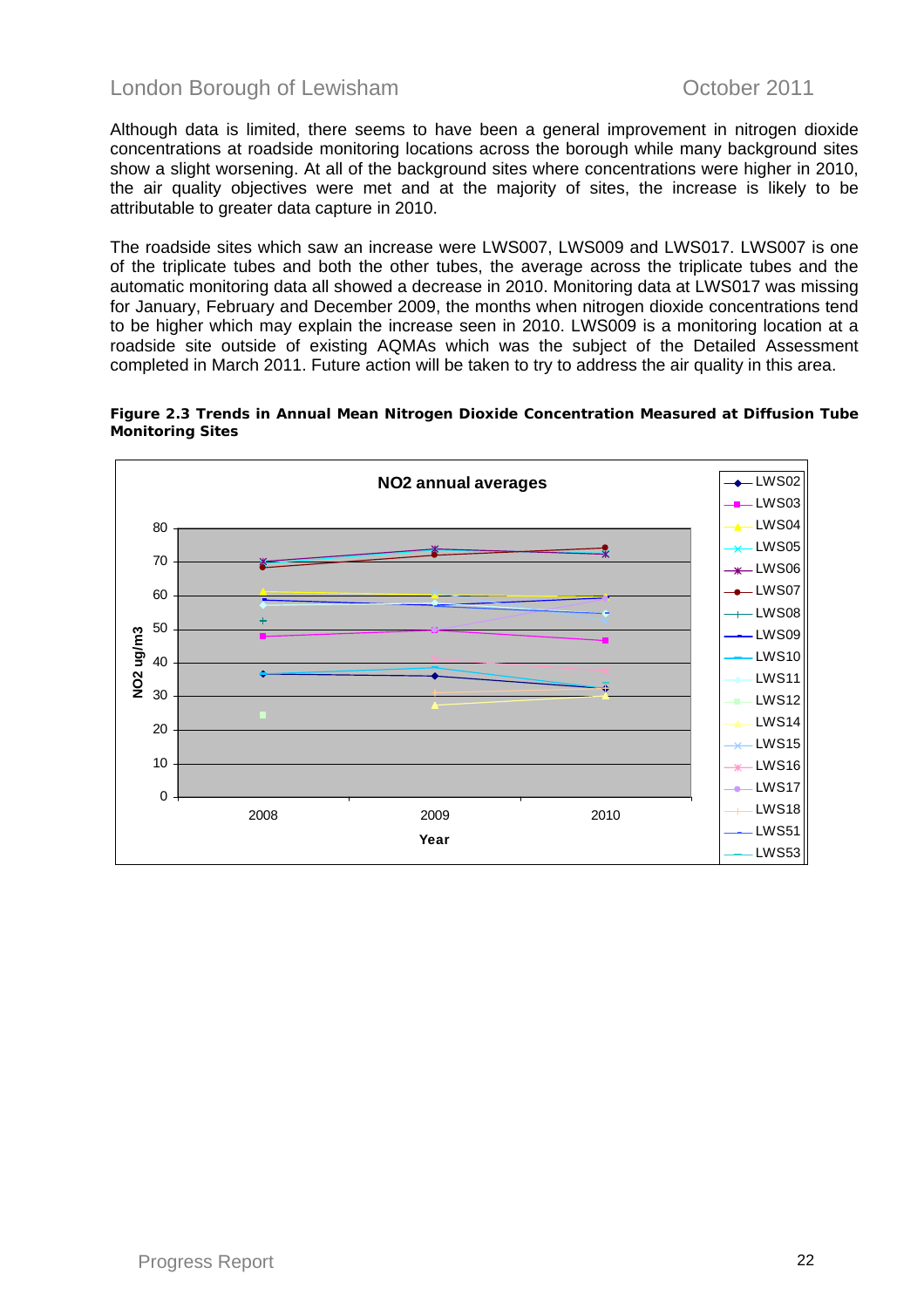### <span id="page-22-0"></span>2.2.2 PM<sub>10</sub>

The sites for which  $PM_{10}$  data is available are Lewisham 2, situated at a roadside in New Cross, Lewisham 3 located in an industrial area in the north of the borough and Crystal Palace 1 which is another roadside location on the Borough's boundary. Crystal Palace 1 closed in July 2010 so data is only available until this date. Both Lewisham 2 and Lewisham 3 are representative of public exposure while Crystal Palace 1 is situated close to a road and adjacent to a park. There are residential properties on the other side of the road but these are set back behind vegetation and at a lower level than the road.

As can be seen from the results presented in Table 2.5, both the **annual mean and 24-hour mean objectives were met** at all sites in all years. The last year when an exceedence of the  $PM_{10}$  objective was reported was in 2003 when the 24-hour mean objective was exceeded at Lewisham 2. During this year, long periods of high pressure during the summer months contributed to exceedences across London.

A slight downward trend in the results can be observed since 2003 although the concentrations have remained relatively stable in recent years. However, as the episodes in 2003 and, to some extent, those in 2007 and early 2011 demonstrate,  $PM_{10}$  concentrations can be greatly influenced by meteorological conditions. Therefore, there can be significant fluctuations from one year to the next and a precautionary approach is being adopted. However, the AQMA designation for failure to meet  $PM_{10}$  objectives will be reviewed in the near future to see whether or not it should be revoked.

As discussed in Section 2.1, an additional monitoring station has been located in the borough since the previous Report was produced and is identified as Lewisham 3. The monitor is a BAM and has been located close to an industrial site in the north of the borough where potential problems arising from fugitive emissions from the industrial processes were identified. The monitoring site is located to the south of the processes and, therefore, downwind but it is close to the residential premises that would be affected in order to measure relevant public exposure. Data for this site is available from February 2010 although data capture in the first few months was relatively low. The 24-hour mean objective is being met at this site although analysis of the diurnal patterns shows that there is often a wide disparity in the concentrations between working hours and evening / weekends. Peak concentrations occasionally reach high concentrations (>200 $\mu$ g/ m<sup>3</sup>) but when averaged over 24 hours, the values are mostly under  $50\mu g/m^3$  and the National Air Quality Objective is being met. A gauge to measure local wind direction at the site is also in place to help gather data on the potential sources of the peaks.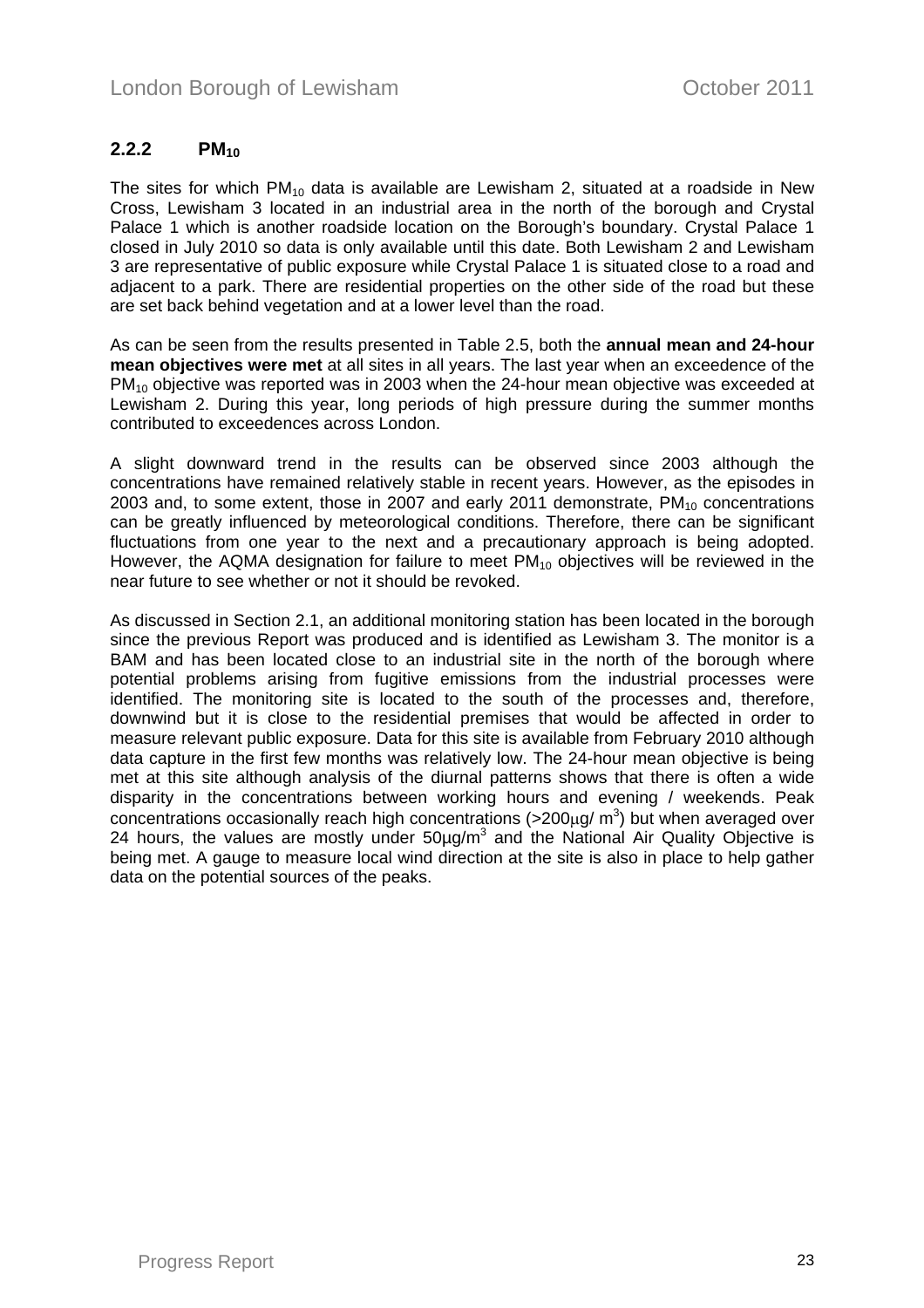



#### Table 2.5 Results of PM<sub>10</sub> Automatic Monitoring: Comparison with Annual Mean **and 24-hour Mean Objectives**

| Site ID    | Location              | <b>Within</b><br><b>AQMA?</b> |                                            | 2008 | 2009 | 2010         |
|------------|-----------------------|-------------------------------|--------------------------------------------|------|------|--------------|
|            |                       |                               | Data Capture                               | 93   | 92   | 95           |
|            |                       |                               | Annual mean                                | 25   | 25   | 25           |
| Lewisham   | New Cross,            | Υ                             | concentrations ( $\mu$ g/ m <sup>3</sup> ) |      |      |              |
| 2          | Hobgoblin PH          |                               | (Objective: 40µg/m <sup>3</sup> )          |      |      |              |
|            |                       |                               | No. of days $>$ 50µg/m <sup>3</sup>        | 16   | 12   | 6            |
|            |                       |                               | (Objective: <= 35 days)                    |      |      |              |
|            |                       |                               | Data Capture                               | n/a  | n/a  | 72           |
|            |                       | Υ                             | Annual mean                                | n/a  | n/a  | 23           |
|            |                       |                               | concentrations ( $\mu$ g/ m <sup>3</sup> ) |      |      |              |
| Lewisham 3 | Mercury Way           |                               | (Objective: 40µg/m <sup>3</sup> )          |      |      |              |
|            |                       |                               | No. of days $>$ 50µg/m <sup>3</sup>        | n/a  | n/a  | 3            |
|            |                       |                               | (Objective: <= 35 days)                    |      |      |              |
|            |                       |                               | 90 <sup>th</sup> %ile of daily mean where  | n/a  | n/a  | 40           |
|            |                       |                               | data capture is below 90%                  |      |      |              |
|            |                       |                               | Data Capture                               | 87   | 87   | 55           |
|            |                       |                               | Annual mean                                | 24   | 24   | 23           |
|            |                       |                               | concentrations ( $\mu$ g/ m <sup>3</sup> ) |      |      |              |
| Crystal    | <b>Crystal Palace</b> | Υ                             | (Objective: $40 \mu g/m^3$ )               |      |      |              |
| Palace 1   | Parade                |                               | No. of days $> 50 \mu g/m^3$               | 6    | 5    | $\mathbf{1}$ |
|            |                       |                               | (Objective: <= 35 days)                    |      |      |              |
|            |                       |                               | 90 <sup>th</sup> %ile of daily mean where  | 37.1 | 36.4 | 36           |
|            |                       |                               | data capture is below 90%                  |      |      |              |

All results from TEOM PM10 analysers are now converted to reference equivalence using the volatile correction method.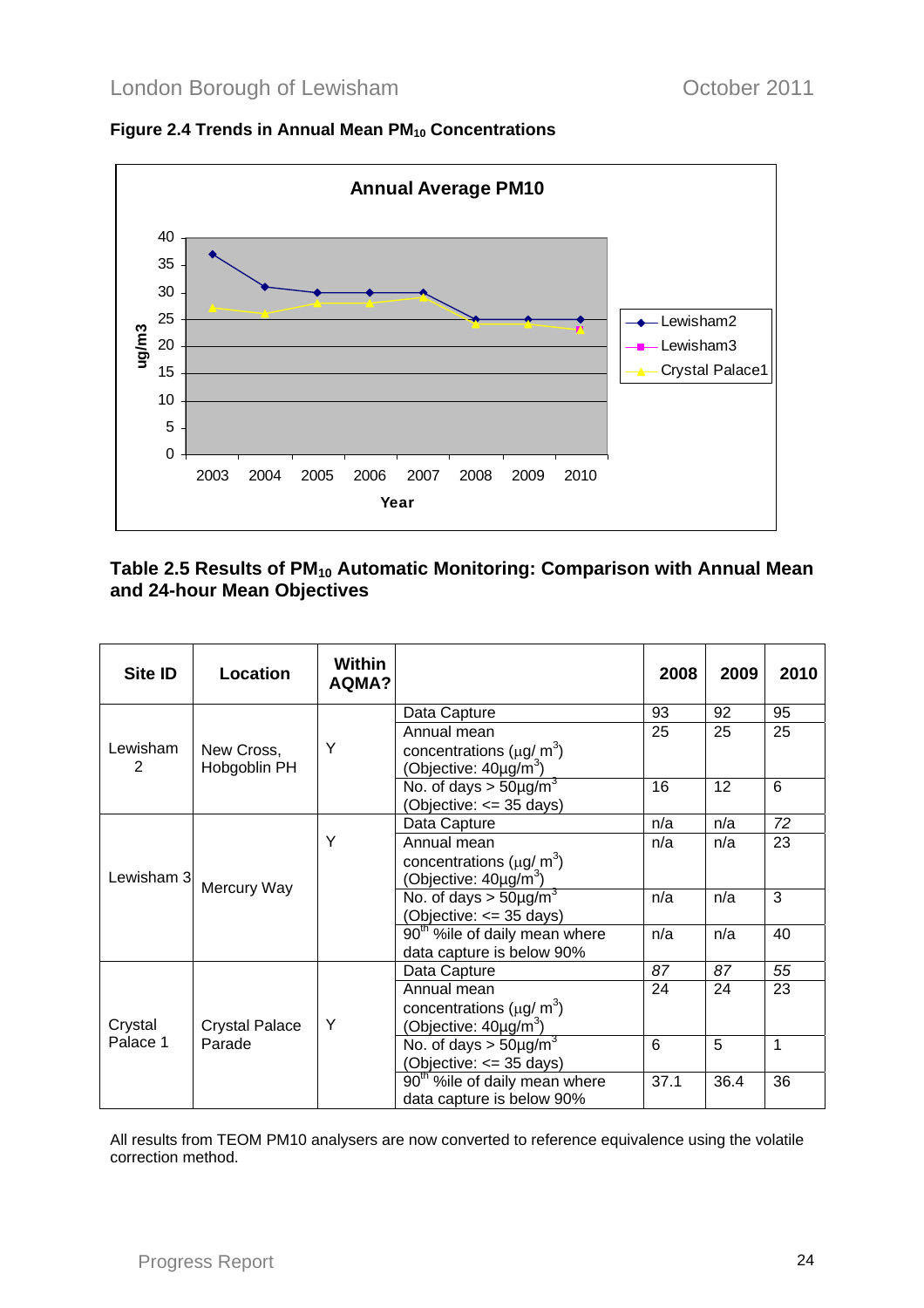### <span id="page-24-0"></span>**2.2.3 Sulphur Dioxide**

Sulphur dioxide is monitored at Lewisham1, Lewisham2 and the site on the borough's boundary, Crystal Palace1. As mentioned previously, Lewisham1 and Lewisham2 are representative of relevant public exposure while Crystal Palace1 gives worst-case concentrations as the public exposure is further away. Crystal Palace1 closed in July 2010 so data is only available until this date.

The data from each site for the past three years is shown in Table 2.6 below. Where data capture for the year is below 90%, the  $99.9<sup>th</sup>$  percentile,  $99.7<sup>th</sup>$  percentile and the  $99<sup>th</sup>$ percentile for the 15-minute mean, the 1-hour mean and the 24-hour mean respectively are presented in brackets after the number of exceedences. These values are in  $\mu$ g/m<sup>3</sup>.

As can be seen from the data, **no exceedences** of the National Objectives have occurred at any of the sites over the past 3 years. In order to try to present more meaningful statistics, the maximum 15-minute mean achieved at each site for each of the years is also given. At all sites, the trend has been steadily downwards in recent years indicating progressive improvement.

| <b>Site ID</b> | Location            | <b>Within</b><br>AQMA? |                                               |                                                   | 2008           | 2009           | 2010            |
|----------------|---------------------|------------------------|-----------------------------------------------|---------------------------------------------------|----------------|----------------|-----------------|
| Lewisham       |                     | Y                      | Data capture %                                |                                                   | 97             | 100            | 91              |
| 1              | <b>Broadway</b>     |                        | Number of<br>Exceedences of:<br>$(\mu g/m^3)$ | 15-minute<br>Objective<br>$(266 \,\mu g/m^3)$     | $\Omega$       | $\Omega$       | $\Omega$        |
|                | Theatre,<br>Catford |                        |                                               | 1-hour Objective<br>$(350 \text{ µg/m}^3)$        | $\Omega$       | $\mathbf 0$    | $\mathbf 0$     |
|                |                     |                        |                                               | 24-hour Objective<br>$(125 \mu g/m^3)$            | $\overline{0}$ | $\overline{0}$ | $\overline{0}$  |
|                |                     |                        |                                               | Max. 15-minute mean (µg/ m <sup>3</sup> )         | 150            | 141            | 107             |
| Lewisham       |                     | Y                      | Data capture %                                |                                                   | 91             | 88             | 94              |
| $\overline{2}$ | Hobgoblin PH,       |                        | Number of<br>Exceedences of:<br>$(\mu g/m^3)$ | 15-minute<br>Objective<br>$(266 \,\mu g/m^3)$     | $\Omega$       | 0(28)          | $\overline{0}$  |
|                | New Cross Rd        |                        |                                               | 1-hour Objective<br>(350 μg/m <sup>3</sup> )      | $\mathbf 0$    | 0(18)          | $\overline{0}$  |
|                |                     |                        |                                               | 24-hour Objective<br>$(125 \mu g/m^3)$            | $\overline{0}$ | 0(8)           | $\Omega$        |
|                |                     |                        |                                               | Max. 15-minute mean ( $\mu$ g/ m <sup>3</sup> )   | 128            | 115            | $\overline{58}$ |
| Crystal        |                     | Y                      | Data capture %                                |                                                   | 86             | 90             | 55              |
| Palace1        |                     |                        | Number of<br>Exceedences of:                  | 15-minute<br>Objective                            | 0(75.9)        | 0(71.2)        | 0(27)           |
|                | Crystal             |                        | $(\mu g/m^3)$                                 | $(266 \,\mu g/m^3)$                               |                |                |                 |
|                | Palace<br>Parade    |                        |                                               | 1-hour Objective<br>$(350 \,\mu g/m^3)$           | 0(46.4)        | 0(45.3)        | 0(20)           |
|                |                     |                        |                                               | 24-hour Objective<br>$(125 \mu g/m^3)$            |                | 0(17.00(21.1)) | 0(9)            |
|                |                     |                        |                                               | Max. 15-minute mean ( $\mu$ g/ $\overline{m^3}$ ) | 154.1          | 112.5          | 73              |

| Table 2.6 Results of $\mathsf{SO}_2$ Automatic Monitoring: Comparison with Objectives |  |  |  |
|---------------------------------------------------------------------------------------|--|--|--|
|---------------------------------------------------------------------------------------|--|--|--|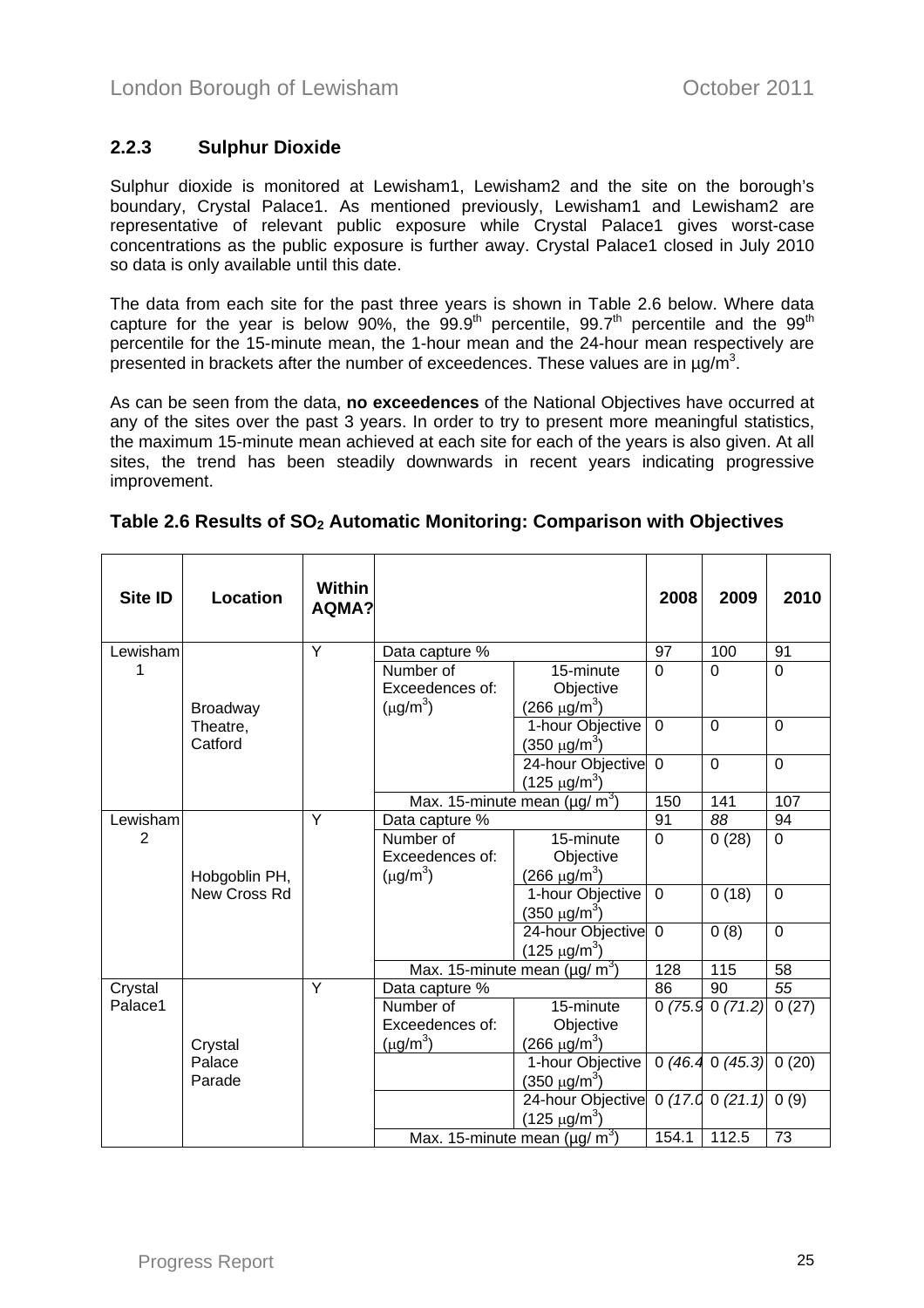### <span id="page-25-0"></span>**2.2.4 Benzene**

The air quality objective for benzene is 16.25 µg/m3 as a running mean which was to be achieved by the end of 2003. Following advice from EPAQS (Expert Panel on Air Quality Standards), the 2002 strategy review set an additional tighter objective of 5 µg/m3 as an annual mean to be achieved by the end of 2010. This is in line with the second air quality daughter directive limit value.

The main sources of benzene emissions in the UK are petrol–engined vehicles, petrol refining, and the distribution and uncontrolled emissions from petrol station forecourts without vapour recovery systems.

Current monitoring indicates that all of the UK national network sites were significantly below the 2003 objective during the period between 1999 and 2009. Since 2001 the concentrations were also below the 2010 objective, with kerbside/ roadside sites having higher concentrations than urban background sites.

No benzene monitoring is currently carried out within the London Borough of Lewisham. However, previous review and assessments concluded that there were unlikely to be any exceedences of the 2003 objective for benzene within the London Borough of Lewisham. Based on the monitoring results from network sites outside of the borough and the absence of major sources of benzene emissions within the borough, exceedences of the 2010 objective are not predicted anywhere within the local authority's area.

#### **2.2.5 Carbon Monoxide**

The only site which monitored carbon monoxide was at Crystal Palace1 which closed in July 2010. For this reason, the data capture in 2010 is low and will not accurately reflect the annual picture. The site started collecting data in 1999 but only recent monitoring data, plus data capture, are given in Table 2.7 below based on scaled and ratified data.

There were **no exceedences of the CO objective** (rolling 8 hour mean >10mg/m<sup>3</sup>) at the site over this period. Details of annual mean and maximum one-hour concentrations are also provided for information purposes. The annual mean concentrations are low in comparison with the objective.

|                       | <b>Inside AQMA?</b> |                | 2008 | 2009 | 2010 |
|-----------------------|---------------------|----------------|------|------|------|
|                       |                     | Max 8 Hour     | 16   | 15   | 1.2  |
| Crystal<br>Palace1,   |                     | Annual mean    | 04   | 04   | በ 4  |
| <b>Crystal Palace</b> |                     | Max 1 Hour     |      |      | 1.8  |
| Parade                |                     | Data capture % | 86   | 89   | 56   |

### **Table 2.7 Results of CO Automatic Monitoring: Comparison with Objectives**

The results from the monitoring site are considered representative of busy roadsides in the Council's area. These indicate that the objective is being met. The results also indicate a fall in concentrations over time as outlined in the Council's previous updating and screening assessment.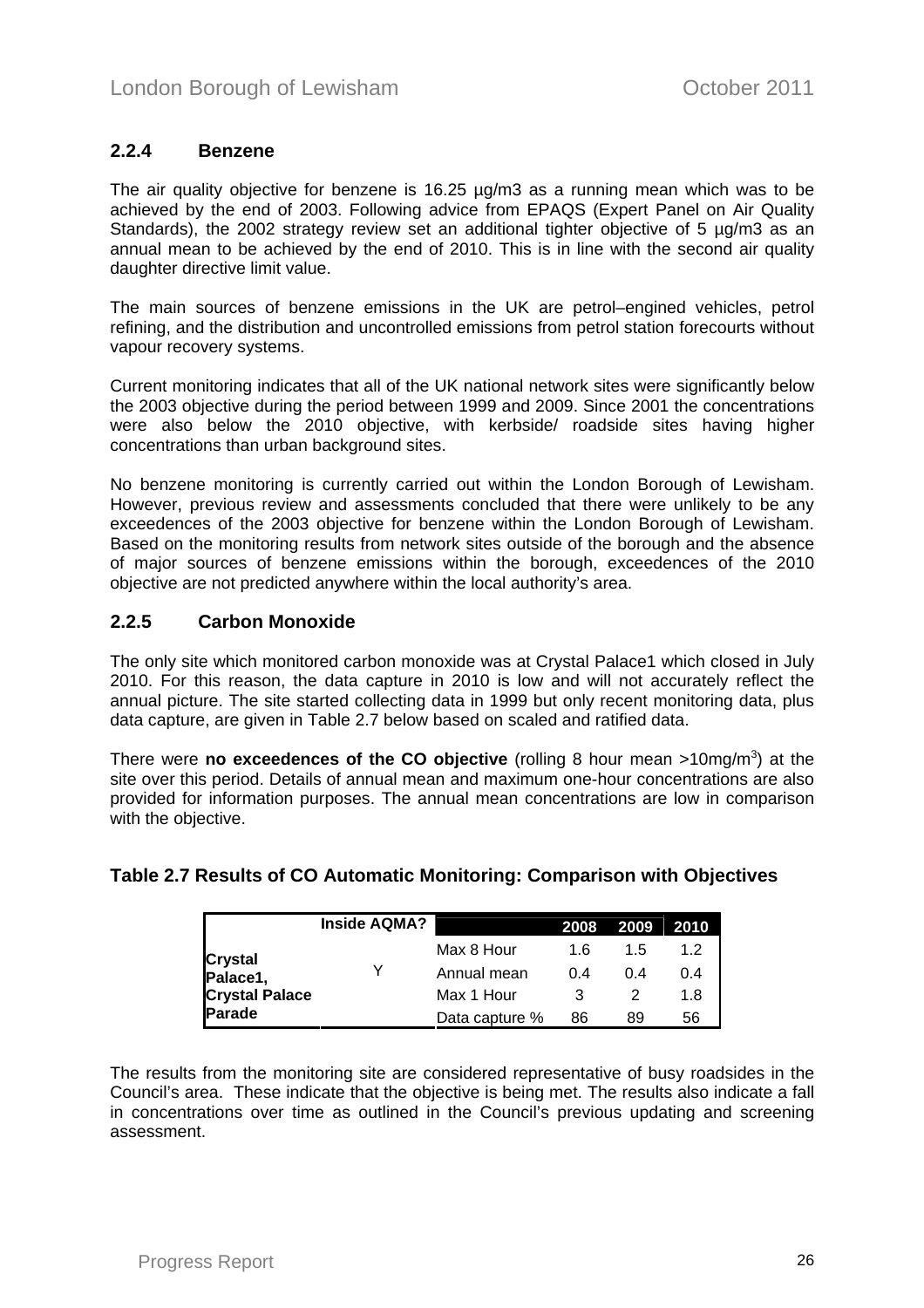<span id="page-26-0"></span>Ozone is monitored at the Lewisham1 site at the Broadway Theatre in Catford. Details of the site are contained in Section 2.1 of this report. The results from the most recent 3 years are presented in Table 2.7 below:

### **Table 2.8 Results of O3 Automatic Monitoring**

| Site ID   | Location         | <b>Within</b><br>AQMA? |                                                                      |     | 2008 2009 2010 |    |
|-----------|------------------|------------------------|----------------------------------------------------------------------|-----|----------------|----|
| Lewisham1 | <b>Broadway</b>  |                        | Data capture %                                                       | 99  | 99             | 99 |
|           | Theatre, Catford |                        | Max hourly mean                                                      | 126 | 93             | 99 |
|           |                  |                        | Max rolling 8-hourly mean                                            | 113 | 81             | 78 |
|           |                  |                        | No. of days max rolling 8-<br>hour mean > 100 $\mu$ g/m <sup>3</sup> | 6   |                |    |

The Air Quality Objective for ozone is less than 10 days when the maximum rolling 8-hour mean exceeds 100  $\mu$ g/m<sup>3</sup>. While the monitoring data indicates that the Air Quality Objective is being achieved at this location, concentrations of ozone often occur some distance from the sources and tend to be lower in urban environments. For this reason, the objective is not included in the Regulations at present and does not fall within the system of Local Air Quality Management. Graphs showing the rolling 8-hourly means for each of the three years shown in the table are shown below:

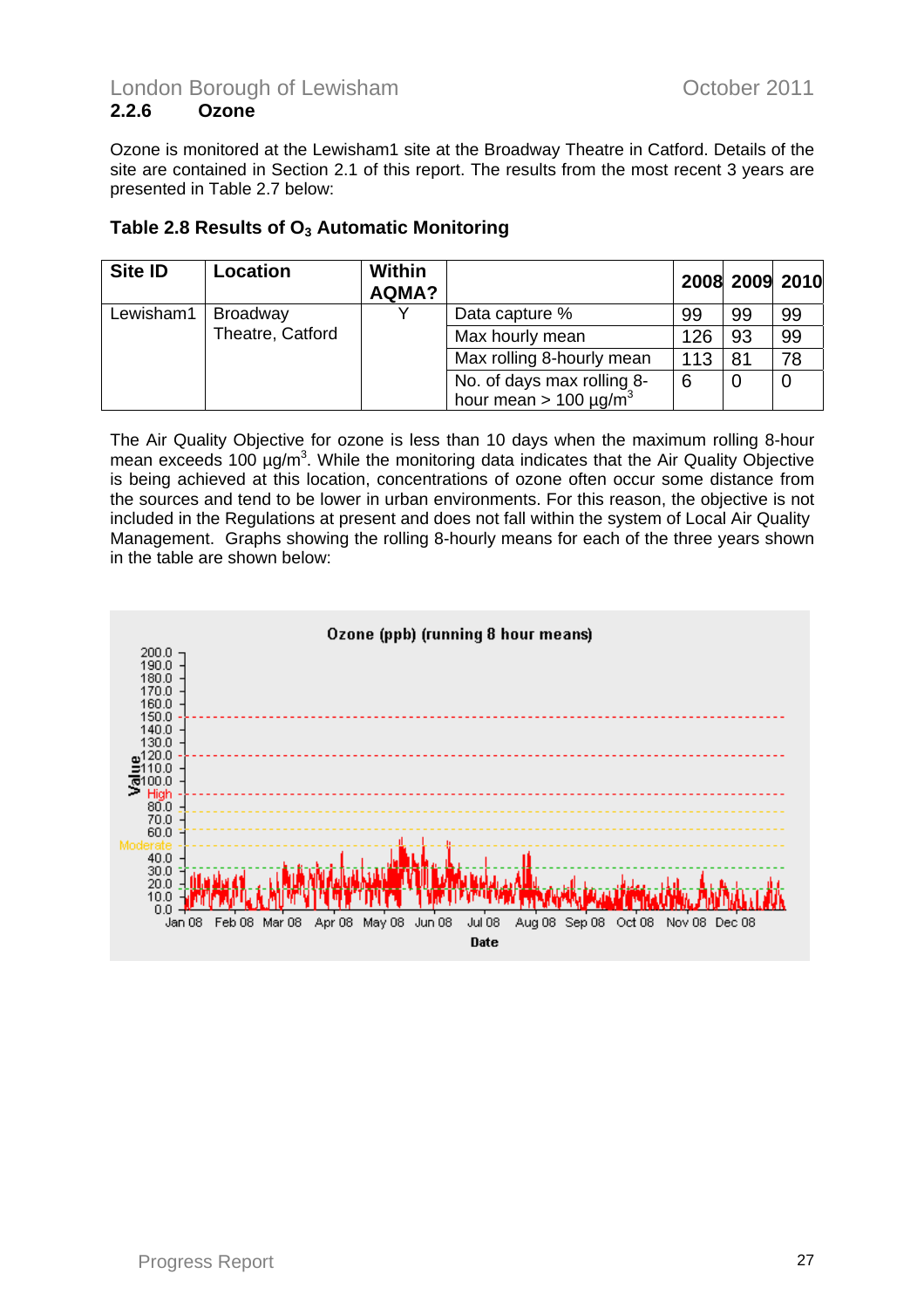<span id="page-27-0"></span>





### **2.2.7 Summary of Compliance with AQS Objectives**

London Borough of Lewisham has measured concentrations of nitrogen dioxide above the annual mean objective at relevant locations outside of the AQMAs and modelling predicts that the hourly objective for nitrogen dioxide may also be exceeded at the same location. The findings have already been presented in a Detailed Assessment which was submitted and approved earlier in 2011. The conclusion from the Detailed Assessment was that a new Air Quality Management Area needs to be declared for both the annual and hourly mean nitrogen dioxide objectives.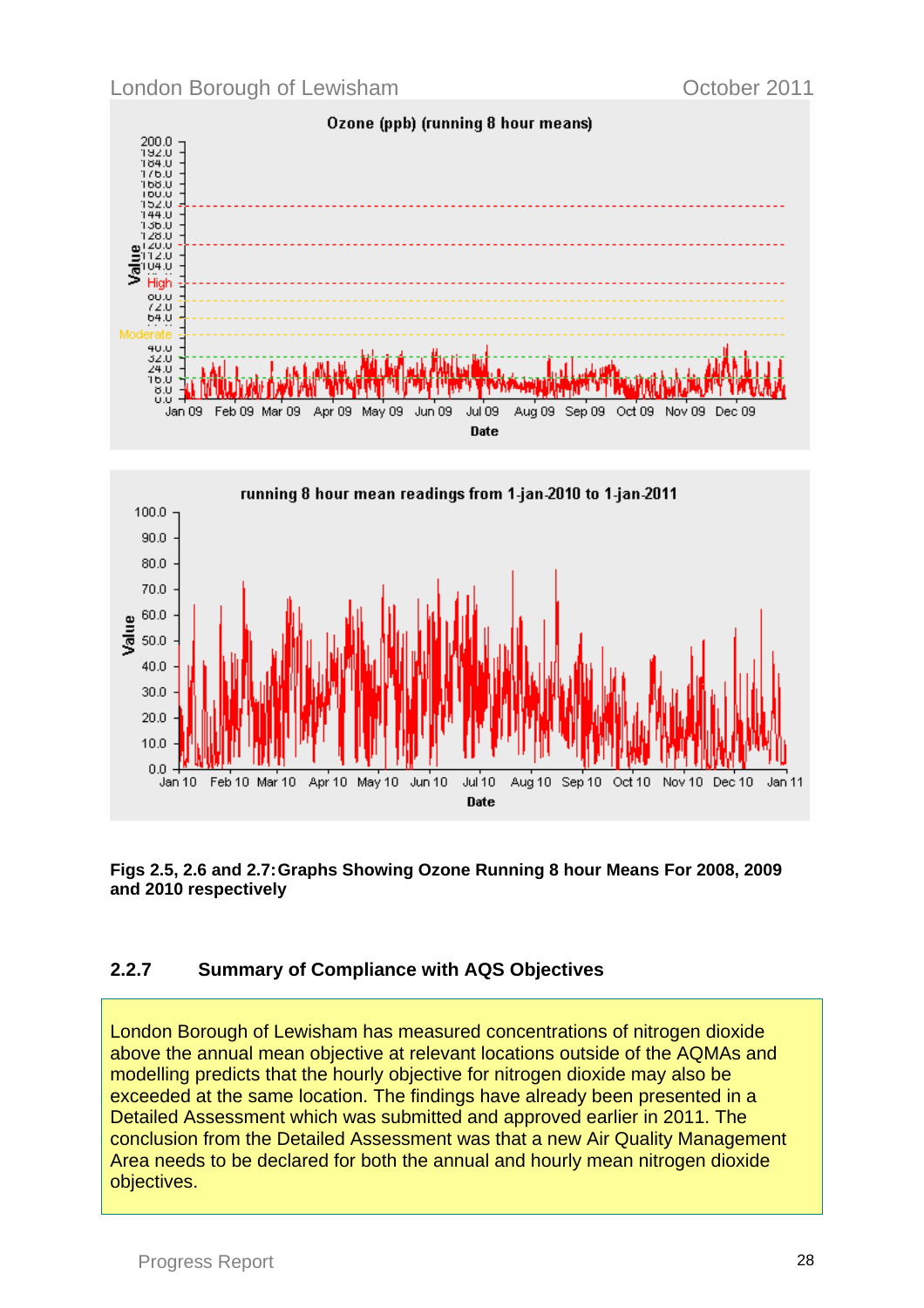Concentrations of other pollutants continue to show a general improvement so that no exceedences of any other objective have been identified within the borough.

 $PM_{10}$  concentrations within the borough are continuing to show a decline and the air quality objectives are currently being met. However, a precautionary approach is being adopted so that the existing AQMAs are being maintained. **There is no need to progress to any further Detailed Assessment at this stage.**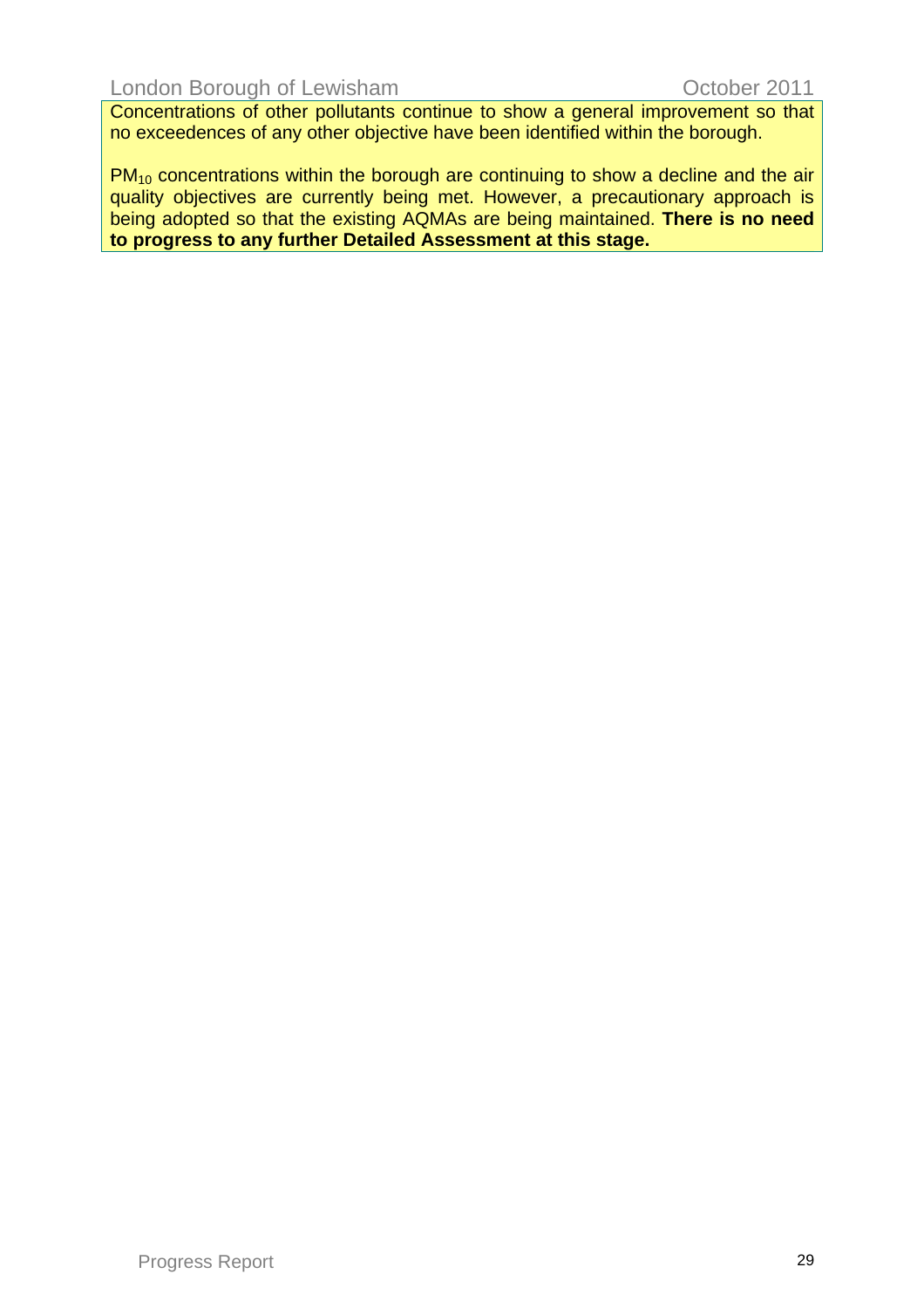# <span id="page-29-0"></span>**3 New Local Developments**

# **3.1 New Local Developments**

#### **Table 3.1 Planning Applications (2010-11) where an Air Quality Assessment was submitted as part of an Environmental Statement**

| <b>Site Name</b>                | Location                                              | <b>Status</b>                    | <b>Summary of AQA</b>                                                                                                                                                                                                                                                                                                                                                                                                                                                                           |
|---------------------------------|-------------------------------------------------------|----------------------------------|-------------------------------------------------------------------------------------------------------------------------------------------------------------------------------------------------------------------------------------------------------------------------------------------------------------------------------------------------------------------------------------------------------------------------------------------------------------------------------------------------|
| <b>Surrey Canal</b><br>Triangle | <b>Surrey Canal</b><br>Road, New<br>Cross SE14        | Submitted,<br>not yet<br>decided | Using air quality models, maximum ground level<br>pollutant concentrations once development is<br>operational in 2025 are predicted to be:<br>31.1 $\mu$ g/m <sup>3</sup><br>$NO2$ annual mean<br>21.2 $\mu$ g/m <sup>3</sup><br>$PM_{10}$ annual mean<br>No. of days where $PM_{10} > 50 \mu g/m^3$<br>5<br>13.7 $\mu$ g/m <sup>3</sup><br>$PM2.5$ annual mean<br>http://acolnet.lewisham.gov.uk/LEWIS-<br>XSLPagesDC/acolnetcgi.exe?ACTION=UNWRAP&RI<br>PNAME=Root.PgeDocs&TheSystemkey=62168 |
| Convoys Wharf                   | Prince St/<br>Grove St,<br>Deptford<br><b>SE14</b>    | Resubmissi-<br>on imminent       | The predicted concentrations in 2019 when the<br>development is scheduled for completion are:<br>$NO2$ annual mean (on site)<br>$32.0 \mu g/m3$<br>$46.2 \mu g/m3$<br>NO <sub>2</sub> annual mean (Creek St)<br>$21.2 \mu g/m3$<br>$PM_{10}$ annual mean (on site)<br>$21.6 \mu g/m3$<br>$PM_{10}$ annual mean (Creek St)<br>No. of days where $PM_{10}$ >50µg/m <sup>3</sup><br>12                                                                                                             |
| Deptford<br>Wharves             | <b>Between</b><br>Oxestalls<br>Road and<br>Dragoon St | Submitted,<br>not yet<br>decided | The predicted concentrations in 2018 when the<br>development is scheduled for completion are:<br>$NO2$ annual mean<br>$45.31 \mu g/m^3$<br>$22.26 \mu g/m^3$<br>$PM_{10}$ annual mean<br>No. of days where $PM_{10}$ >50µg/m <sup>3</sup><br>6<br>http://acolnet.lewisham.gov.uk/LEWIS-<br>XSLPagesDC/acolnetcgi.exe?ACTION=UNWRAP&RI<br>PNAME=Root.PgeDocs&TheSystemkey=58624                                                                                                                  |

London Borough of Lewisham has identified the following new or previously unidentified local developments which may impact on air quality in the Local Authority area.

- Surrey Canal Triangle
- Convoys Wharf
- Deptford Wharves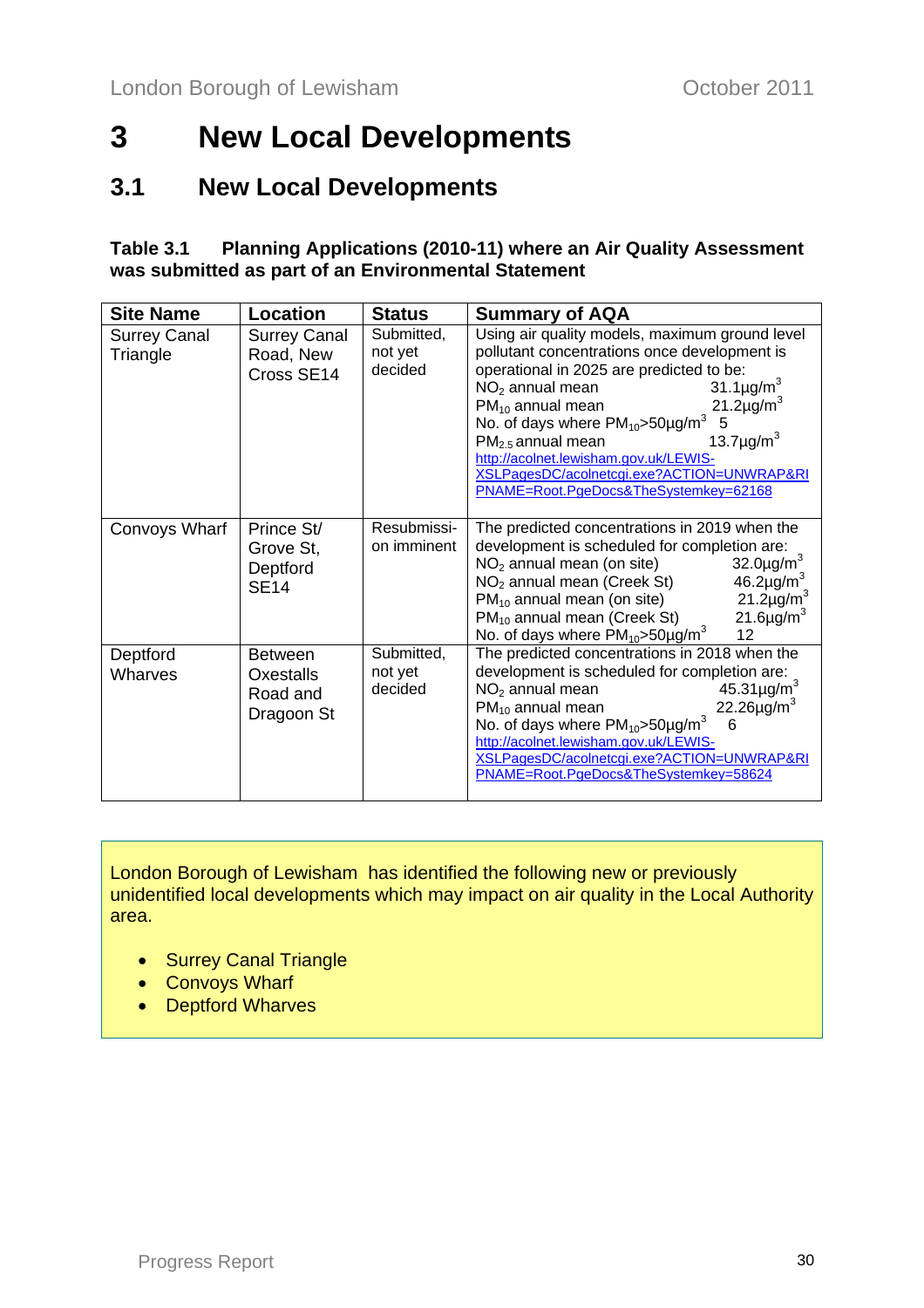# <span id="page-30-0"></span>**3.2 Road Traffic Sources**

London Borough of Lewisham confirms that, since the date of the last Updating and Screening Assessment, no more of the following have been identified:

- narrow congested streets with residential properties close to the kerb
- busy streets where people may spend one hour or more close to traffic
- roads with a high flow of buses and/or HGVs
- junctions
- bus or coach stations

An earlier Progress Report referred to plans to replace the roundabout in the centre of Lewisham with a H-shaped junction as part of the Lewisham Gateway development. In 2010, some demolition works took place in this location but work on the development is still not yet underway. The changes also have the potential to impact on concentrations along Loampit Vale where work has begun on a large residential development with public leisure centre. The results of the Air Quality Assessment for this development were outlined in the previous Progress Report.

The redevelopment of the Kender Street triangle (the area formed by the three roads: Kender Street, A2 and A202), which introduced significant changes to traffic flows, have now been completed. Early indications from the closest diffusion tube (LWS008) are that nitrogen dioxide concentrations are lower in 2011 than in the previous year at this particular location. This is in keeping with the trend at many other roadside locations within the borough for the same period so may not be attributable to the changed layout. However, the changes are likely to have delivered air quality benefits to the residential areas around Kender Street and Besson Street.

London Borough of Lewisham has identified the following future changes to road traffic flows which may impact on air quality in the Local Authority area.

• Lewisham centre roundabout

This will be considered in future reports should the changes take place.

# **3.3 Other Transport Sources**

London Borough of Lewisham confirms that there are:

- No relevant airports in the Borough:
- No locations where relevant exposure to emissions from steam or diesel trains arises within the Borough:
- No locations where there are large movements of diesel locomotives and potential long-term relevant exposure within 30m and
- No port or any shipping that meet the specified criteria within the Borough.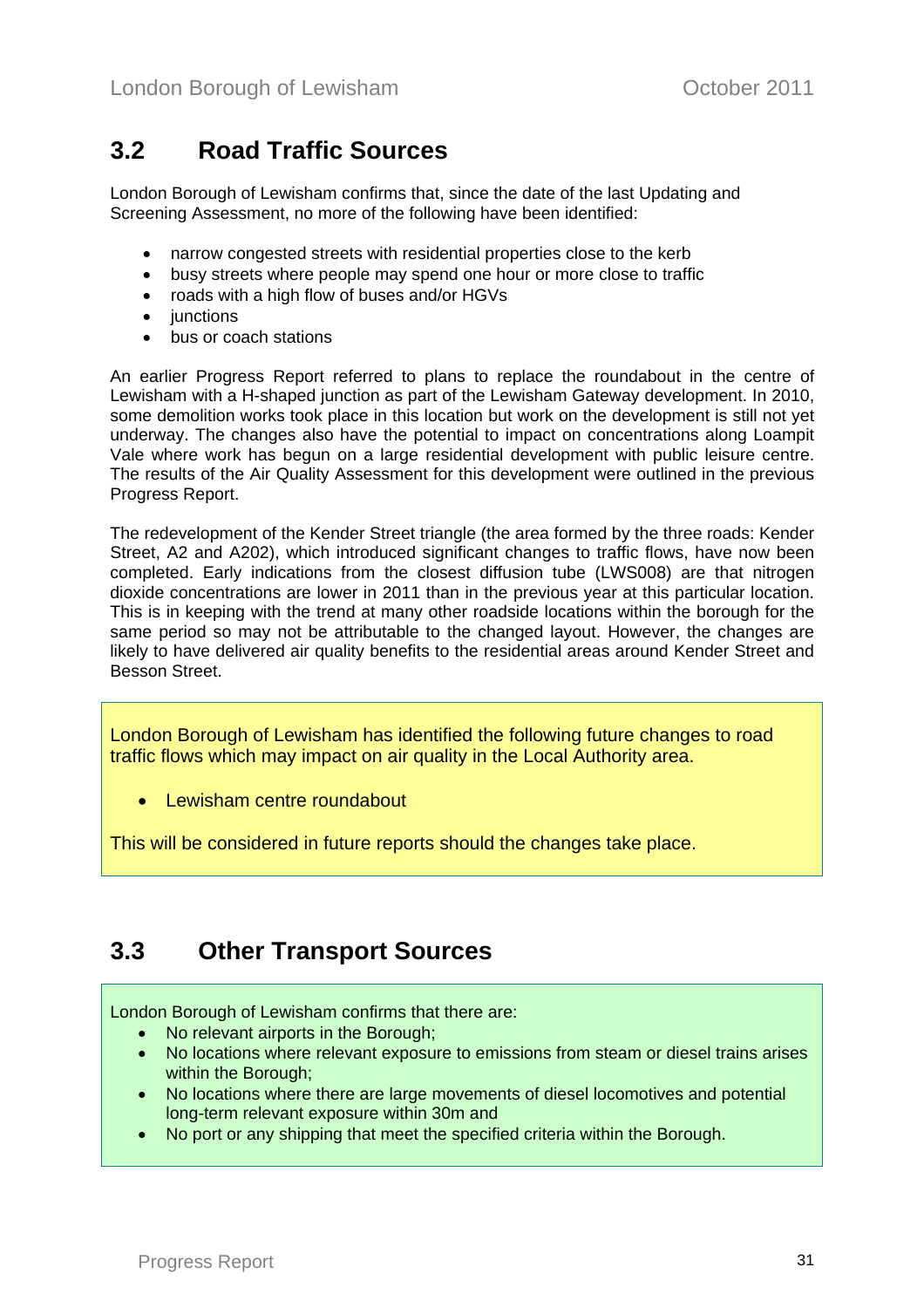# <span id="page-31-0"></span>**3.4 Industrial Sources**

London Borough of Lewisham confirms that, since the last Updating and Screening Assessment, there have not been any

- New or proposed installations for which an air quality assessment has been carried out.
- Existing installations where emissions have increased substantially or new relevant exposure has been introduced.
- New or significantly changed installations with no previous air quality assessment.
- New major fuel storage depots storing petrol.
- New petrol stations.
- New poultry farms.

# **3.5 Commercial and Domestic Sources**

**Table 3.2 Planning Applications (2010-11) where approval was granted for a biomass boiler** 

| <b>Site</b>                           | Location                               | Size/Typ                    | <b>Summary of Modelling Results</b>                                                                                                                                                                                                                                                                                                                                                                                                                                                                                                                                                             |
|---------------------------------------|----------------------------------------|-----------------------------|-------------------------------------------------------------------------------------------------------------------------------------------------------------------------------------------------------------------------------------------------------------------------------------------------------------------------------------------------------------------------------------------------------------------------------------------------------------------------------------------------------------------------------------------------------------------------------------------------|
| <b>Name</b>                           |                                        | e of                        |                                                                                                                                                                                                                                                                                                                                                                                                                                                                                                                                                                                                 |
|                                       |                                        | boiler                      |                                                                                                                                                                                                                                                                                                                                                                                                                                                                                                                                                                                                 |
| Deptford<br>Green<br>School           | Edward<br>Street /<br>Amersham<br>Vale | 400kW<br>wood pellet        | http://acolnet.lewisham.gov.uk/LEWIS-<br>XSLPagesDC/acolnetcgi.exe?ACTION=UNWRAP&RIPNAME<br>=Root.PgeResultDetail&TheSystemkey=58905<br>using 2006 meteorological data, which is the year that gives<br>rise to the largest impact, the maximum increases to annual<br>average concentrations of NO2 is $0.86\mu g/m^3$ and of PM10 is<br>$0.34\mu g/m^3$ .<br>http://acolnet.lewisham.gov.uk/LEWIS-<br>XSLPagesDC/acolnetcgi.exe?ACTION=UNWRAP&RIPNAME<br>=Root.PgeDocs&TheSystemkey=60104                                                                                                     |
| Gordon-<br>brock<br>Primary<br>School | <b>Gordonbrock</b><br>Road             | 70kW Hoval<br><b>Biolyt</b> | "The highest annual mean concentration is predicted to occur<br>at Gordonbrock School, where the annual mean<br>concentration predicted at this Receptor is 25.7 $\mu$ g/m <sup>3</sup> with the<br>system operating at full load  contributing approximately 0.2<br>$\mu$ g/m <sup>3</sup> to the existing annual mean NO2 background<br>concentration"<br>"In comparison with a conventional gas boiler, PM10<br>emissions from the proposed biomass boiler are likely to be<br>higher by up to 0.03 $\mu$ g/m <sup>3</sup> "<br>http://acolnet.lewisham.gov.uk/ACOLLATEDOCS/68339_18.p<br>df |

It was reported previously that a 400kW biomass boiler was approved at a development on Lewisham Road known as Heathside and Lethbridge. Since this time, the energy source has been reconsidered. Although this has not yet been agreed, it is unlikely that the developer will now proceed with this size biomass boiler at this location.

As reported previously, the locations and types of biomass boilers receiving planning consent within LB Lewisham are now being recorded and mapped. In the past year, the number of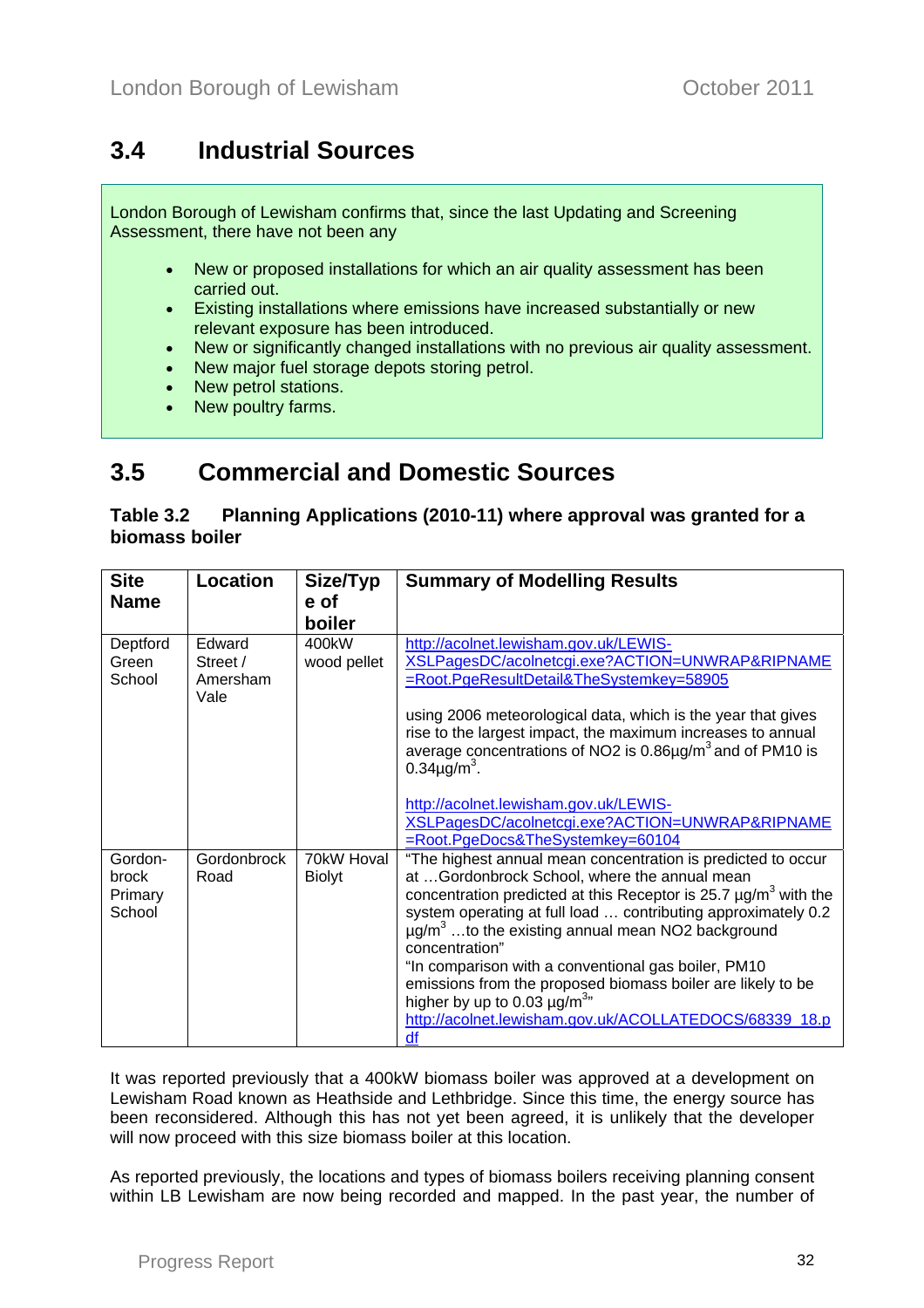<span id="page-32-0"></span>planning applications proposing a biomass boiler to provide on-site renewable energy has significantly reduced. There are currently no areas where the concentration of biomass boilers are a cause for concern.

London Borough of Lewisham confirms that there are no areas where the concentration of biomass boilers are a cause for concern.

The London Borough of Lewisham is designated a Smoke Control Area and there are no known areas within the borough where domestic solid fuel burning is an issue.

## **3.6 New Developments with Fugitive or Uncontrolled Sources**

London Borough of Lewisham confirms that there are no landfill sites nor quarries within the borough.

Other potential sources of fugitive particulate emissions, including waste transfer stations, were considered in the previous Updating and Screening Assessment. This identified that there is an area in the north of the borough where fugitive emissions from industry could be a problem and that complaints have been received about dust from local residents. For this reason, a particulate monitor (Lewisham 3) was installed in the vicinity and data from this site is presented in Section 2.2.2.

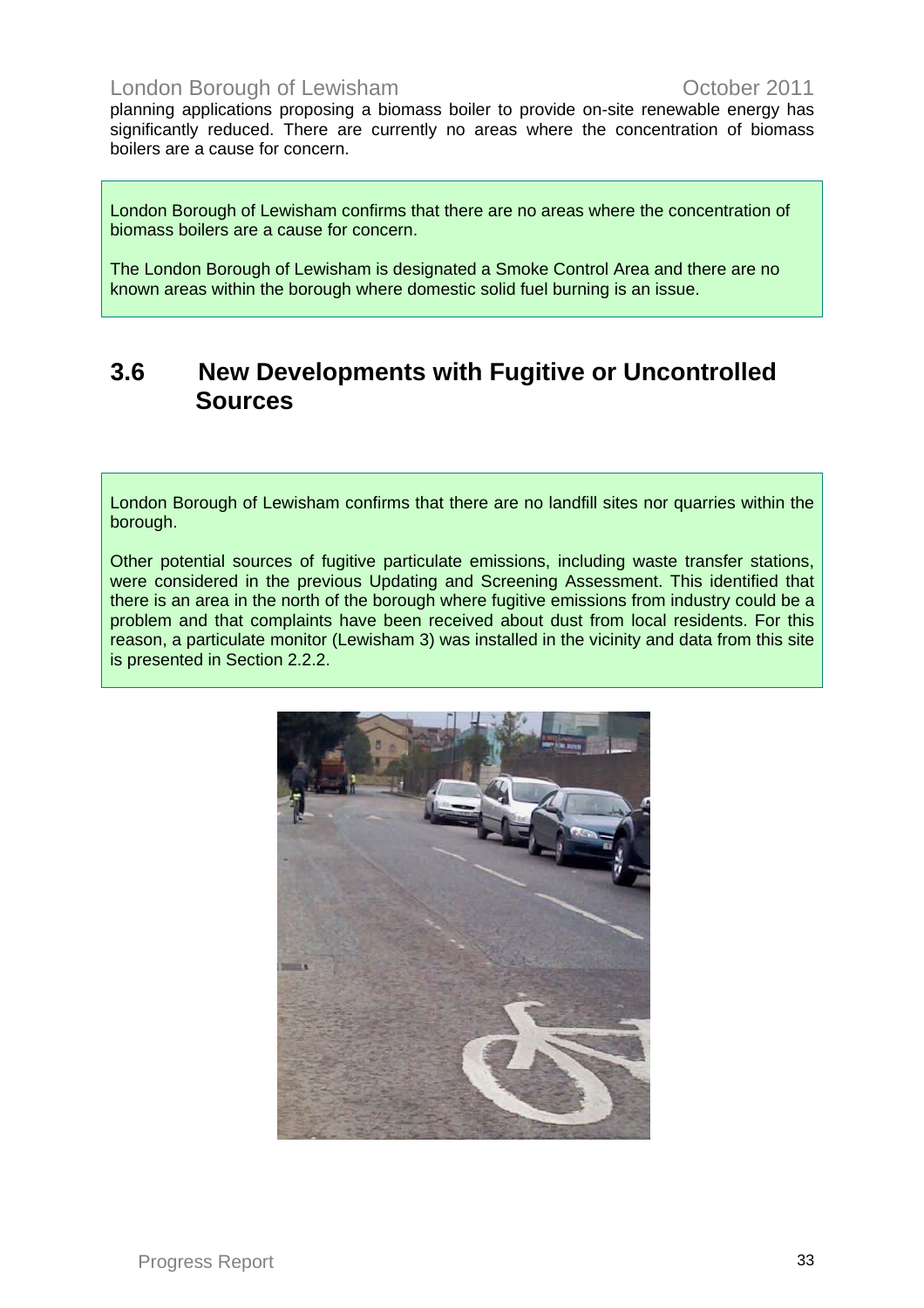# <span id="page-33-0"></span>**4 Planning Applications**

#### **4.1 Planning Applications which have the potential to impact on ambient air quality that have been submitted but which have not yet been decided**

| Name of<br><b>Development</b> | Location                        | <b>Reference to Planning Application</b>                                                                                             |
|-------------------------------|---------------------------------|--------------------------------------------------------------------------------------------------------------------------------------|
| <b>Bond House</b>             | Goodwood<br>Road, SE14<br>6BL   | http://acolnet.lewisham.gov.uk/ACOLLATEDOCS/59320_3.pdf                                                                              |
| The Wharves                   | Oxestalls Road,<br>Deptford SE8 | http://acolnet.lewisham.gov.uk/LEWIS-<br>XSLPagesDC/acolnetcgi.exe?ACTION=UNWRAP&RIPNAME=R<br>oot.PgeResultDetail&TheSystemkey=58624 |
| Marine Wharf                  | Plough Way,                     | http://acolnet.lewisham.gov.uk/LEWIS-<br>XSLPagesDC/acolnetcgi.exe?ACTION=UNWRAP&RIPNAME=R<br>oot.PgeResultDetail&TheSystemkey=58624 |

Development is taking place both within Lewisham centre and to the north of the borough in Evelyn ward. In these areas, there are several large scale developments which either have the potential to impact on ambient air themselves, or could have a cumulative effect.

Within Lewisham centre, the developments are:

Loampit Vale (underway), Lewisham Gateway (approved), Thurston Road Industrial Estate (in planning process), 52-54 Thurston Road (a smaller development that has approval) and Lewisham Bridge Primary School.

Within Evelyn Ward, the developments are:

Surrey Canal Triangle (in planning process), Convoys Wharf (in planning process), Deptford Wharves (in planning process), Oxestalls Road and Yeoman Street. These may also be compounded by work on the shaft sites for the Thames Tideway Tunnel depending on the outcomes of the public consultation that is currently in progress.

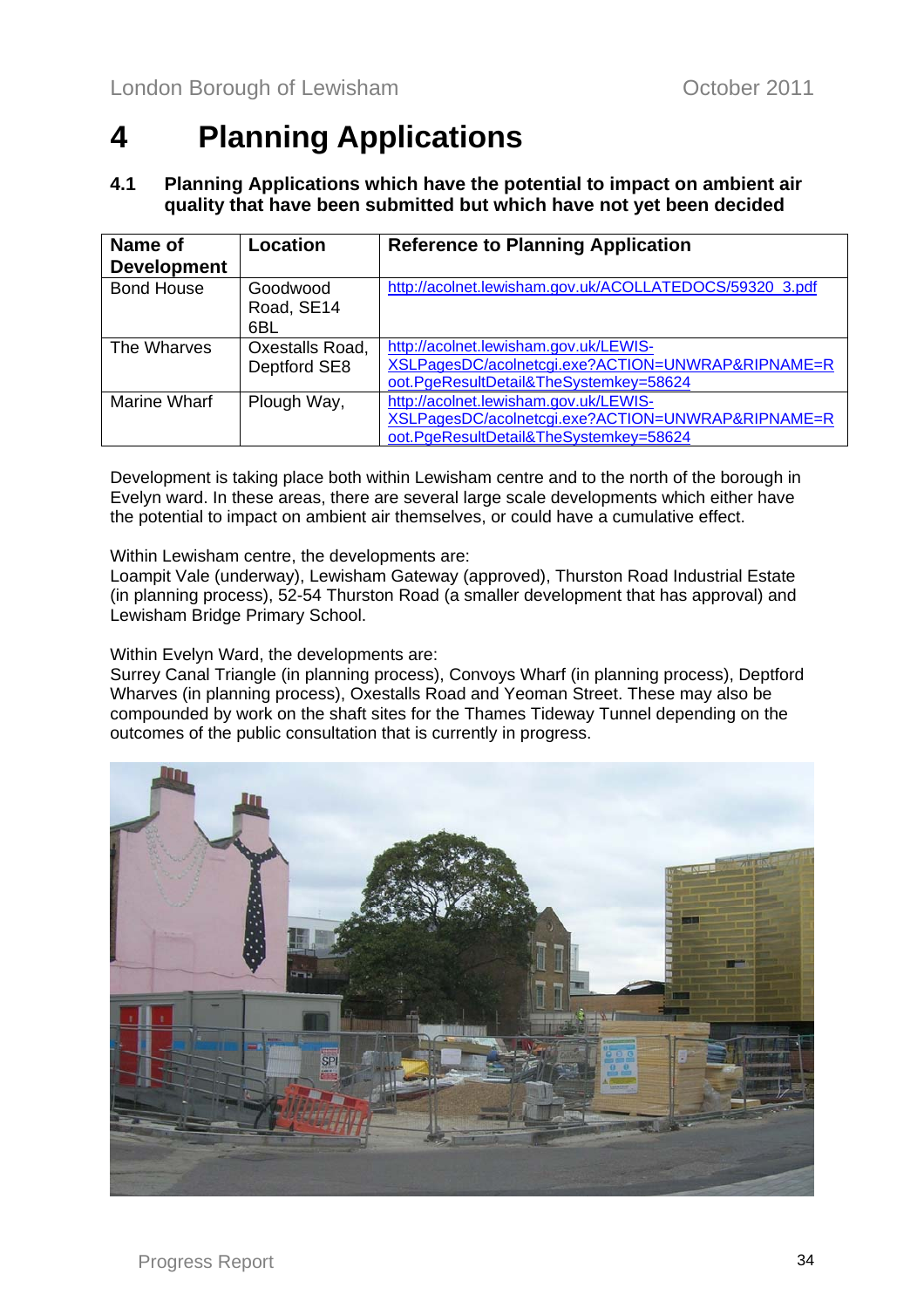# <span id="page-34-0"></span>**5 Air Quality Planning Policies**

The London Plan, produced by the Greater London Authority for the Mayor of London, provides the regional policy context for Lewisham. It contains a number of sub-regional development frameworks setting out more detailed requirements for spatial development. Within this framework, specific requirements are made of a Local Planning Authority. Within the London Plan, the Mayor is proposing to include new provisions that will encourage boroughs to ensure new developments are air quality neutral.

London Borough of Lewisham adopted the Core Strategy at its meeting on 29 June 2011. The Core Strategy forms part of the development plan for the borough, together with the London Plan and those UDP policies that continue to be saved. The Core Strategy replaces many UDP policies.

Lewisham's Core Strategy covers a 15 year period from 2011 to 2026. The Core Strategy policies will help the Council to assess all future planning applications and sets out our approach to important issues including air quality.

The borough's air quality will remain an important issue that needs to be addressed and can be linked to the type of development taking place and its location, the way people travel, restraining car use, and focusing people in areas where a full range of facilities is on their doorstep.

A copy of the Core Strategy for London Borough of Lewisham is available on the Council's website and can be obtained by using the link below: <http://www.lewisham.gov.uk/myservices/planning/policy/Documents/CoreStrategyAdoptedVersion.pdf>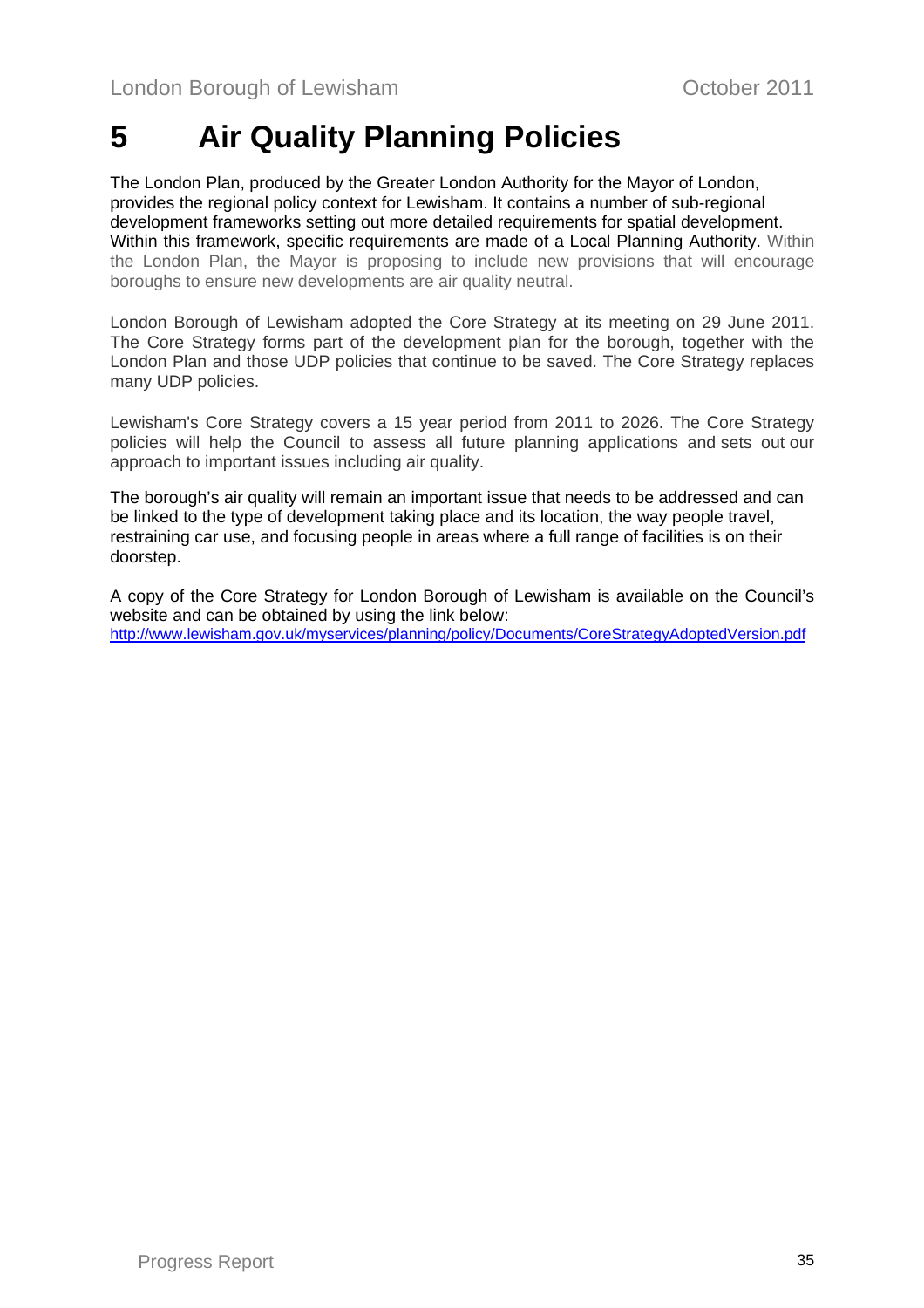# <span id="page-35-0"></span>**6 Local Transport Plans and Strategies**

London Borough of Lewisham has prepared a Local Implementation Plan that aims to:

- reduce the environmental damage that travel can cause;
- make transport from, to and within the borough as easy as possible;
- provide a guide to how Lewisham streets are managed.

The plan also sets out how the Council will implement the Mayor of London's Transport Strategy within Lewisham. It was approved by the London Mayor and adopted by the Lewisham Mayor in 2007.

This version is currently being revised and consultation on the draft version has been carried out. We are currently awaiting final feedback and the revised version of the LIP should be published in October 2011.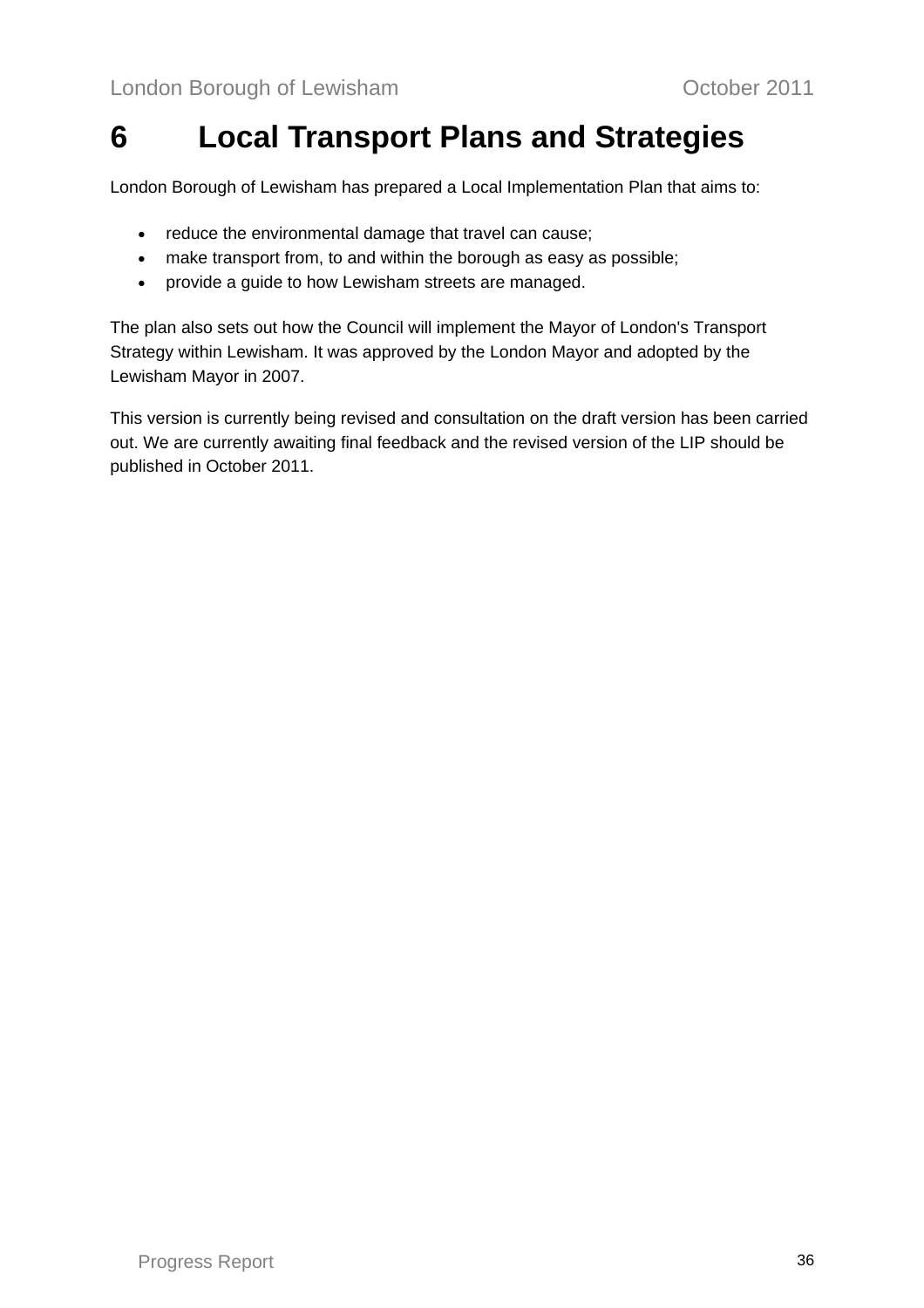# <span id="page-36-0"></span>**7 Climate Change Strategies**

London Borough of Lewisham published a Carbon Reduction and Climate Change Strategy in July 2008 which sets out how the Council aims to contribute to tackling climate change as well as adapting to its impacts. The ambition is for Lewisham to play a leading role in responding to climate change locally, regionally and nationally with the aim of achieving the lowest level of per capita level  $CO<sub>2</sub>$  emissions in London. A study in 2005 found that Lewisham is the second lowest London borough for per capita  $CO<sub>2</sub>$  emissions and 12th out of 33 in terms of total emissions. The emissions for Lewisham reflect its small industrial and commercial base and predominantly residential character with older properties, and its limited Underground services.

Many of the policies for tackling climate change will have a natural synergy with those aimed at improving ambient air quality as many of the activities that generate greenhouse gases also generate nitrogen dioxide and particulates. For example, the Carbon Reduction Strategy includes details of how the Council aims to use cleaner technology in its fleet of vehicles and promote more sustainable forms of transport. Similarly, policies that ensure monitoring of energy consumption in Council buildings and subsequent reductions, the promotion of energy efficiency measures as well as encouraging renewable energies such as wind, solar and heat pumps all contribute to improving air quality both locally and nationally.

A full copy of the Carbon Reduction and Climate Change Strategy is available on the Council's website by using the following link. <http://www.lewisham.gov.uk/SiteCollectionDocuments/ClimateChangeStrategyFINAL.pdf>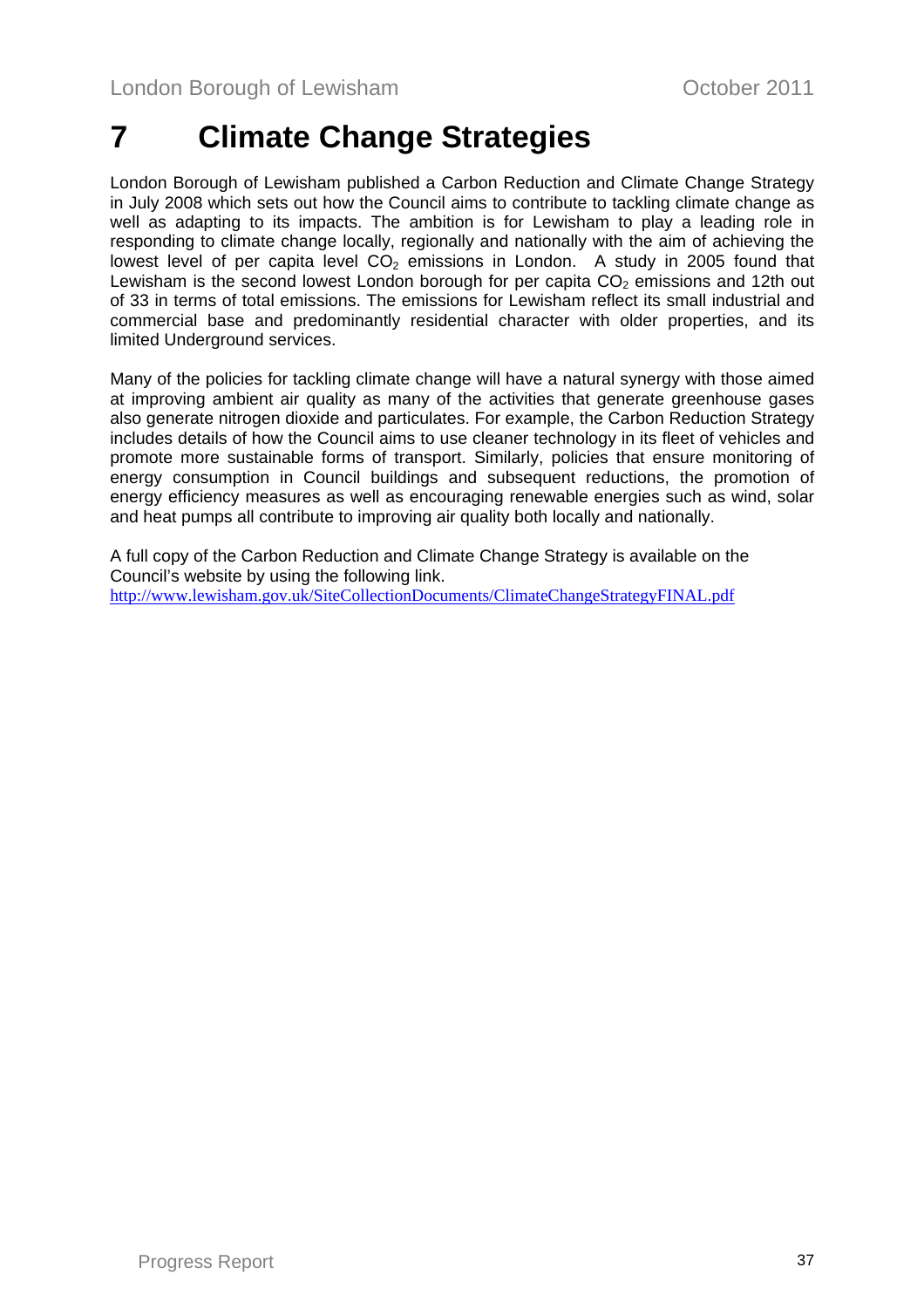London Borough of Lewisham **Contact Contact Contact Contact Contact Contact Contact Contact Contact Contact Contact Contact Contact Contact Contact Contact Contact Contact Contact Contact Contact Contact Contact Contact Co** 

# **8 Implementation of Action Plans**

### **Table 7.1 Action Plan Progress**

<span id="page-37-0"></span>

| No.          | <b>Measure</b>                                                                                     | <b>Focus</b>                                                                                                                                   | Lead       | <b>Indicator</b>                                                                                        | Target                | <b>Progress to</b>                                                                                    | Progress in last                                                                                                                               | <b>Estimated</b>                                                         | Comments                                                                                                                                            |
|--------------|----------------------------------------------------------------------------------------------------|------------------------------------------------------------------------------------------------------------------------------------------------|------------|---------------------------------------------------------------------------------------------------------|-----------------------|-------------------------------------------------------------------------------------------------------|------------------------------------------------------------------------------------------------------------------------------------------------|--------------------------------------------------------------------------|-----------------------------------------------------------------------------------------------------------------------------------------------------|
|              |                                                                                                    |                                                                                                                                                | authority  |                                                                                                         | annual                | date                                                                                                  | 12 months                                                                                                                                      | completion                                                               | relating to                                                                                                                                         |
|              |                                                                                                    |                                                                                                                                                |            |                                                                                                         | emission<br>reduction |                                                                                                       |                                                                                                                                                | date                                                                     | emission<br>reductions                                                                                                                              |
|              |                                                                                                    |                                                                                                                                                |            |                                                                                                         | in the                |                                                                                                       |                                                                                                                                                |                                                                          |                                                                                                                                                     |
|              |                                                                                                    |                                                                                                                                                |            |                                                                                                         | <b>AQMA</b>           |                                                                                                       |                                                                                                                                                |                                                                          |                                                                                                                                                     |
| $\mathbf 1$  | Support for and<br>promotion of the<br>implementation of<br>the London Low<br><b>Emission Zone</b> | Make information on<br>the LEZ publicly<br>available and to<br>promote the<br>extension of the LEZ<br>to include a wider<br>range of vehicles. | <b>GLA</b> | Adoption of a<br>London-wide<br>LEZ;<br>Categories of<br>vehicle to<br>which<br>standards<br>apply.     | High.                 | Phases I and<br>II have been<br>introduced.<br>Phase III will<br>be introduced<br>in January<br>2012. | Information on the<br>London LEZ is<br>available via a link<br>on the Council<br>website.<br>Information<br>leaflets on the<br>introduction of | 2012 for<br>implementation<br>of Phase III<br>and ongoing<br>thereafter. | TfL estimates<br>that including<br>larger vans and<br>minibuses in<br>the LEZ in<br>January 2012<br>would reduce<br>emissions of                    |
|              |                                                                                                    |                                                                                                                                                |            |                                                                                                         |                       |                                                                                                       | Phase III of the<br>LEZ have been<br>ordered for<br>distribution over<br>summer 2011.                                                          |                                                                          | Particulate<br>Matter (PM) by<br>around 80<br>tonnes and<br>emissions of<br>Oxides of<br>Nitrogen (NOX)<br>by around<br>1,200<br>tonnes by<br>2015. |
| $\mathbf{2}$ | <b>Vehicle Emissions</b><br>Testing                                                                | Reduce emissions<br>from the most<br>polluting vehicles<br>and raise awareness<br>on vehicle exhaust<br>emissions                              | <b>LBL</b> | Number of<br>awareness<br>raising events<br>held; Number<br>of vehicles<br>tested which<br>fail the MOT | Low                   | Contact had<br>been<br>established<br>with VOSA<br>but no funding<br>made<br>available for            | One voluntary<br>emissions testing<br>day was carried<br>out in a Council<br>Car park. 11<br>vehicles were<br>tested, of which 1               | Ongoing                                                                  | This was the<br>first voluntary<br>testing day so<br>will be used as<br>a benchmark<br>for future<br>events.                                        |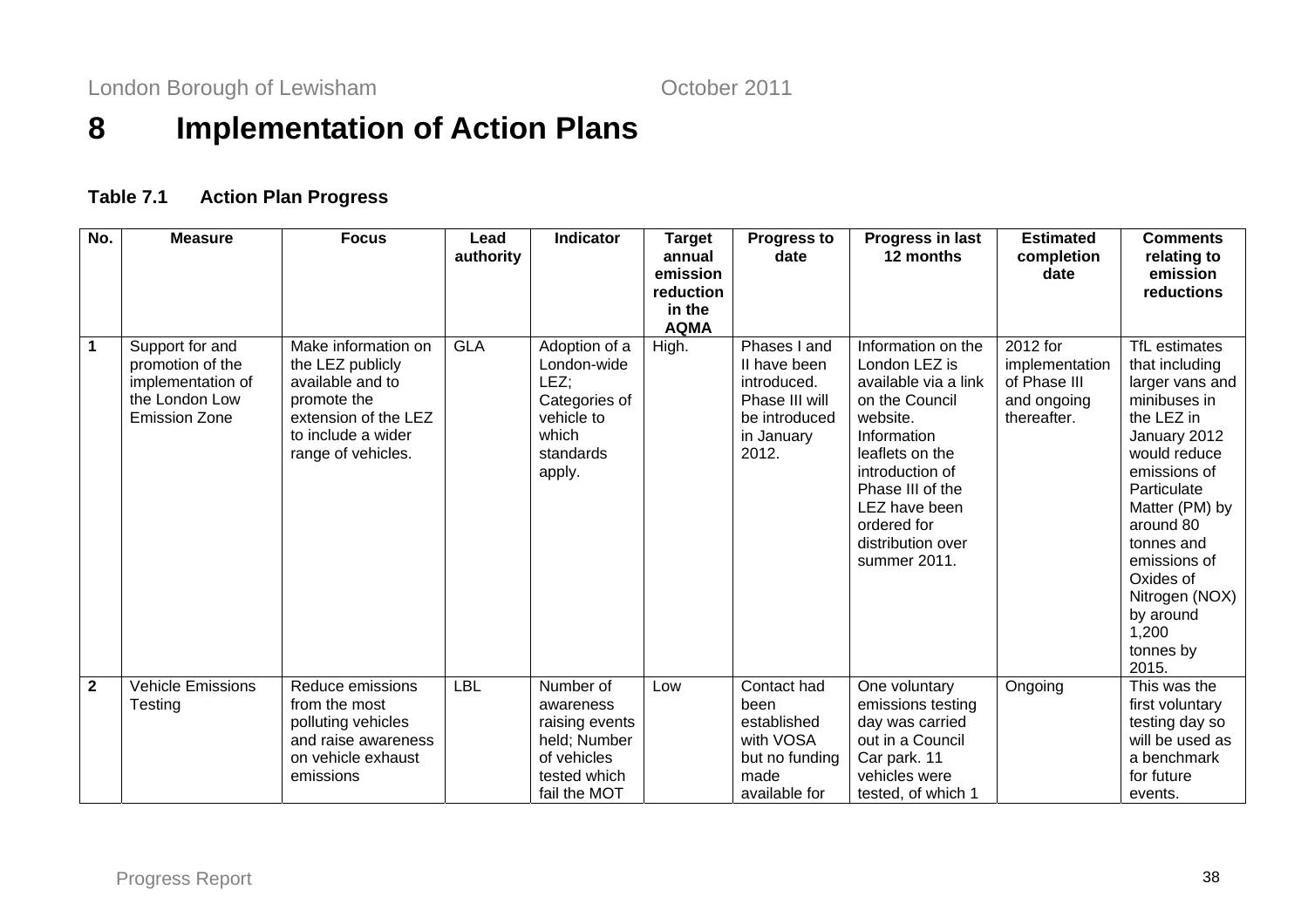| No.                     | <b>Measure</b>                                                                   | <b>Focus</b>                                                                                                                                                                                       | Lead<br>authority | Indicator                                                                                                                                                                                                                                                                               | <b>Target</b><br>annual<br>emission<br>reduction<br>in the | <b>Progress to</b><br>date                                                                                                                                                                                                                                                    | Progress in last<br>12 months                                                                                                                                                                                                                                                                                                                                                              | <b>Estimated</b><br>completion<br>date                                                                                                                                                | <b>Comments</b><br>relating to<br>emission<br>reductions                                                      |
|-------------------------|----------------------------------------------------------------------------------|----------------------------------------------------------------------------------------------------------------------------------------------------------------------------------------------------|-------------------|-----------------------------------------------------------------------------------------------------------------------------------------------------------------------------------------------------------------------------------------------------------------------------------------|------------------------------------------------------------|-------------------------------------------------------------------------------------------------------------------------------------------------------------------------------------------------------------------------------------------------------------------------------|--------------------------------------------------------------------------------------------------------------------------------------------------------------------------------------------------------------------------------------------------------------------------------------------------------------------------------------------------------------------------------------------|---------------------------------------------------------------------------------------------------------------------------------------------------------------------------------------|---------------------------------------------------------------------------------------------------------------|
|                         |                                                                                  |                                                                                                                                                                                                    |                   | emissions                                                                                                                                                                                                                                                                               | <b>AQMA</b>                                                | roadside                                                                                                                                                                                                                                                                      | failed to meet the                                                                                                                                                                                                                                                                                                                                                                         |                                                                                                                                                                                       |                                                                                                               |
|                         |                                                                                  |                                                                                                                                                                                                    |                   | standards                                                                                                                                                                                                                                                                               |                                                            | testing.                                                                                                                                                                                                                                                                      | standards.                                                                                                                                                                                                                                                                                                                                                                                 |                                                                                                                                                                                       |                                                                                                               |
| $\overline{\mathbf{3}}$ | Measures to<br>Address Idling<br>Engines                                         | Discourage Engine<br>Idling through<br>information and<br>education.                                                                                                                               | <b>LBL</b>        | No. of<br>Complaints<br>about idling<br>engines<br>validated;<br>No. of signs<br>advising<br>drivers to<br>switch off<br>engines<br>erected.                                                                                                                                            | V Low                                                      | No complaints<br>about engine<br>idling received<br>in 2010-11.                                                                                                                                                                                                               | 30 No Engine<br>Idling signs have<br>been designed<br>and ordered.                                                                                                                                                                                                                                                                                                                         | Signs to be<br>erected at<br>'hotspot'<br>locations.<br>Complaint<br>monitoring<br>ongoing                                                                                            |                                                                                                               |
| $\overline{4}$          | <b>Encourage Cleaner</b><br>Technology/Alternati<br>ve Fuels in Council<br>Fleet | Increase number of<br>Council and<br>Contractors'<br>Vehicles that use<br>cleaner<br>technology/alternativ<br>e fuels;<br>Provision of<br>alternative refuelling<br>locations;<br>Driver training. | <b>LBL</b>        | Number of<br>fleet vehicles<br>using<br>different<br>types of<br>cleaner<br>technology;<br>Fleet fuel<br>consumption;<br>Reduction in<br>emissions of<br>NO <sub>x</sub> and<br>$PM_{10}$ from<br>Council's<br>fleet;<br>Number of<br>alternative<br>refuelling<br>points<br>available. | Medium                                                     | All Council<br>fleet meeting<br>Euro V<br>standards.<br>40 vehicles<br>using LPG.<br>Biodiesel also<br>being used.<br>In Mar 2010,<br>the fleet<br>included 11<br>electric Hybrid<br>vehicles<br>including a<br>Honda Civic<br><b>IMA hybrid</b><br>car used by<br>the Mayor. | No. of hybrid<br>vehicles in fleet<br>has had to be<br>reduced to 9.<br>7 twin electric<br>vehicle charging<br>points have been<br>purchased and<br>installed in Council<br>car parks.<br>Electricity<br>connections due<br>for completion in<br>October 2011. LBL<br>has signed up to<br>be a member of<br>Source London. A<br>local Sainsbury's<br>has also installed<br>2 EVCPs. LPG is | Ongoing. 7<br>EVCPs to be<br>available for<br>public use by<br>end October<br>2011 and<br>application for<br>points to be<br>included in<br>Source London<br>network will be<br>made. | NI194 was<br>used to monitor<br>emissions from<br>Council's own<br>fleet but has<br>now been<br>discontinued. |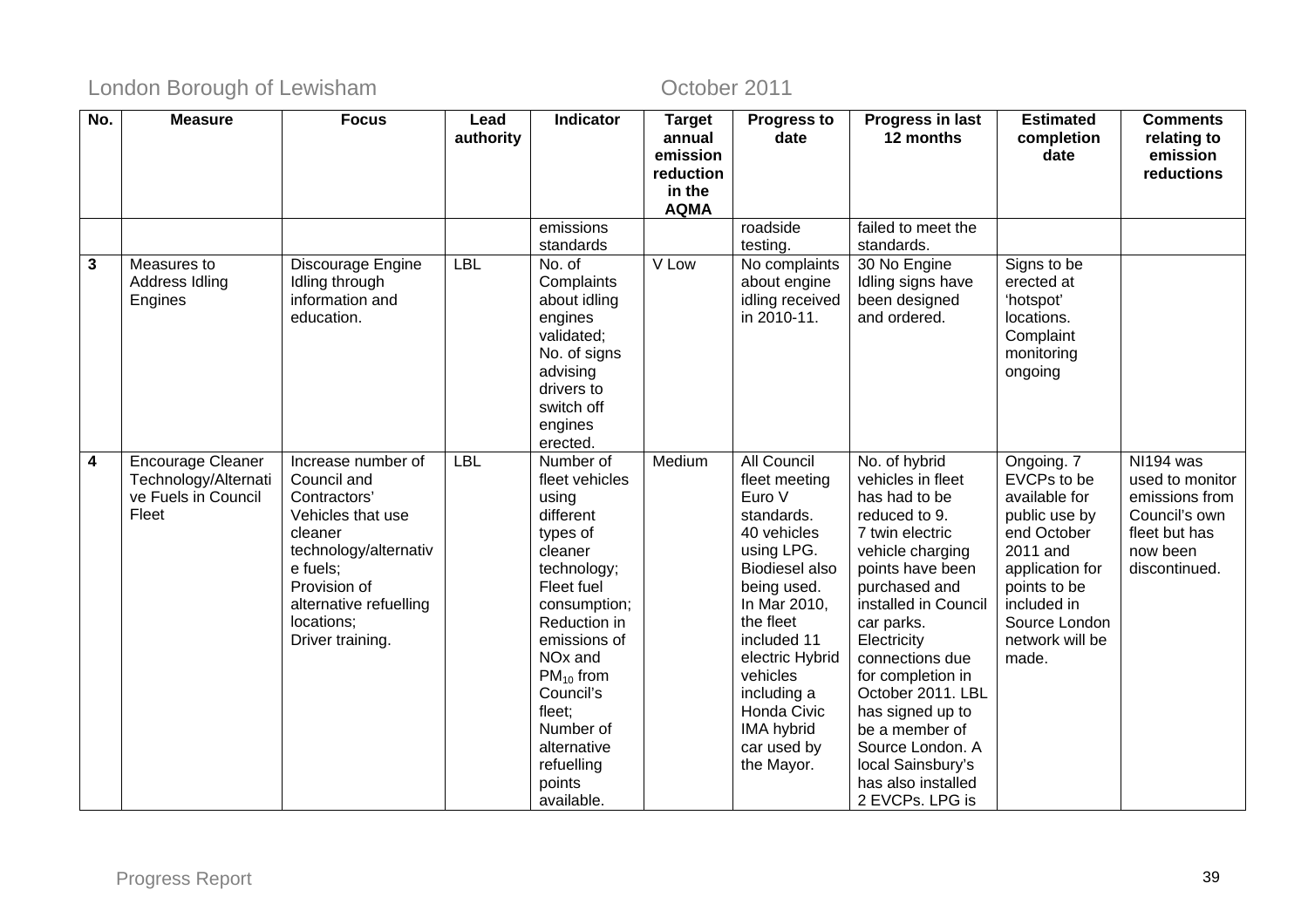| No.             | <b>Measure</b>                                                                                           | <b>Focus</b>                                                                                | Lead<br>authority | <b>Indicator</b>                                                                                        | <b>Target</b><br>annual<br>emission<br>reduction<br>in the | <b>Progress to</b><br>date                                                                                                                                                                | Progress in last<br>12 months                                                                                                                                                                                                                                                                  | <b>Estimated</b><br>completion<br>date | <b>Comments</b><br>relating to<br>emission<br>reductions                                                                                                                                               |
|-----------------|----------------------------------------------------------------------------------------------------------|---------------------------------------------------------------------------------------------|-------------------|---------------------------------------------------------------------------------------------------------|------------------------------------------------------------|-------------------------------------------------------------------------------------------------------------------------------------------------------------------------------------------|------------------------------------------------------------------------------------------------------------------------------------------------------------------------------------------------------------------------------------------------------------------------------------------------|----------------------------------------|--------------------------------------------------------------------------------------------------------------------------------------------------------------------------------------------------------|
|                 |                                                                                                          |                                                                                             |                   |                                                                                                         | <b>AQMA</b>                                                |                                                                                                                                                                                           | available at one<br>fuelling station<br>within the<br>borough.                                                                                                                                                                                                                                 |                                        |                                                                                                                                                                                                        |
| $5\phantom{.0}$ | <b>Encourage Cleaner</b><br>Technology/Alternati<br>ve Fuels in Public<br>Transport                      | To support TfL<br>initiatives aimed at<br>making public<br>transport within LBL<br>cleaner. | TfL / LBL         | <b>Buses</b><br>operating<br>within LBL<br>that use<br>cleaner<br>technology /<br>alternative<br>fuels; | Medium                                                     | No data                                                                                                                                                                                   | TfL / Mayor's<br>Office contacted<br>with request to<br>provide details of<br>buses operating<br>within LB<br>Lewisham that use<br>cleaner technology<br>/ alternative fuels.<br>TfL conducting<br>trials on several<br>buses within<br>London although<br>not necessarily<br>within Lewisham. | Ongoing                                | Public<br>transport<br>initiatives have<br>the potential to<br>significantly<br>reduce<br>emissions<br>across the<br>borough.<br>However,<br>changes are,<br>part of a wider<br>transport<br>strategy. |
| $\overline{7}$  | <b>Encourage Cleaner</b><br>Technology/Alternati<br>ve Fuels in Delivery<br>and Freight Road<br>Vehicles | Implement initiative<br>to reduce freight<br>movements by road<br>within the borough        | <b>LBL</b>        | Reduction in<br>freight<br>movements<br>by road from<br>a minimum of<br>one scheme                      | Medium                                                     | Active<br>participation<br>in SLFQP.<br>Schemes to<br>improve<br>freight<br>movements<br>within town<br>centres and to<br>reduce freight<br>movements<br>through<br>consolidation<br>were | Through the<br>SLFQP, a Delivery<br>and Service Plan<br>was put in place<br>for the Lee<br><b>Business Area to</b><br>mitigate the<br>impacts of freight,<br>delivery and<br>servicing activities,<br>particularly on<br>residential streets.<br>Also with the<br>SLFQP, a                     |                                        | Emission<br>reductions can<br>be significant in<br>a small<br>localised area<br>with wider but<br>lesser benefits<br>also observed.                                                                    |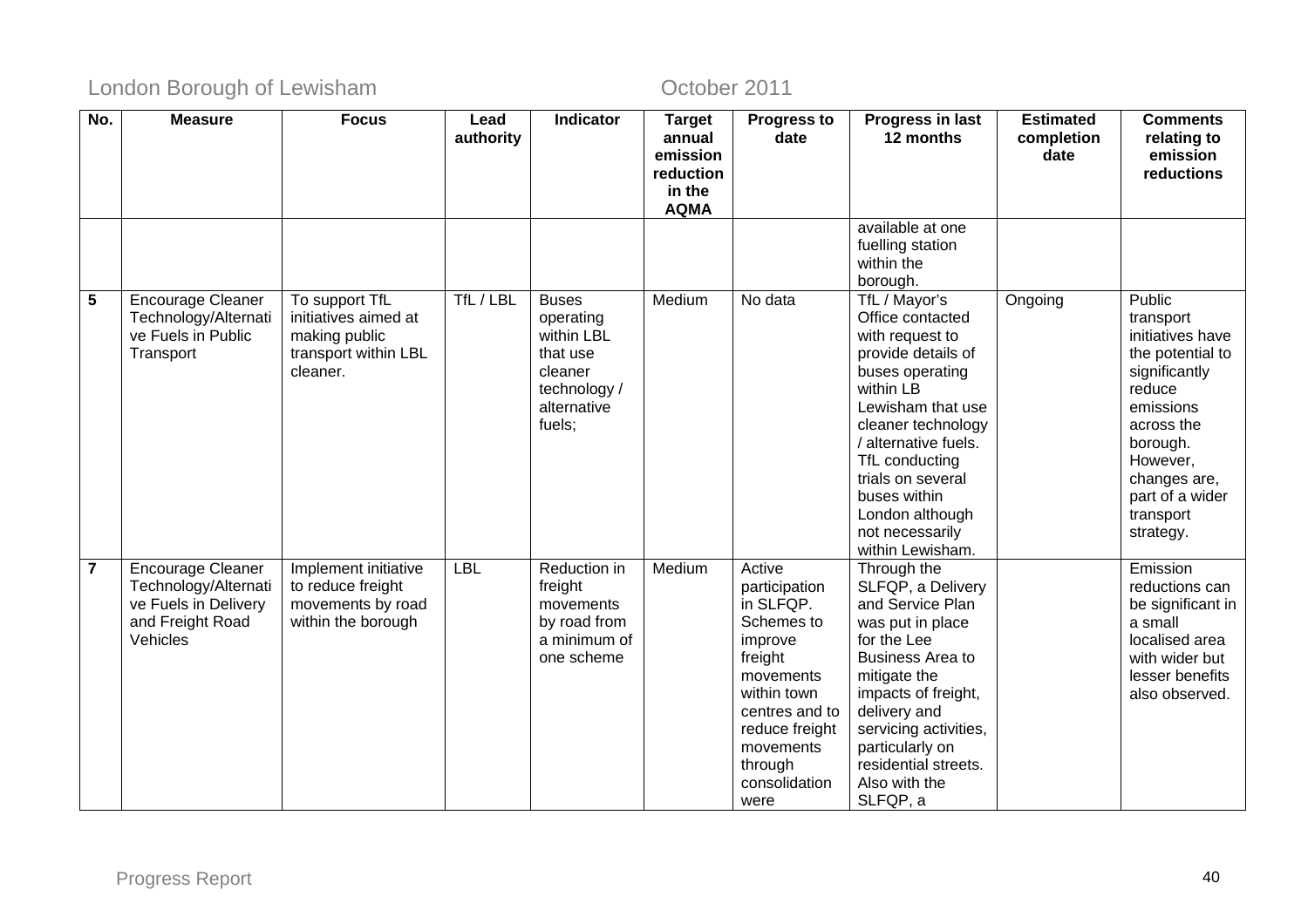| No.             | <b>Measure</b>      | <b>Focus</b>              | Lead       | <b>Indicator</b>        | <b>Target</b>      | <b>Progress to</b>       | Progress in last      | <b>Estimated</b>   | <b>Comments</b>         |
|-----------------|---------------------|---------------------------|------------|-------------------------|--------------------|--------------------------|-----------------------|--------------------|-------------------------|
|                 |                     |                           | authority  |                         | annual<br>emission | date                     | 12 months             | completion<br>date | relating to<br>emission |
|                 |                     |                           |            |                         | reduction          |                          |                       |                    | reductions              |
|                 |                     |                           |            |                         | in the             |                          |                       |                    |                         |
|                 |                     |                           |            |                         | <b>AQMA</b>        |                          |                       |                    |                         |
|                 |                     |                           |            |                         |                    | investigated.            | Commercial            |                    |                         |
|                 |                     |                           |            |                         |                    |                          | Vehicle Route         |                    |                         |
|                 |                     |                           |            |                         |                    |                          | Map was               |                    |                         |
|                 |                     |                           |            |                         |                    |                          | developed for an      |                    |                         |
|                 |                     |                           |            |                         |                    |                          | industrial estate     |                    |                         |
|                 |                     |                           |            |                         |                    |                          | that borders the      |                    |                         |
|                 |                     |                           |            |                         |                    |                          | LB of Bromley.        |                    |                         |
| $\overline{9}$  | Encourage and       | <b>LBL</b> to have Travel | <b>LBL</b> | Results from            | Low                | Results from             | The percentage of     |                    |                         |
|                 | Promote the Use of  | Plan in place and         |            | Lewisham                |                    | the 2009 Staff           | schools with a        |                    |                         |
|                 | <b>Travel Plans</b> | regularly review it.      |            | Council's               |                    | <b>Travel Survey</b>     | School Travel Plan    |                    |                         |
|                 |                     | Promote the               |            | <b>Staff Travel</b>     |                    | showed a 6%              | has dropped to        |                    |                         |
|                 |                     | adoption of Travel        |            | Survey.                 |                    | reduction in             | 75% owing to          |                    |                         |
|                 |                     | Plans among major         |            | Number of               |                    | staff travelling         | funding cuts and      |                    |                         |
|                 |                     | employers within the      |            | local                   |                    | to work in a             | schools opting not    |                    |                         |
|                 |                     | borough.                  |            | businesses              |                    | car on their<br>own. The | to renew their        |                    |                         |
|                 |                     |                           |            | with Travel<br>Plans in |                    |                          | plan.<br>LBL has been |                    |                         |
|                 |                     |                           |            | place.                  |                    | percentage of<br>pupils  | seeking to secure     |                    |                         |
|                 |                     |                           |            |                         |                    | travelling to            | <b>Green Travel</b>   |                    |                         |
|                 |                     |                           |            | % of schools            |                    | school by car            | Plans for large       |                    |                         |
|                 |                     |                           |            | with School             |                    | had                      | developments          |                    |                         |
|                 |                     |                           |            | Travel Plan in          |                    | decreased                | through the           |                    |                         |
|                 |                     |                           |            | place.                  |                    | year on year             | planning process.     |                    |                         |
|                 |                     |                           |            |                         |                    | to 18.87% in             |                       |                    |                         |
|                 |                     |                           |            |                         |                    | 2008/09.                 |                       |                    |                         |
| $\overline{10}$ | Promote and         | Provision of              | <b>LBL</b> | Trends in               | Low to             | <b>Public</b>            | A new station on      | Ongoing            | LBL's role is           |
|                 | publicise           | information to LBL        |            | modal shifts            | Medium             | Transport                | the East London       |                    | limited to              |
|                 | improvements to     | residents about           |            | within $LBL -$          |                    | infrastructure           | Line extension at     |                    | making                  |
|                 | public transport.   | public transport          |            | Proportion of           |                    | in Lewisham              | <b>Surrey Canal</b>   |                    | residents               |
|                 |                     | improvements.             |            | journeys                |                    | as of March              | Road is being         |                    | aware of any            |
|                 |                     |                           |            | made by                 |                    | 2010 was: 20             | discussed in          |                    | improvements.           |
|                 |                     |                           |            | public                  |                    | rail stations, 3         | association with a    |                    | The potential           |
|                 |                     |                           |            | transport.              |                    | DLR stations,            | proposed              |                    | for significant         |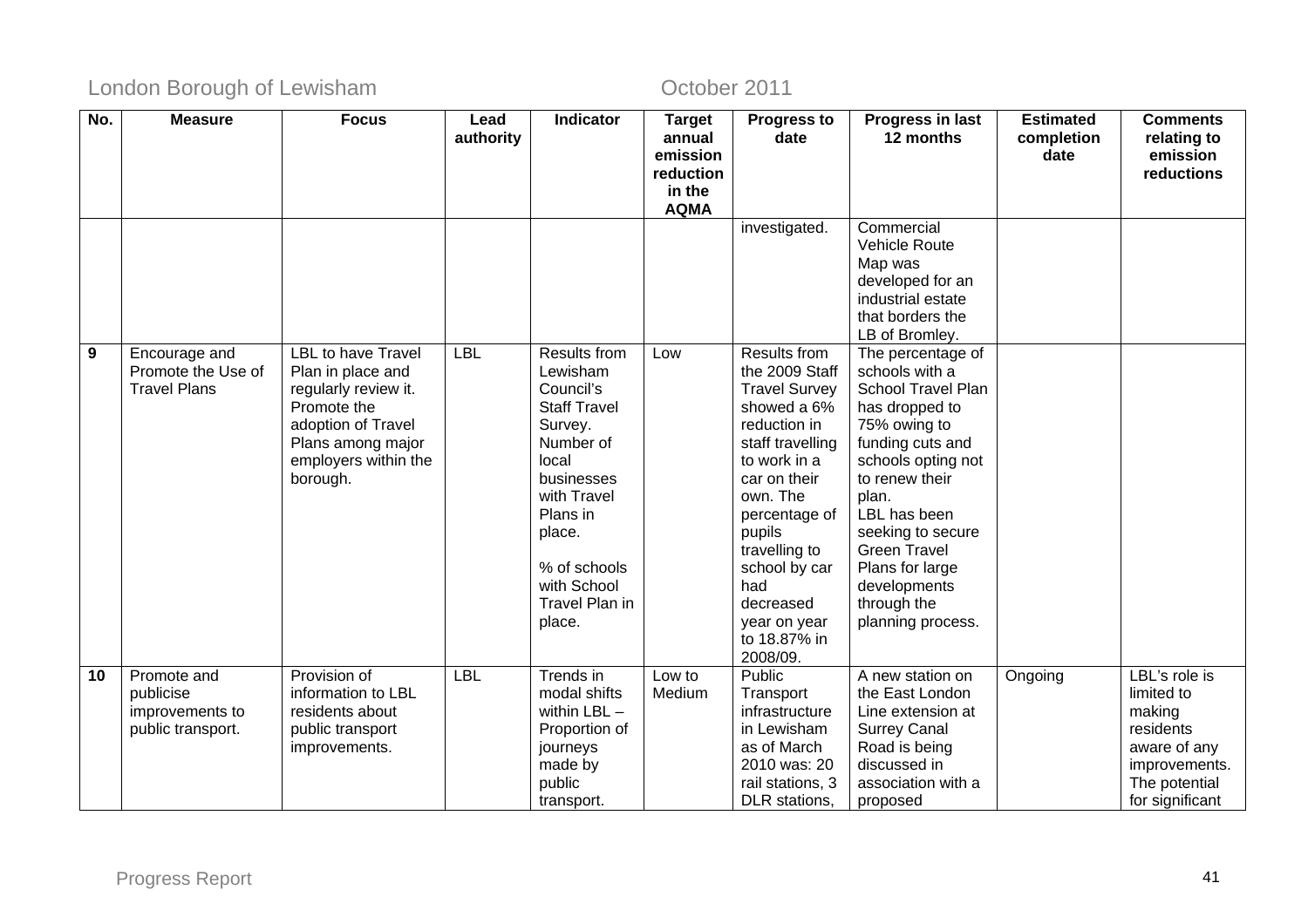| No. | <b>Measure</b> | <b>Focus</b>       | Lead       | Indicator      | <b>Target</b> | <b>Progress to</b> | Progress in last    | <b>Estimated</b> | <b>Comments</b>  |
|-----|----------------|--------------------|------------|----------------|---------------|--------------------|---------------------|------------------|------------------|
|     |                |                    | authority  |                | annual        | date               | 12 months           | completion       | relating to      |
|     |                |                    |            |                | emission      |                    |                     | date             | emission         |
|     |                |                    |            |                | reduction     |                    |                     |                  | reductions       |
|     |                |                    |            |                | in the        |                    |                     |                  |                  |
|     |                |                    |            |                | <b>AQMA</b>   |                    |                     |                  |                  |
|     |                |                    |            |                |               | 6 London           | development in      |                  | reductions       |
|     |                |                    |            |                |               | Underground /      | the area.           |                  | comes from the   |
|     |                |                    |            |                |               | Overground         |                     |                  | improvements     |
|     |                |                    |            |                |               | stations, 42       | East London Line    |                  | themselves.      |
|     |                |                    |            |                |               | bus routes.        | extension, whose    |                  | Fares on public  |
|     |                |                    |            |                |               |                    | route passes        |                  | transport were   |
|     |                |                    |            |                |               |                    | through LBL,        |                  | increased in     |
|     |                |                    |            |                |               |                    | opened in May       |                  | January 2011,    |
|     |                |                    |            |                |               |                    | 2010.               |                  | including a      |
|     |                |                    |            |                |               |                    |                     |                  | 12.8% rise for   |
|     |                |                    |            |                |               |                    | A new map           |                  | a peak train     |
|     |                |                    |            |                |               |                    | showing the         |                  | fare from        |
|     |                |                    |            |                |               |                    | borough's           |                  | Grove Park to    |
|     |                |                    |            |                |               |                    | transport links has |                  | London. Fare     |
|     |                |                    |            |                |               |                    | been produced       |                  | increases may    |
|     |                |                    |            |                |               |                    | and handed out at   |                  | result in a      |
|     |                |                    |            |                |               |                    | various events      |                  | decrease in      |
|     |                |                    |            |                |               |                    | including           |                  | public transport |
|     |                |                    |            |                |               |                    | Lewisham            |                  | use.             |
|     |                |                    |            |                |               |                    | People's Day.       |                  |                  |
| 11  | Promotion of   | Encourage walking  | <b>LBL</b> | Trends in      | Low           | <b>Walking Map</b> | Walkit.com link on  | Ongoing          |                  |
|     | Walking        | instead of use of  |            | modal shifts   |               | and Walking        | council website     |                  |                  |
|     |                | motor vehicles and |            | within $LBL -$ |               | Strategy           | and has been        |                  |                  |
|     |                | make access to     |            | Proportion of  |               | produced.          | promoted at         |                  |                  |
|     |                | services easier on |            | journeys       |               | LBL is             | various events.     |                  |                  |
|     |                | foot               |            | made on foot;  |               | covered by         | The number of       |                  |                  |
|     |                |                    |            | Traffic on     |               | Walkit.com.        | schools             |                  |                  |
|     |                |                    |            | Walkit.com     |               | Printed            | participating in    |                  |                  |
|     |                |                    |            | for routes in  |               | information on     | Walk to School      |                  |                  |
|     |                |                    |            | LBL area.      |               | local walks        | Week fell to 20 but |                  |                  |
|     |                |                    |            |                |               | available.         | 40 schools now      |                  |                  |
|     |                |                    |            |                |               |                    | participate in Walk |                  |                  |
|     |                |                    |            |                |               |                    | on Wednesdays.      |                  |                  |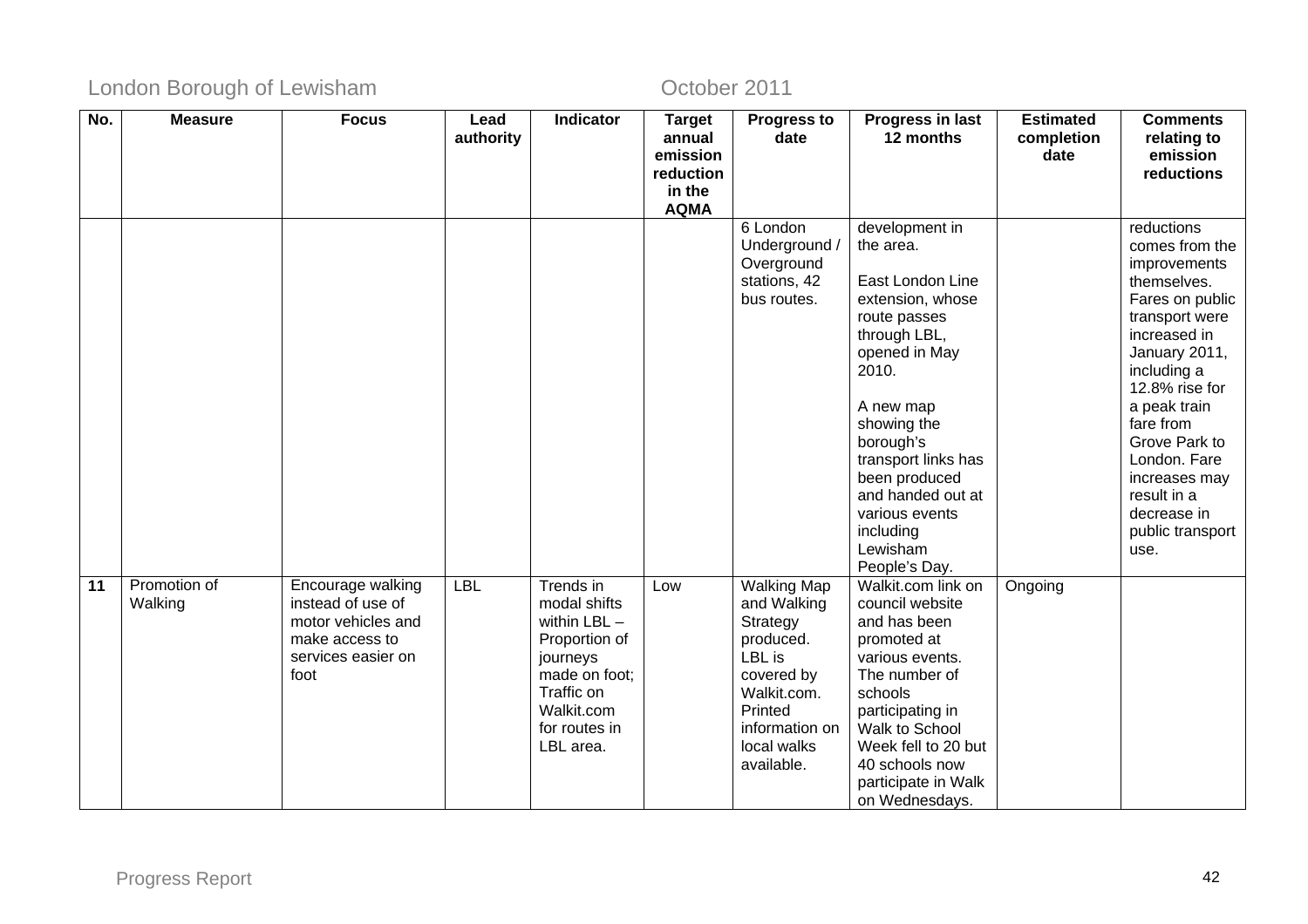| No. | <b>Measure</b>       | <b>Focus</b>                                                                                                              | Lead<br>authority | Indicator                                                                                                                                                                                                            | <b>Target</b><br>annual<br>emission | <b>Progress to</b><br>date                                                                                                                                                                                                                                                                                                                                        | Progress in last<br>12 months                                                                                                                                                                                                                                                                                                                                                                                  | <b>Estimated</b><br>completion<br>date | <b>Comments</b><br>relating to<br>emission |
|-----|----------------------|---------------------------------------------------------------------------------------------------------------------------|-------------------|----------------------------------------------------------------------------------------------------------------------------------------------------------------------------------------------------------------------|-------------------------------------|-------------------------------------------------------------------------------------------------------------------------------------------------------------------------------------------------------------------------------------------------------------------------------------------------------------------------------------------------------------------|----------------------------------------------------------------------------------------------------------------------------------------------------------------------------------------------------------------------------------------------------------------------------------------------------------------------------------------------------------------------------------------------------------------|----------------------------------------|--------------------------------------------|
|     |                      |                                                                                                                           |                   |                                                                                                                                                                                                                      | reduction<br>in the                 |                                                                                                                                                                                                                                                                                                                                                                   |                                                                                                                                                                                                                                                                                                                                                                                                                |                                        | reductions                                 |
|     |                      |                                                                                                                           |                   |                                                                                                                                                                                                                      | <b>AQMA</b>                         |                                                                                                                                                                                                                                                                                                                                                                   |                                                                                                                                                                                                                                                                                                                                                                                                                |                                        |                                            |
|     |                      |                                                                                                                           |                   |                                                                                                                                                                                                                      |                                     |                                                                                                                                                                                                                                                                                                                                                                   | New walking<br>routes connecting<br>parks, signs and<br>refurbishment of<br>parks has taken<br>place in several<br>locations (see<br>below).                                                                                                                                                                                                                                                                   |                                        |                                            |
| 12  | Promotion of Cycling | Encourage cycling<br>instead of use of<br>motor vehicles<br>through<br>improvements to<br>infrastructure and<br>security. | LBL / TfL         | Trends in<br>modal shifts<br>within $LBL -$<br>Proportion of<br>journeys<br>made by<br>bike;<br>No. of people<br>receiving<br>cycle training;<br>No. Of<br>Council staff<br>taking up<br><b>Bike Loan</b><br>Scheme. | Low                                 | See map of<br>current cycle<br>routes and<br>parking<br>facilities using<br>links below.<br>http://www.bin<br>g.com/maps/<br>Default.aspx?<br>$v = 28cp = 51.4$<br>47990761748<br>$71 - -$<br>0.0048157103<br>57434&lvl=13<br>&cid=B35079<br>F0C51C77FF!<br>113<br>http://www.bin<br>g.com/maps/?<br>$v = 28cp = 51.4$<br>28816233624<br>$62 - -$<br>0.0225627422 | Maps of cycle<br>routes and cycle<br>parking facilities<br>available on<br>Council website.<br>Lewisham is part<br>of the Sky Ride<br>campaign, aiming<br>to get one million<br>more people riding<br>a bike by 2013.<br>LB Lewisham<br>were shortlisted<br>for the Best Cycle<br>Facility in the<br>London Cycling<br>Awards 2010 for<br>the improvements<br>along<br>Ravensbourne<br>Greenway.<br>730 school | Ongoing                                |                                            |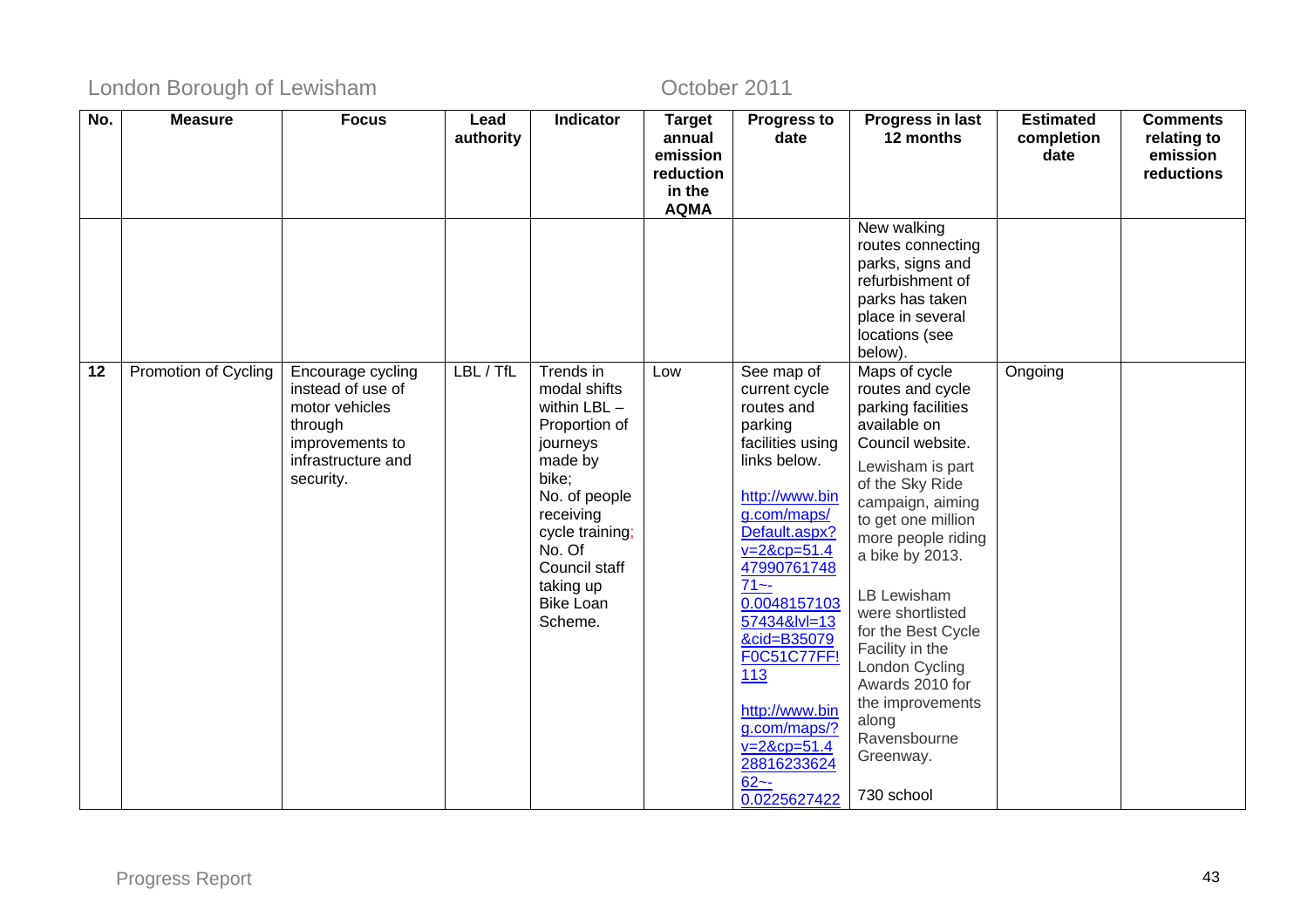| No. | <b>Measure</b> | <b>Focus</b>                             | Lead      | Indicator               | <b>Target</b>         | <b>Progress to</b>           | Progress in last         | <b>Estimated</b> | <b>Comments</b>       |
|-----|----------------|------------------------------------------|-----------|-------------------------|-----------------------|------------------------------|--------------------------|------------------|-----------------------|
|     |                |                                          | authority |                         | annual                | date                         | 12 months                | completion       | relating to           |
|     |                |                                          |           |                         | emission              |                              |                          | date             | emission              |
|     |                |                                          |           |                         | reduction             |                              |                          |                  | reductions            |
|     |                |                                          |           |                         | in the<br><b>AQMA</b> |                              |                          |                  |                       |
|     |                |                                          |           |                         |                       | 33276367&lvl                 | children received        |                  |                       |
|     |                |                                          |           |                         |                       | $=15$ &sty=c&ci              | cycle training and       |                  |                       |
|     |                |                                          |           |                         |                       | d=B35079F0                   | 200 cycle lessons        |                  |                       |
|     |                |                                          |           |                         |                       | C51C77FF!11                  | delivered to adults.     |                  |                       |
|     |                |                                          |           |                         |                       | $\underline{8}$              |                          |                  |                       |
|     |                |                                          |           |                         |                       |                              | A total of 107           |                  |                       |
|     |                |                                          |           |                         |                       |                              | people were              |                  |                       |
|     |                |                                          |           |                         |                       |                              | trained in the           |                  |                       |
|     |                |                                          |           |                         |                       |                              | Council run Cycle        |                  |                       |
|     |                |                                          |           |                         |                       |                              | Maintenance              |                  |                       |
|     |                |                                          |           |                         |                       |                              | classes.                 |                  |                       |
|     |                |                                          |           |                         |                       |                              | 81 staff benefitted      |                  |                       |
|     |                |                                          |           |                         |                       |                              | from the                 |                  |                       |
|     |                |                                          |           |                         |                       |                              | Cyclescheme and          |                  |                       |
|     |                |                                          |           |                         |                       |                              | 9 staff took             |                  |                       |
|     |                |                                          |           |                         |                       |                              | advantage of the         |                  |                       |
|     |                |                                          |           |                         |                       |                              | Bike Loan                |                  |                       |
|     |                |                                          |           |                         |                       |                              | scheme.                  |                  |                       |
| 13  | Management of  | To ensure that                           | LBL / TfL | Changes to              | Low -                 | There were                   | Ladywell CPZ was         |                  | Management            |
|     | Parking        | parking provisions                       |           | Controlled              | Medium                | 16 Controlled                | introduced in            |                  | of Parking is a       |
|     |                | are appropriate to                       |           | Parking                 |                       | Parking                      | 2009. A                  |                  | balance               |
|     |                | the nature of the                        |           | Zones                   |                       | Zones in                     | consultation will        |                  | between               |
|     |                | area through                             |           | implemented;            |                       | place at end                 | shortly take place       |                  | discouraging          |
|     |                | designation of zones<br>and enforcement. |           | No. of<br>consultations |                       | of 2009. The<br>times of the | on extending the<br>CPZ. |                  | car use and           |
|     |                |                                          |           | on parking              |                       | controls are                 |                          |                  | providing<br>adequate |
|     |                |                                          |           | restrictions            |                       | varied but all               | A new CPZ was            |                  | facilities where      |
|     |                |                                          |           | undertaken;             |                       | information is               | introduced in Lee.       |                  | required. We          |
|     |                |                                          |           | No. of                  |                       | provided on                  |                          |                  | will aim to           |
|     |                |                                          |           | members of              |                       | the Council                  | Total members of         |                  | monitor the           |
|     |                |                                          |           | Streetcar.              |                       | website.                     | Streetcar within         |                  | impacts on air        |
|     |                |                                          |           |                         |                       | Total                        | the borough is           |                  | quality from          |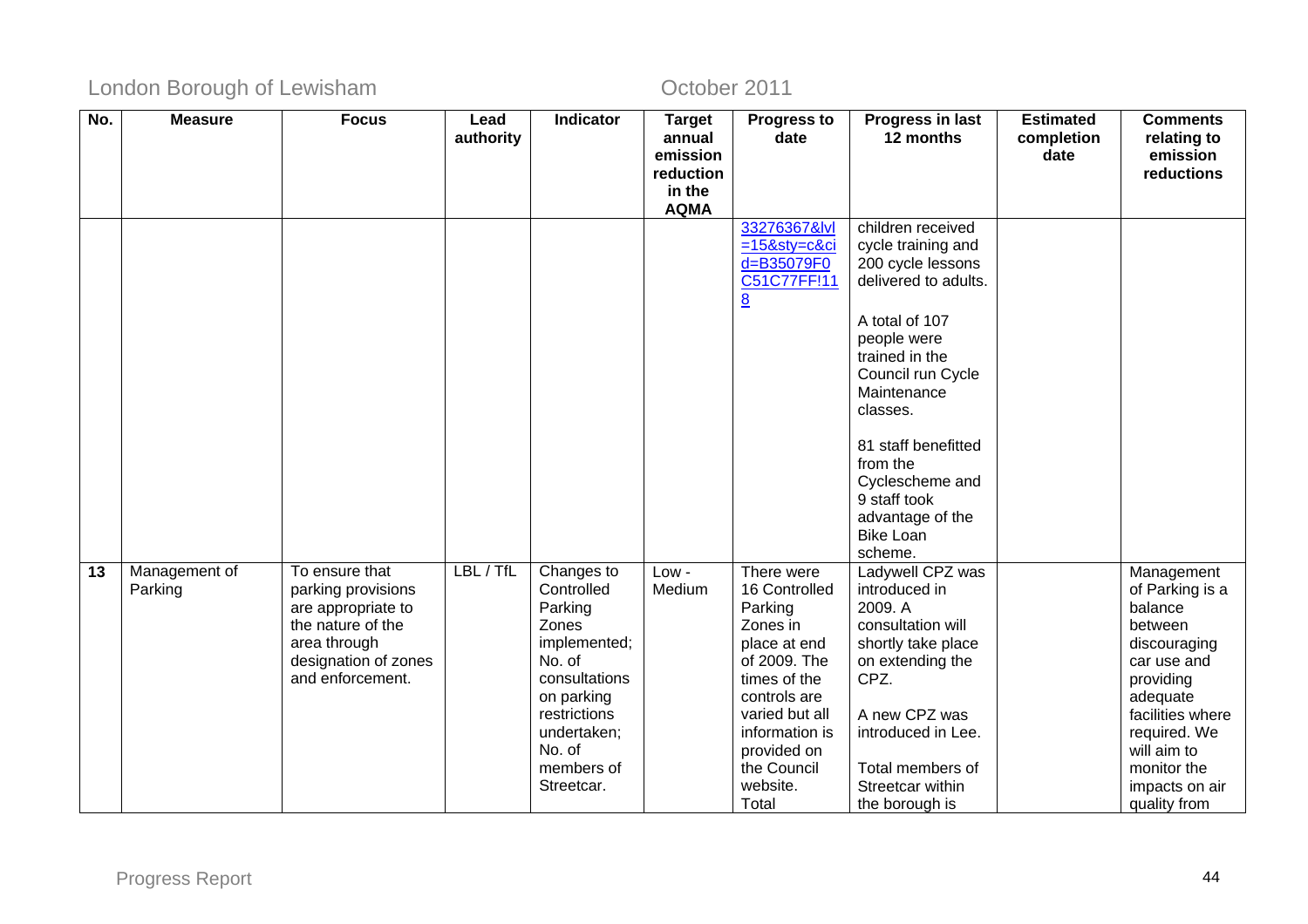| No. | <b>Measure</b>            | <b>Focus</b>                              | Lead       | Indicator                    | <b>Target</b>       | <b>Progress to</b>        | Progress in last               | <b>Estimated</b> | <b>Comments</b>                    |
|-----|---------------------------|-------------------------------------------|------------|------------------------------|---------------------|---------------------------|--------------------------------|------------------|------------------------------------|
|     |                           |                                           | authority  |                              | annual              | date                      | 12 months                      | completion       | relating to                        |
|     |                           |                                           |            |                              | emission            |                           |                                | date             | emission                           |
|     |                           |                                           |            |                              | reduction<br>in the |                           |                                |                  | reductions                         |
|     |                           |                                           |            |                              | <b>AQMA</b>         |                           |                                |                  |                                    |
|     |                           |                                           |            |                              |                     | members of                | now approximately              |                  | introducing                        |
|     |                           |                                           |            |                              |                     | Streetcar in              | 4,000. An                      |                  | further parking                    |
|     |                           |                                           |            |                              |                     | Jan 2010 was              | additional 19 Car              |                  | controls.                          |
|     |                           |                                           |            |                              |                     | 2243.                     | Club bays were                 |                  |                                    |
|     |                           |                                           |            |                              |                     |                           | installed in 2010-             |                  |                                    |
|     |                           |                                           |            |                              |                     |                           | 11.                            |                  |                                    |
| 14  | Speed Management          | To manage speed in<br>a way that promotes | LBL / TfL  | Number of<br>20mph zones     | Low                 | 65.8% of the<br>Borough's | In 2010/11, a<br>further three |                  | The impacts on<br>air quality from |
|     |                           | a smoother flow of                        |            | implemented;                 |                     | roads (not inc.           | 20mph zones with               |                  | installing speed                   |
|     |                           | traffic while ensuring                    |            | methods                      |                     | TLRN) had                 | traffic calming                |                  | humps needs                        |
|     |                           | road safety.                              |            | used to                      |                     | speed                     | measures were                  |                  | to be                              |
|     |                           |                                           |            | manage                       |                     | management                | introduced: 2 small            |                  | assessed.                          |
|     |                           |                                           |            | speed;                       |                     | measures in               | zones around                   |                  |                                    |
|     |                           |                                           |            | Average                      |                     | place by                  | schools and on                 |                  |                                    |
|     |                           |                                           |            | speed                        |                     | March 2010.               | several roads in               |                  |                                    |
|     |                           |                                           |            | measures.                    |                     |                           | <b>Forest Hill</b>             |                  |                                    |
|     |                           |                                           |            |                              |                     |                           | following<br>consultation with |                  |                                    |
|     |                           |                                           |            |                              |                     |                           | local residents.               |                  |                                    |
| 16  | Reduce                    | Using the planning                        | <b>LBL</b> | No. of major                 | Medium              |                           | All planning                   |                  |                                    |
|     | <b>Emissions from New</b> | system to ensure                          |            | applications                 |                     |                           | applications                   |                  |                                    |
|     | Developments              | that emissions from                       |            | approved that                |                     |                           | proposing a                    |                  |                                    |
|     |                           | new developments                          |            | are to be car-               |                     |                           | biomass boiler                 |                  |                                    |
|     |                           | are minimised                             |            | free;                        |                     |                           | have been                      |                  |                                    |
|     |                           |                                           |            | No. of new                   |                     |                           | required to                    |                  |                                    |
|     |                           |                                           |            | development                  |                     |                           | produce an Air                 |                  |                                    |
|     |                           |                                           |            | s required to<br>provide car |                     |                           | Quality<br>Assessment. As      |                  |                                    |
|     |                           |                                           |            | club schemes                 |                     |                           | set out in Table               |                  |                                    |
|     |                           |                                           |            | and/or                       |                     |                           | 3.2, two                       |                  |                                    |
|     |                           |                                           |            | electric                     |                     |                           | applications for               |                  |                                    |
|     |                           |                                           |            | vehicle                      |                     |                           | biomass boilers                |                  |                                    |
|     |                           |                                           |            | charging                     |                     |                           | were approved in               |                  |                                    |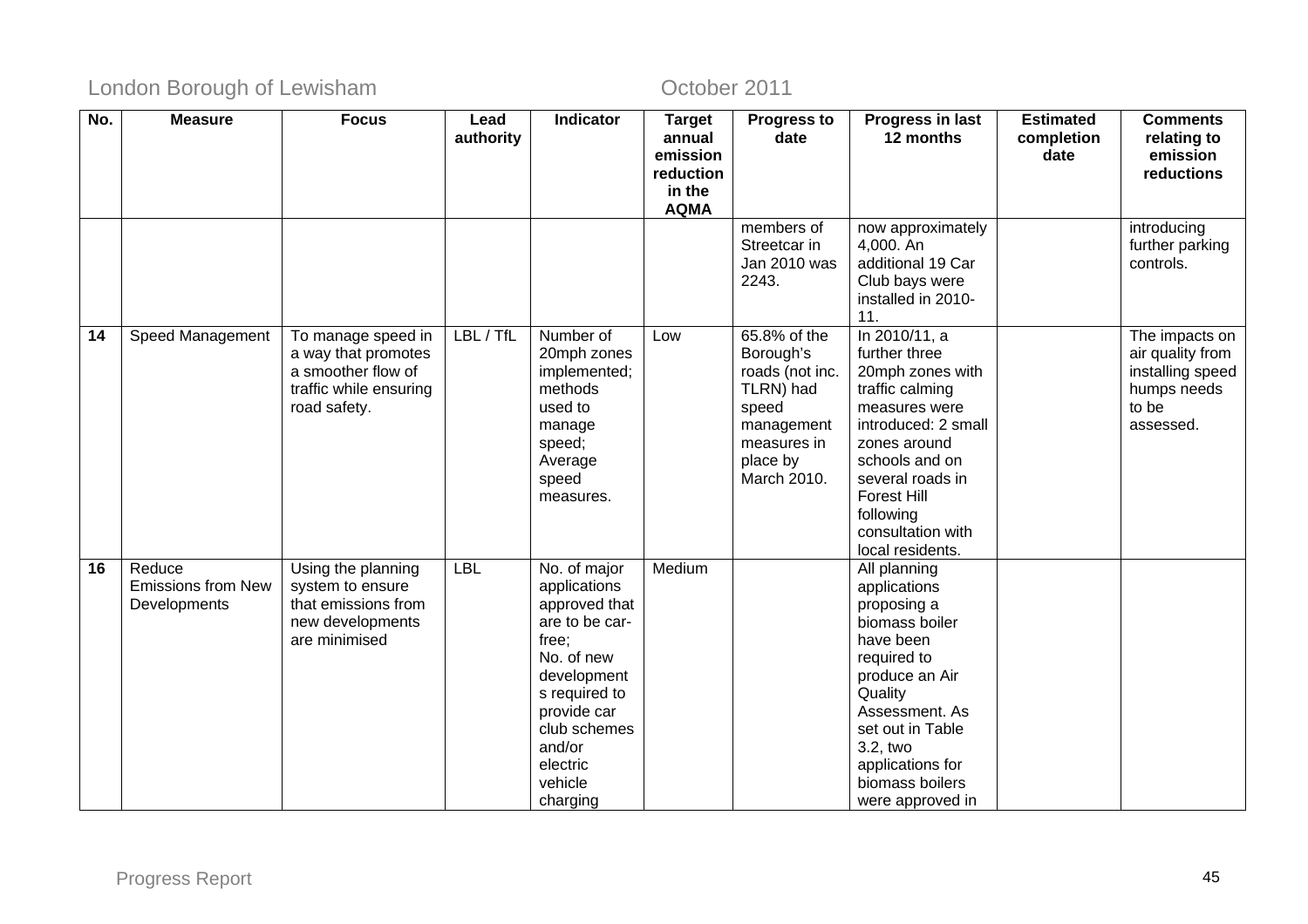| No.             | <b>Measure</b>            | <b>Focus</b>        | Lead       | <b>Indicator</b> | <b>Target</b>      | <b>Progress to</b>              | Progress in last                    | <b>Estimated</b>   | <b>Comments</b>         |
|-----------------|---------------------------|---------------------|------------|------------------|--------------------|---------------------------------|-------------------------------------|--------------------|-------------------------|
|                 |                           |                     | authority  |                  | annual<br>emission | date                            | 12 months                           | completion<br>date | relating to<br>emission |
|                 |                           |                     |            |                  | reduction          |                                 |                                     |                    | reductions              |
|                 |                           |                     |            |                  | in the             |                                 |                                     |                    |                         |
|                 |                           |                     |            |                  | <b>AQMA</b>        |                                 |                                     |                    |                         |
|                 |                           |                     |            | points;          |                    |                                 | the last financial                  |                    |                         |
|                 |                           |                     |            | No. of           |                    |                                 | year. At least 3                    |                    |                         |
|                 |                           |                     |            | biomass          |                    |                                 | new developments                    |                    |                         |
|                 |                           |                     |            | boilers          |                    |                                 | are to be car-free                  |                    |                         |
|                 |                           |                     |            | approved;        |                    |                                 | (excluding                          |                    |                         |
|                 |                           |                     |            |                  |                    |                                 | disabled parking)                   |                    |                         |
|                 |                           |                     |            |                  |                    |                                 | including Deptford<br>Green School. |                    |                         |
| $\overline{17}$ | <b>Reduce Emissions</b>   | To ensure that      | <b>LBL</b> | Major            | $Low -$            | Developments                    | <b>London Councils</b>              |                    | The impacts             |
|                 | from Commercial           | construction sites  |            | development      | Medium             | are risk-                       | Code of                             |                    | will be greater         |
|                 | <b>Construction Sites</b> | manage emissions    |            | s adopting       |                    | assessed and                    | Construction                        |                    | in the                  |
|                 |                           | and comply with the |            | mitigation       |                    | appropriate                     | Practice is                         |                    | immediate               |
|                 |                           | Clean Air Act 1993. |            | measures         |                    | mitigaton                       | available on                        |                    | vicinity of             |
|                 |                           |                     |            | from London      |                    | measures are                    | Council website.                    |                    | construction            |
|                 |                           |                     |            | Councils         |                    | required.                       |                                     |                    | sites and will          |
|                 |                           |                     |            | Code of          |                    | Larger                          |                                     |                    | primarily               |
|                 |                           |                     |            | Construction     |                    | developments                    |                                     |                    | deliver                 |
|                 |                           |                     |            | Practice.        |                    | are required                    |                                     |                    | improvements            |
|                 |                           |                     |            | No. of dark      |                    | to submit a                     |                                     |                    | to $PM_{10}$            |
|                 |                           |                     |            | smoke            |                    | Construction                    |                                     |                    | concentrations          |
|                 |                           |                     |            | complaints       |                    | Environmental                   |                                     |                    |                         |
|                 |                           |                     |            | received and     |                    | Management                      |                                     |                    |                         |
|                 |                           |                     |            | investigated.    |                    | Plan detailing<br>the measures. |                                     |                    |                         |
| 18              | <b>Reduce Emissions</b>   | To ensure that      | <b>LBL</b> | No. of           | V. Low             | System for                      | 1 complaint about                   |                    |                         |
|                 | from Domestic             | domestic properties |            | complaints       |                    | monitoring                      | unauthorised fuel                   |                    |                         |
|                 | <b>Buildings</b>          | are complying with  |            | about            |                    | and recording                   | use received and                    |                    |                         |
|                 |                           | the Clean Air Act   |            | unauthorised     |                    | of complaints                   | investigated.                       |                    |                         |
|                 |                           | 1993 and to         |            | fuel use         |                    | put in place.                   |                                     |                    |                         |
|                 |                           | discourage domestic |            | received and     |                    | Links                           | New Smoke                           |                    |                         |
|                 |                           | properties from     |            | investigated.    |                    | providing                       | <b>Control Order</b>                |                    |                         |
|                 |                           | having bonfires.    |            | No. of           |                    | information on                  | came into force in                  |                    |                         |
|                 |                           | Also to work with   |            | complaints       |                    | authorised                      | January 2011.                       |                    |                         |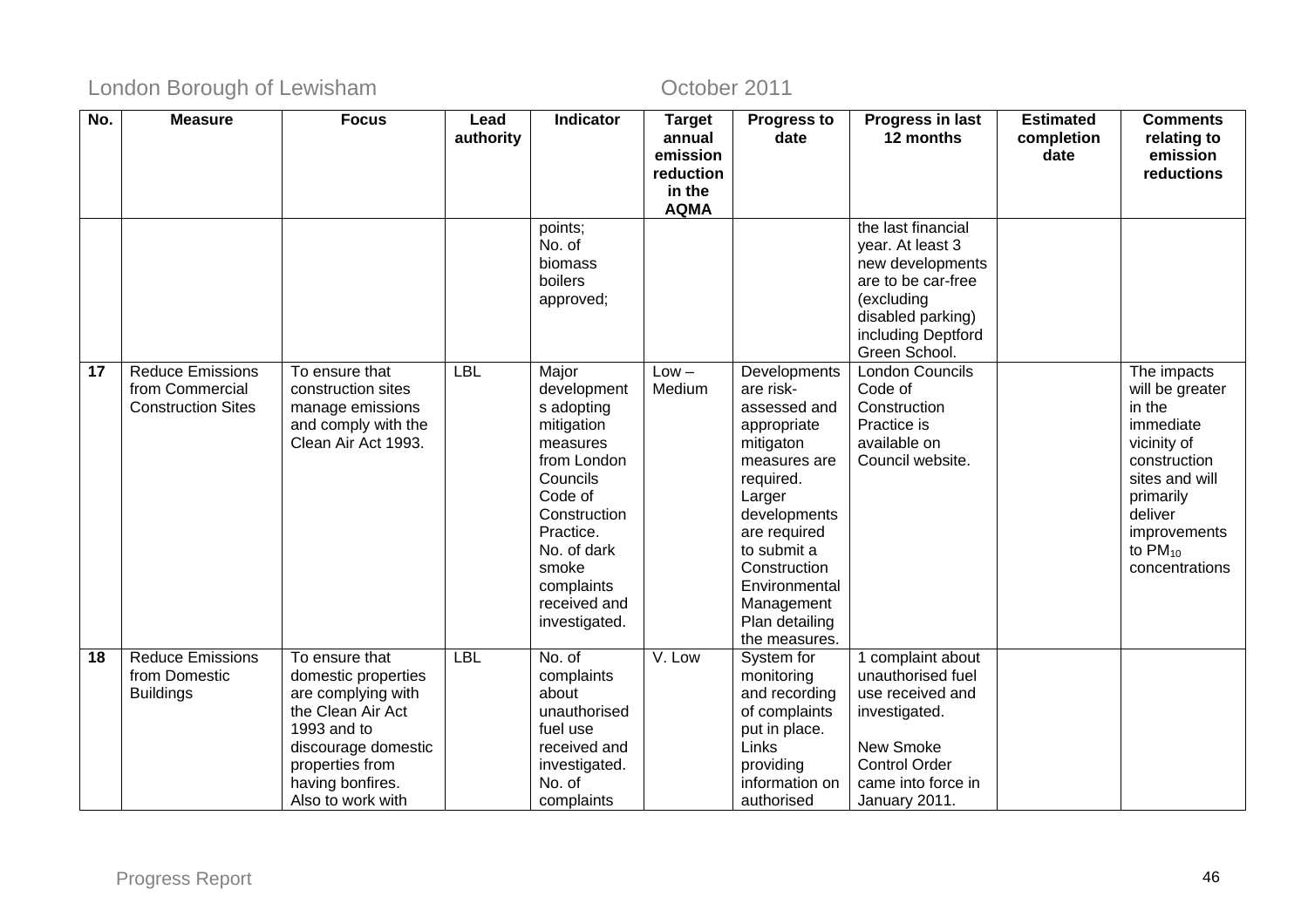| No. | <b>Measure</b>             | <b>Focus</b>              | Lead      | <b>Indicator</b>         | <b>Target</b>       | <b>Progress to</b>           | Progress in last                  | <b>Estimated</b> | <b>Comments</b>        |
|-----|----------------------------|---------------------------|-----------|--------------------------|---------------------|------------------------------|-----------------------------------|------------------|------------------------|
|     |                            |                           | authority |                          | annual              | date                         | 12 months                         | completion       | relating to            |
|     |                            |                           |           |                          | emission            |                              |                                   | date             | emission<br>reductions |
|     |                            |                           |           |                          | reduction<br>in the |                              |                                   |                  |                        |
|     |                            |                           |           |                          | <b>AQMA</b>         |                              |                                   |                  |                        |
|     |                            | carbon reduction          |           | about                    |                     | fuels and                    |                                   |                  |                        |
|     |                            | strategies where          |           | domestic                 |                     | exempt                       | Lewisham's Core                   |                  |                        |
|     |                            | there are<br>simultaneous |           | bonfires<br>received and |                     | appliances<br>put on Council | Strategy amended<br>to prioritise |                  |                        |
|     |                            | benefits for ambient      |           | investigated.            |                     | webpage.                     | reducing carbon                   |                  |                        |
|     |                            | air quality.              |           |                          |                     |                              | emissions and                     |                  |                        |
|     |                            |                           |           |                          |                     | A new free                   | introduce higher                  |                  |                        |
|     |                            |                           |           |                          |                     | service for                  | standards for new                 |                  |                        |
|     |                            |                           |           |                          |                     | residents to                 | build.                            |                  |                        |
|     |                            |                           |           |                          |                     | deposit                      |                                   |                  |                        |
|     |                            |                           |           |                          |                     | garden waste                 | Award winning<br>Low Carbon Zone  |                  |                        |
|     |                            |                           |           |                          |                     | at key sites<br>was launched | project delivered                 |                  |                        |
|     |                            |                           |           |                          |                     | in July 2009,                | 5,000 energy                      |                  |                        |
|     |                            |                           |           |                          |                     | which reduces                | efficiency                        |                  |                        |
|     |                            |                           |           |                          |                     | the likelihood               | measures to 750                   |                  |                        |
|     |                            |                           |           |                          |                     | of garden                    | (over 75%)                        |                  |                        |
|     |                            |                           |           |                          |                     | bonfires.                    | homes.                            |                  |                        |
|     |                            |                           |           |                          |                     |                              | Garden waste was                  |                  |                        |
|     |                            |                           |           |                          |                     |                              | collected for                     |                  |                        |
|     |                            |                           |           |                          |                     |                              | composting                        |                  |                        |
|     |                            |                           |           |                          |                     |                              | between March                     |                  |                        |
|     |                            |                           |           |                          |                     |                              | and November                      |                  |                        |
|     |                            |                           |           |                          |                     |                              | and free compost                  |                  |                        |
|     |                            |                           |           |                          |                     |                              | bins distributed to<br>residents. |                  |                        |
| 19  | <b>Control the Release</b> | Ensure that all           | LBL / EA  | No. of                   | Low                 | 73                           | 70 installations                  |                  |                        |
|     | of Emissions from          | industrial                |           | installations            |                     | installations                | were permitted                    |                  |                        |
|     | Industrial and             | installations falling     |           | requiring                |                     | were                         | under the EPR at                  |                  |                        |
|     | Commercial                 | under LAPPC / IPPC        |           | authorisation;           |                     | permitted                    | end Mar 2011.                     |                  |                        |
|     | Premises                   | regime are regulated      |           | No. of                   |                     | under the                    | 49 installations                  |                  |                        |
|     |                            | and inspected.            |           | installations            |                     | EPR at end                   | were inspected                    |                  |                        |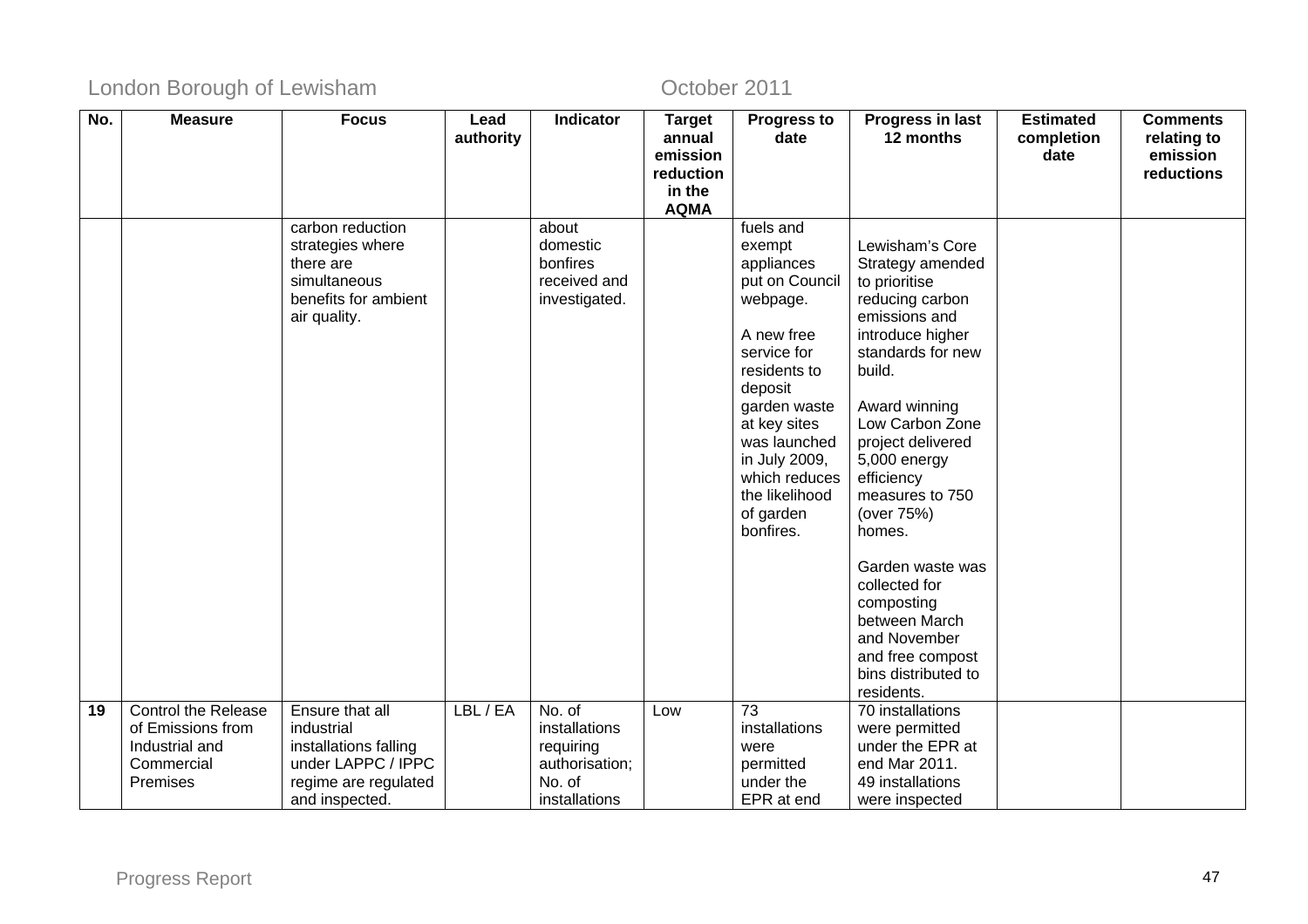| No. | <b>Measure</b>            | <b>Focus</b>        | Lead      | Indicator                | <b>Target</b>       | <b>Progress to</b>          | Progress in last          | <b>Estimated</b> | <b>Comments</b>         |
|-----|---------------------------|---------------------|-----------|--------------------------|---------------------|-----------------------------|---------------------------|------------------|-------------------------|
|     |                           |                     | authority |                          | annual              | date                        | 12 months                 | completion       | relating to             |
|     |                           |                     |           |                          | emission            |                             |                           | date             | emission                |
|     |                           |                     |           |                          | reduction<br>in the |                             |                           |                  | reductions              |
|     |                           |                     |           |                          | <b>AQMA</b>         |                             |                           |                  |                         |
|     |                           |                     |           | inspected;               |                     | Mar 2010.                   | during the year.          |                  |                         |
|     |                           |                     |           | Enforcement              |                     |                             | During the year 5         |                  |                         |
|     |                           |                     |           | action taken             |                     |                             | Revocation                |                  |                         |
|     |                           |                     |           | or required              |                     |                             | Notices were              |                  |                         |
|     |                           |                     |           | against                  |                     |                             | served and 2 new          |                  |                         |
|     |                           |                     |           | industrial               |                     |                             | applications              |                  |                         |
|     |                           |                     |           | installations.           |                     |                             | processed.                |                  |                         |
| 20  | <b>Assess Air Quality</b> | Monitor air quality | LBL       | No. of                   | Low                 | In Mar 2010,                | New automatic             |                  | Although the            |
|     | Levels and Increase       | levels within the   |           | pollution                |                     | there were                  | monitor installed to      |                  | emission                |
|     | Awareness of Air          | borough, analyse    |           | monitors                 |                     | automatic                   | measure $PM_{10}$         |                  | reductions from         |
|     | <b>Quality Issues</b>     | trends and          |           | operating                |                     | monitoring                  | from fugitive             |                  | this measure            |
|     |                           | disseminate         |           | within LBL;              |                     | stations                    | industrial                |                  | are relatively          |
|     |                           | information to the  |           | Trends in air            |                     | operating in                | emissions in north        |                  | low, this action        |
|     |                           | public.             |           | quality;                 |                     | New Cross,                  | of the borough.           |                  | is important for        |
|     |                           |                     |           | Exceedences              |                     | Catford and                 | Data being                |                  | education,              |
|     |                           |                     |           | of Air Quality           |                     | Crystal                     | collected since           |                  | awareness               |
|     |                           |                     |           | Objectives;              |                     | Palace                      | February 2010.            |                  | raising and             |
|     |                           |                     |           | No. of                   |                     | Parade.                     |                           |                  | monitoring the          |
|     |                           |                     |           | awareness-               |                     | <b>Diffusion</b>            | Diffusion tube            |                  | impacts of              |
|     |                           |                     |           | raising /<br>educational |                     | tubes were<br>located in 37 | monitoring<br>network was |                  | measures<br>introduced. |
|     |                           |                     |           | campaigns                |                     | different                   | extended to now           |                  |                         |
|     |                           |                     |           | undertaken.              |                     | locations                   | cover 47 locations.       |                  |                         |
|     |                           |                     |           |                          |                     | including one               | Worked with               |                  |                         |
|     |                           |                     |           |                          |                     | triplicate                  | community group           |                  |                         |
|     |                           |                     |           |                          |                     | collocated                  | in New Cross to           |                  |                         |
|     |                           |                     |           |                          |                     | with automatic              | build on their own        |                  |                         |
|     |                           |                     |           |                          |                     | monitor.                    | short-term                |                  |                         |
|     |                           |                     |           |                          |                     |                             | monitoring project.       |                  |                         |
|     |                           |                     |           |                          |                     |                             |                           |                  |                         |
|     |                           |                     |           |                          |                     |                             | Air Quality classes       |                  |                         |
|     |                           |                     |           |                          |                     |                             | delivered to both         |                  |                         |
|     |                           |                     |           |                          |                     |                             | primary and               |                  |                         |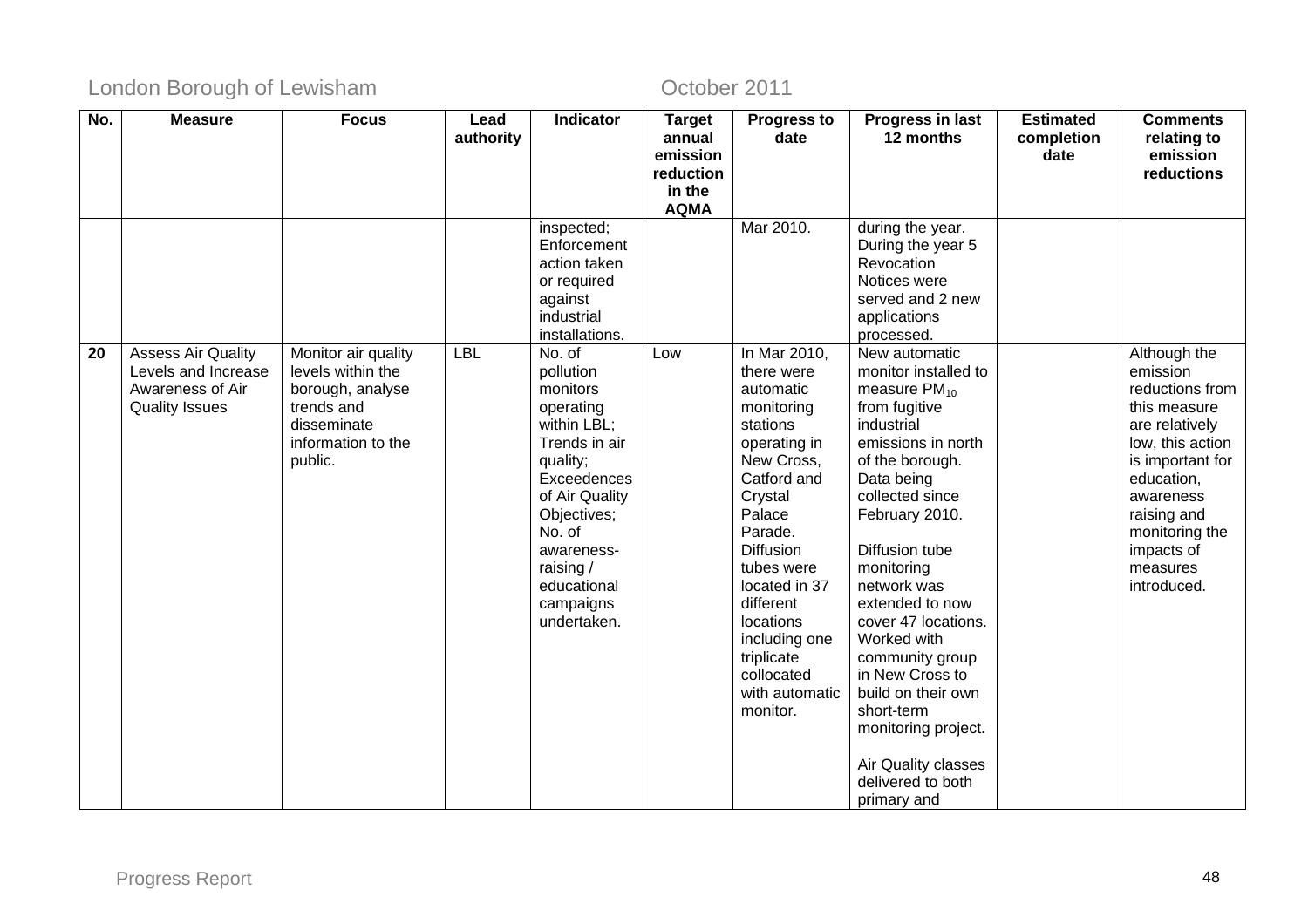| No.             | <b>Measure</b>            | <b>Focus</b>                    | Lead       | <b>Indicator</b> | <b>Target</b>         | <b>Progress to</b>                  | Progress in last                      | <b>Estimated</b> | <b>Comments</b> |
|-----------------|---------------------------|---------------------------------|------------|------------------|-----------------------|-------------------------------------|---------------------------------------|------------------|-----------------|
|                 |                           |                                 | authority  |                  | annual                | date                                | 12 months                             | completion       | relating to     |
|                 |                           |                                 |            |                  | emission              |                                     |                                       | date             | emission        |
|                 |                           |                                 |            |                  | reduction             |                                     |                                       |                  | reductions      |
|                 |                           |                                 |            |                  | in the<br><b>AQMA</b> |                                     |                                       |                  |                 |
|                 |                           |                                 |            |                  |                       |                                     | secondary schools                     |                  |                 |
|                 |                           |                                 |            |                  |                       |                                     | to educate young                      |                  |                 |
|                 |                           |                                 |            |                  |                       |                                     | people about air                      |                  |                 |
|                 |                           |                                 |            |                  |                       |                                     | pollution.                            |                  |                 |
|                 |                           |                                 |            |                  |                       |                                     |                                       |                  |                 |
|                 |                           |                                 |            |                  |                       |                                     | Participation at<br>various events to |                  |                 |
|                 |                           |                                 |            |                  |                       |                                     | raise awareness of                    |                  |                 |
|                 |                           |                                 |            |                  |                       |                                     | air quality and                       |                  |                 |
|                 |                           |                                 |            |                  |                       |                                     | disseminate                           |                  |                 |
|                 |                           |                                 |            |                  |                       |                                     | information.                          |                  |                 |
| $\overline{21}$ | Implement                 | To ensure that                  | <b>LBL</b> |                  | Low                   | The Green                           |                                       |                  |                 |
|                 | Procurement               | Council's own                   |            |                  |                       | Procurement                         |                                       |                  |                 |
|                 | <b>Measures to Reduce</b> | procurement has the             |            |                  |                       | Guide is                            |                                       |                  |                 |
|                 | <b>Overall Pollution</b>  | least possible impact           |            |                  |                       | available on                        |                                       |                  |                 |
|                 | Levels                    | on air quality by               |            |                  |                       | the Council                         |                                       |                  |                 |
|                 |                           | having an                       |            |                  |                       | website.                            |                                       |                  |                 |
|                 |                           | established policy in<br>place. |            |                  |                       | http://www.lewis<br>ham.gov.uk/NR/r |                                       |                  |                 |
|                 |                           |                                 |            |                  |                       | donlyres/44EF75C                    |                                       |                  |                 |
|                 |                           |                                 |            |                  |                       | 5-E537-4DD0-                        |                                       |                  |                 |
|                 |                           |                                 |            |                  |                       | ADF8-<br>EFA36DF97C50/0             |                                       |                  |                 |
|                 |                           |                                 |            |                  |                       | /GuideToGreenPr                     |                                       |                  |                 |
|                 |                           |                                 |            |                  |                       | ocurementAprilS                     |                                       |                  |                 |
|                 |                           |                                 |            |                  |                       | mall.pdf                            |                                       |                  |                 |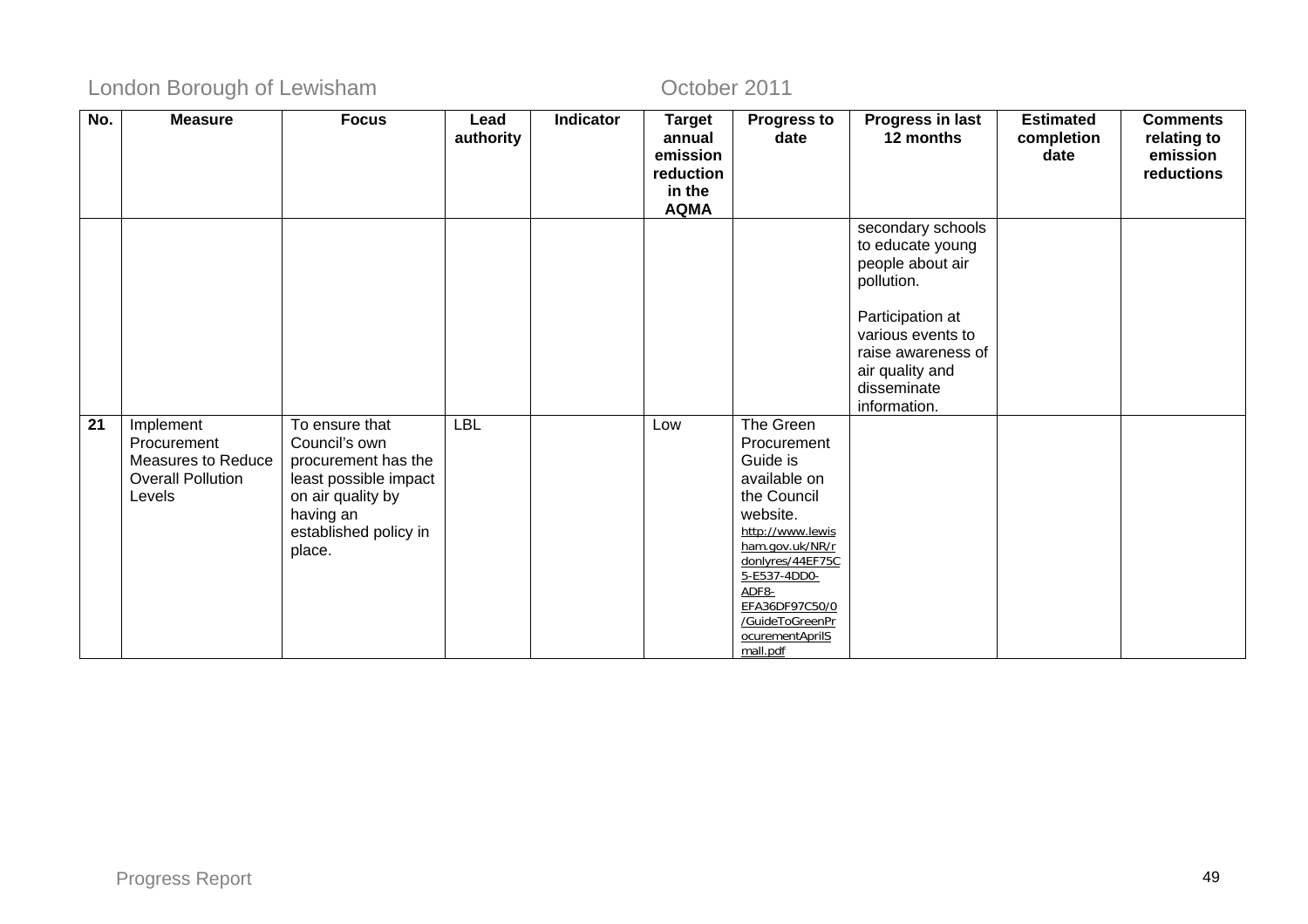#### **7.1 Additional Information**

The following provides a more detailed summary of the main areas in which action has been taken to improve air quality within the London Borough of Lewisham, in particular to tackle the exceedences of the National Air Quality Objectives.

#### **Action 2: Vehicle Emissions Testing**

The first voluntary vehicle emissions testing day took place in March 2011. The event took place in a Council car park and motor vehicle users were approached and offered a free emissions test. Eleven vehicles were tested with only one vehicle failing the MOT standards. Advice on eco-driving and maintaining the vehicle to reduce emissions was provided. An even greater number of people were engaged with the event being used as an opportunity to disseminate wider information about air quality and sustainable transport measures.

#### **Actions 4 – 7: Encourage Cleaner Technology / Alternative Fuels**

LB Lewisham has been working on a project to provide a network of publicly available electric vehicle charging points at various locations across the borough. A total of 7 dual charging points were purchased and installed in various Council car parks. The aim is to incentivise the uptake of electric vehicles in line with the Mayor of London's Electric Vehicle Delivery Plan. The charging points are about to be connected to an electricity supply so that they should become available for public use by end of October 2011. LB Lewisham have also signed up to Source London so that the points can be incorporated into the London-wide network of charging points allowing registered users access over a wider geographical area.

#### **Action 10: Promote and Publicise Improvements to Public Transport**

In the 6 weeks following the opening of the East London Line, passenger numbers increased by 75%. Trains now carry an average of 85,000 passengers per day. However, a reduction in rail services serving the same area occurred at the same time.

Efforts continued to secure a new station on the East London Line with the offer of funding towards the project from LB Lewisham. The proposal for a station at Surrey Canal Road was based on external funding being found. The Department for Transport had initially put aside £7 million for the construction of this new station, but the money was later withdrawn. The Council is also in discussions with a developer regarding financial contributions in order to ensure that new residents will have access to a vital public transport link.

Work has begun to build new facilities at the train station in Deptford which has been funded jointly by LB Lewisham and the National Station Improvement Programme. The canopies on both platforms will be extended to provided passengers with better protection from the weather and the station will lead onto a new public space on a previously derelict yard off Deptford High Street.

The Sustainable Transport Team produced a borough map showing all the stations, lines and bus routes. These have been distributed to members of the public at events as well as to members of staff to promote the use of public transport in the course of their Council duties.

### **Action 11: Promotion of Walking**

As part of the redevelopment of New Cross and Deptford, London Borough of Lewisham have carried out improvements to the main walking and cycling route between the two stations. This includes Margaret McMillan Park, for which the Council won a Civic Trust Award and Fordham Park. The walking route and parks have been upgraded with lighting,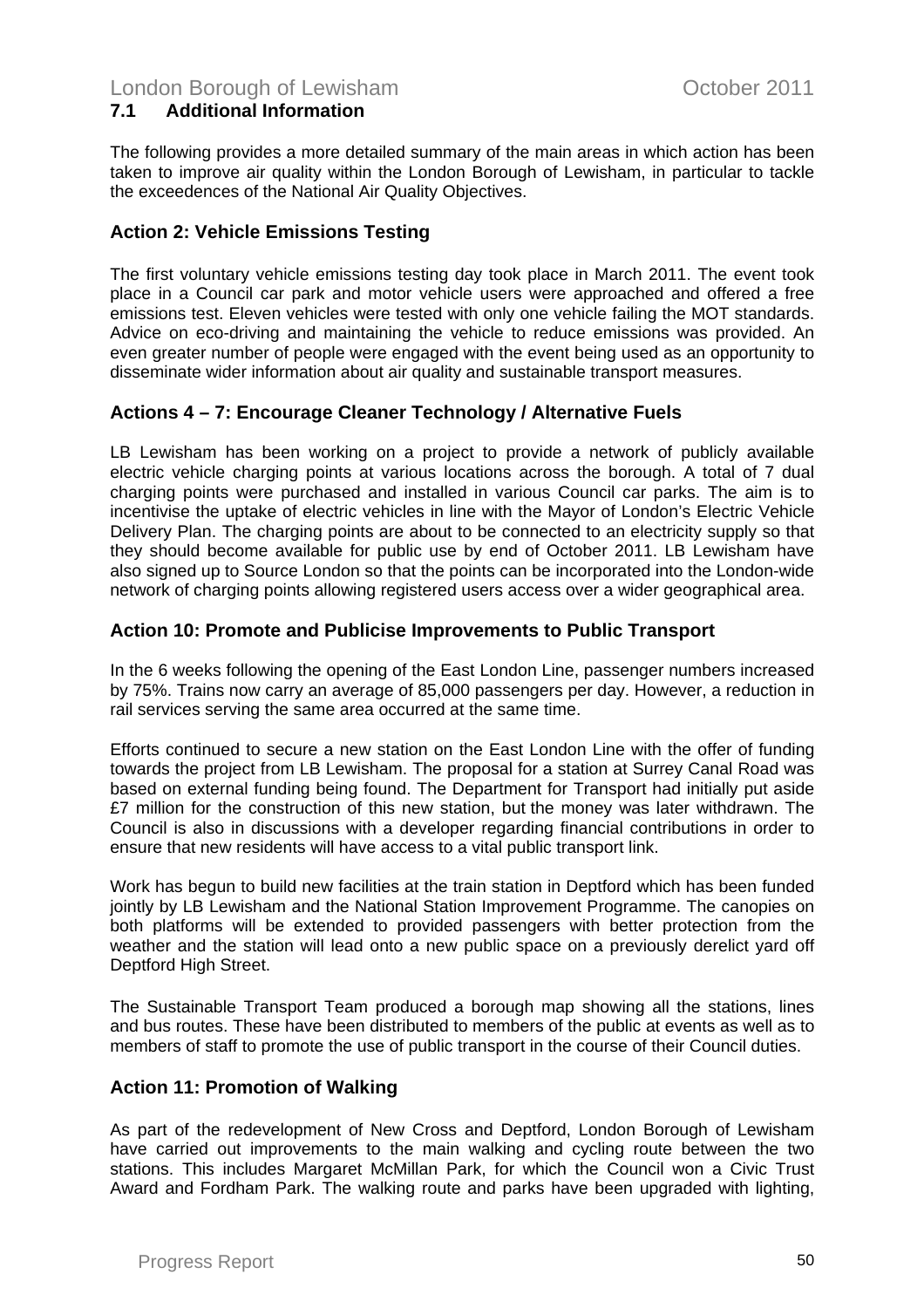seating, landscaping and additional amenities and provides a connection with the Albany Theatre and Douglas Way street market.

There have also been enhancements to six green spaces on Deptford's riverfront with better seating, planting and lighting being installed to make a more pleasant environment for people to walk and cycle.

In addition, work has continued on the transformation of Ladywell Fields with improvements taking place to the south of the park close to Catford's former greyhound stadium. This provides a pleasant riverside walking / cycling route between Catford and Ladywell. Photographs showing the above improvements have been uploaded on to the Council website and can be viewed using the following link:

<http://www.flickr.com/photos/lewishamcouncil/5926067250/in/set-72157627169077096/>

During 2009, LBL coordinated a joint project with neighbouring boroughs to collect data on and digitise walking routes. The information was then included on the Walkit.com website and made publicly available from Spring 2010. The statistics showing usage of the site for routes within LB Lewisham during 2011 are shown in the chart below:



#### **Fig 7.1 Number of routes requested within LB Lewisham from Walkit.com website**

#### **Action 18: Reduce Emissions from Domestic Buildings**

A new Smoke Control Order came into force in January 2011 making the whole of the borough a Smoke Control Area. This regulates the type of fuels and appliances that are permitted for heating in all premises including domestic buildings. However, the action was taken, in part, to tackle the increase in wood-burning as open fireplaces within residential properties are being brought back into use. Another reason for the new Order was that the original orders had been made in the 1960s in a patchwork fashion so that there were pockets of the existing borough that were not covered.

Lewisham's Core Strategy was amended to prioritise reducing carbon emissions which was a slight shift from simply promoting on-site renewable energy to be used. This, therefore, allowed for developers to be more innovative in implementing energy efficiency measures and helped to reduce the number of applications for biomass boilers to be installed in areas of poor air quality.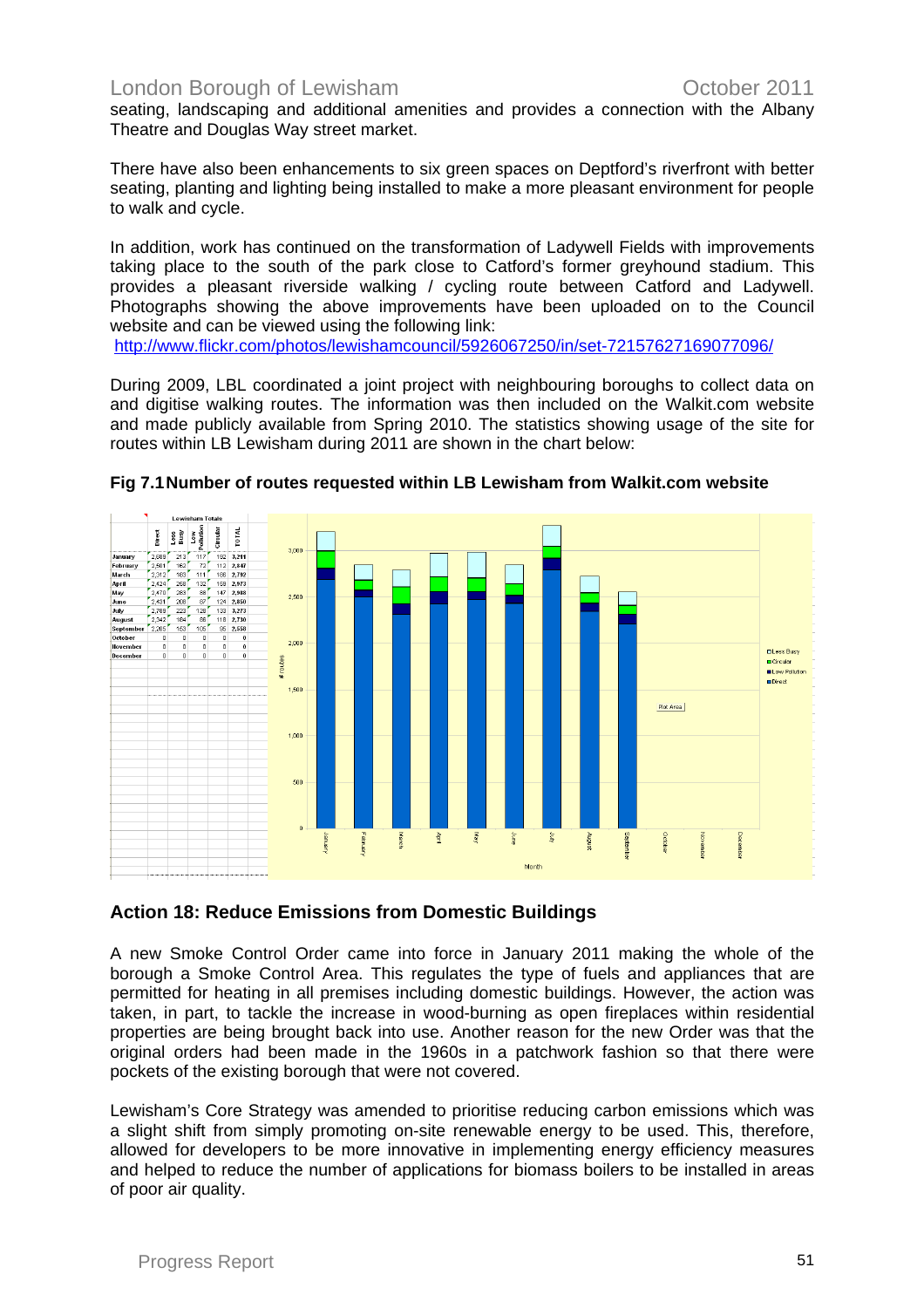# <span id="page-51-0"></span>**9 Conclusions and Proposed Actions**

## **9.1 Conclusions from New Monitoring Data**

The monitoring data presented above shows that all the Air Quality Objectives are being met with the exception of those for nitrogen dioxide. There has been a slight improvement at most of the roadside locations measuring nitrogen dioxide although they continue to exceed the annual average objective. The diffusion tubes at the Lewisham 2 automatic monitoring station indicate that the hourly objective is also being exceeded at this location but the tubes show consistently higher results than the automatic chemiluminescent monitor. LWS009, which is currently outside of an AQMA, also indicates that the hourly objective may be being exceeded and this is supported by the modelling carried out as part of the Detailed Assessment. Consequently, a new AQMA will be designated for nitrogen dioxide which will include this location as well as those identified as exceeding in the modelling study.

There were some small increases in the concentrations recorded at many background locations but, this is possibly due to having a full annual set of data for the first time.

Concentrations of particulates continue to show a slight reduction and there were no exceedences of the objectives for  $PM_{10}$  at any of the monitoring sites. As  $PM_{10}$  can be influenced by external factors and can fluctuate according to meteorological conditions, the designation of the AQMAs will remain in the short term. However, the intention is to review these in the near future to determine whether revocation of the AQMAs for the  $PM_{10}$  objective is appropriate.

The monitoring data for carbon monoxide and sulphur dioxide confirms that the objectives for these pollutants have been met.

# **9.2 Conclusions relating to New Local Developments**

Section 3 of this Report provides details of new local developments that have received planning permission which may impact on air quality as well as those which are anticipated. The redevelopment of Lewisham centre centred around the roundabout in front of the DLR, train and bus stations is a significant project which will include new residential and commercial units as well as a Leisure Centre and the redesign of the existing road layout. This is a combination of projects known as Lewisham Gateway and Loampit Vale as well as smaller developments at Thurston Road and changes to the Prendergast Vale Primary School. Some of these developments are now underway but still at an early stage. Therefore, it is planned to consider the impacts in the next Updating and Screening Assessment, by which time, any changes to air quality may be observable in the monitoring data.

A number of significant projects are also planned for the north of the borough around the river frontage and the Millwall Football stadium. These include the redevelopment of Convoys Wharf and the Surrey Canal Triangle among others. These applications are not as advanced as those for Lewisham centre but further information should be available by the time the next Updating and Screening Assessment is due.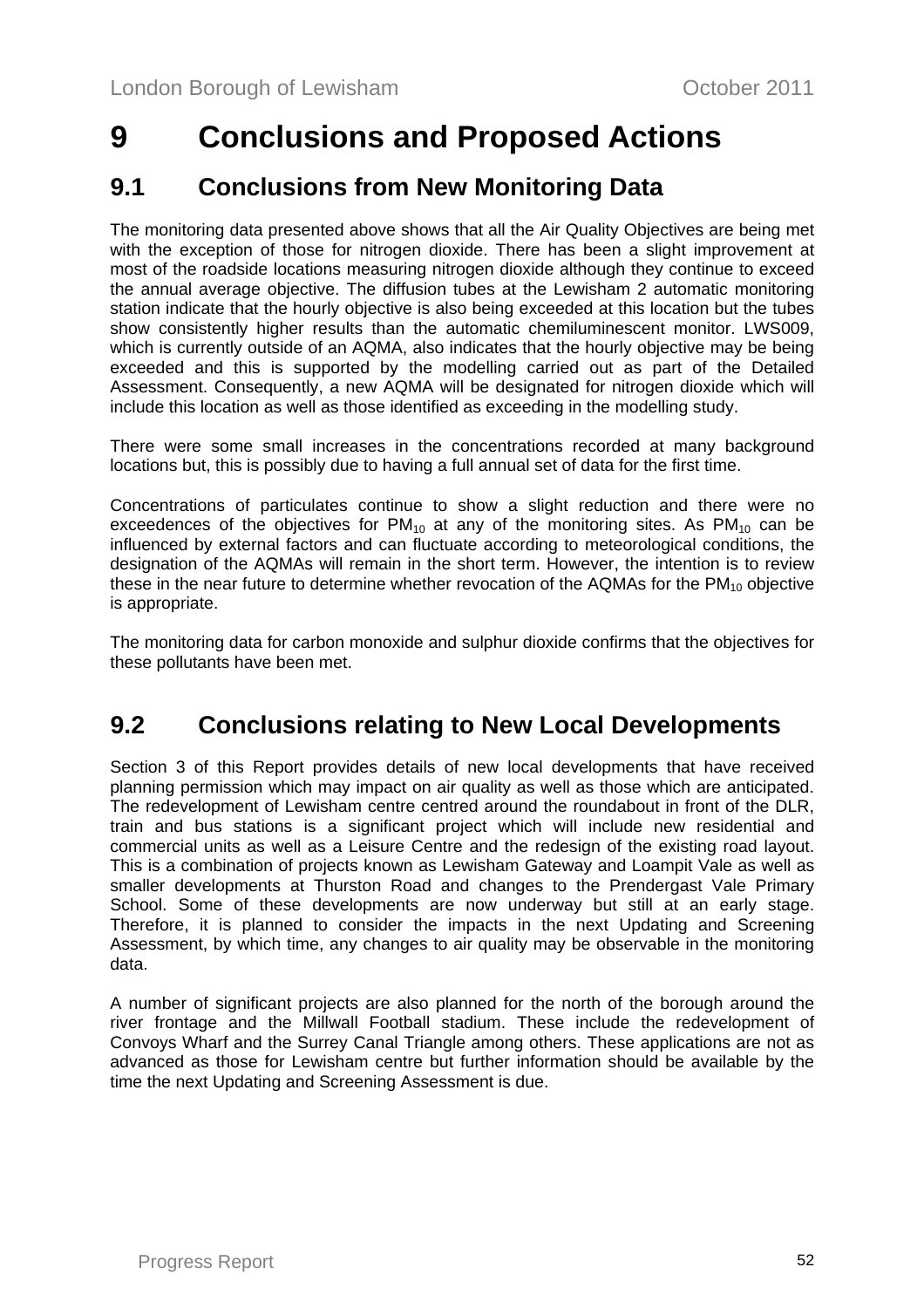# <span id="page-52-0"></span>**9.3 Proposed Actions**

This report is intended to provide an update on changes to air quality within the London Borough of Lewisham over the past 12 months as well as a progress report on our work towards implementing the measures in the Air Quality Action Plan.

Further to the review of the most recent monitoring data, the conclusions are that:

- There continues to be exceedences of the annual average objective for nitrogen dioxide at all roadside locations and, possibly the hourly objective at certain roadside locations;
- Exceedences of the objectives for nitrogen dioxide are not occurring at background locations;
- Exceedences of the objectives for nitrogen dioxide are occurring along Brockley Rise which is not included in any existing AQMA. This was identified in the previous USA and confirmed in the Detailed Assessment. Consequently, a new AQMA will be designated to cover the areas of identified exceedences as a minimum;
- Fugitive emissions of  $PM_{10}$  from industrial sources in the north of the borough were identified as a potential problem in previous reports. However, monitoring data from the new  $PM_{10}$  monitor installed in a nearby location shows that the objectives are being met. Despite this, it is an area where concerted actions will take place to tackle fugitive emissions and the temporary peaks that occur as a result;
- Exceedences of the objectives for  $PM_{10}$  have not been recorded at any of the monitoring locations but episodes of elevated concentrations have already occurred in 2011. Depending on the outcome of the analysis of the 2011 monitoring data, the designations of the AQMAs for  $PM_{10}$  may be revoked;
- There are no other findings that indicate there are changes that require the Council to undertake a further Detailed Assessment at this stage.

The Council will therefore undertake the following actions:

- 1. Undertake consultation on the findings arising from this report with the statutory consultees as required.
- 2. Maintain the automatic monitoring stations at Catford, New Cross and Mercury Way as well as the diffusion tube network. The diffusion tubes at schools will be reviewed when the project comes to an end to determine those locations where it would be useful to continue monitoring.
- 3. Consult on proposals for a new AQMA for exceedences of the nitrogen dioxide objectives in the Crofton Park area and, subsequently designate the AQMA to cover the areas of identified exceedences as a minimum;
- 4. Continue with the implementation of our Air Quality Action Plan in pursuit of achieving the national air quality objectives.
- 5. Submit an Updating and Screening Assessment Report in 2012.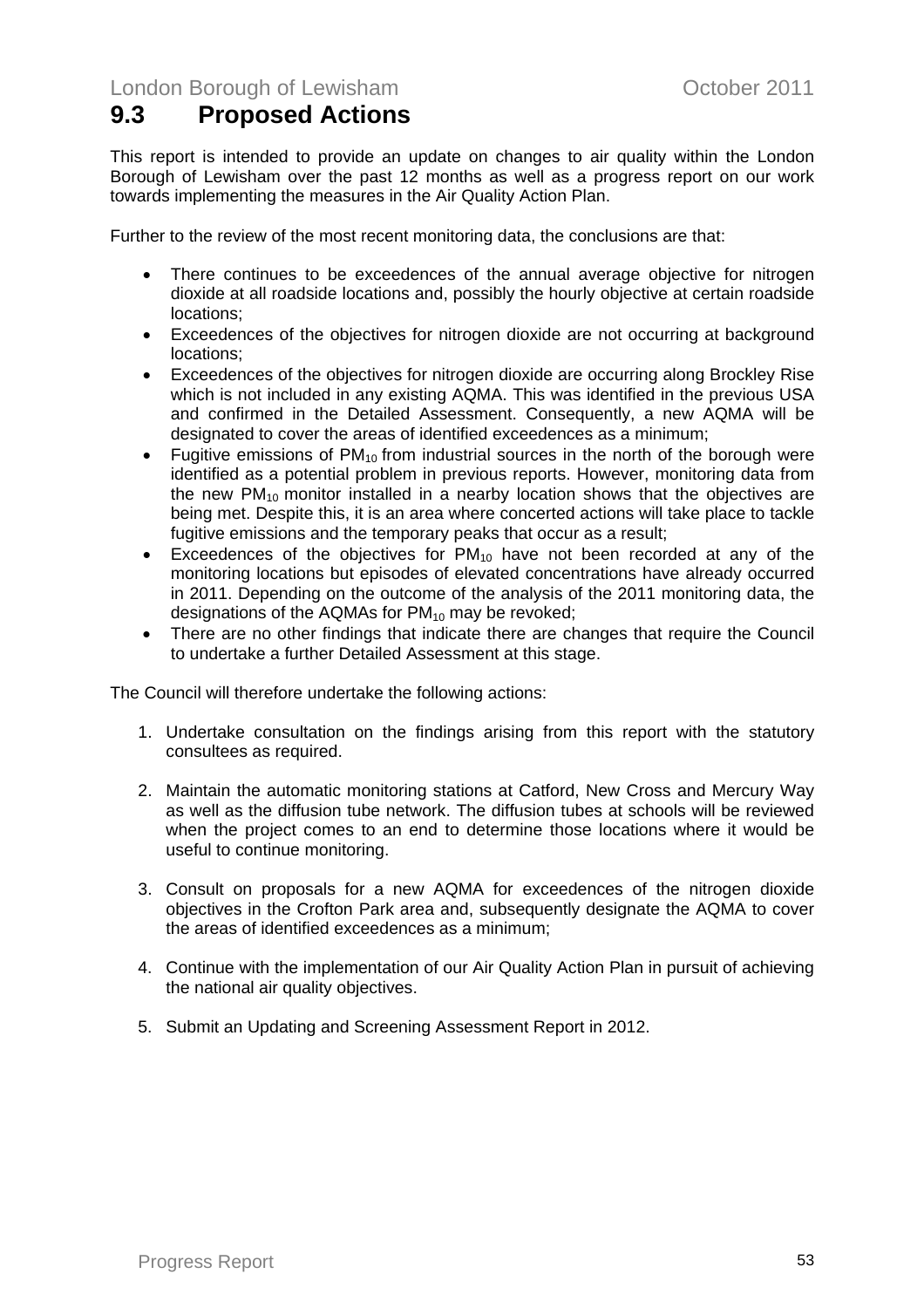# <span id="page-53-0"></span>**10 References**

- 1. Lewisham Employment Transport Study (2008),
- 2. 2001 Census (<http://www.statistics.gov.uk/census2001/profiles/00AZ-A.asp>)
- 3. DEFRA, 2010. WASP Annual Performance Criteria for  $NO<sub>2</sub>$  Diffusion Tubes used in Local Air Quality Management (LAQM), 2008 onwards and Summary of Laboratory Performance in Rounds 105-109. AEA September 2010.
- 4. Technical Guidance LAQM.TG(09) published by DEFRA (Department for Environment, Food and Rural Affairs)
- 5. The Review and Assessment Helpdesk website at **<http://www.uwe.ac.uk/laqm/review/>**
- 6. The UK National Air Quality Information Archive website at **[http://www.airquality.co.uk](http://www.airquality.co.uk/)**
- 7. The London Air Quality Network website at **[http://www.londonair.org.uk](http://www.londonair.org.uk/)**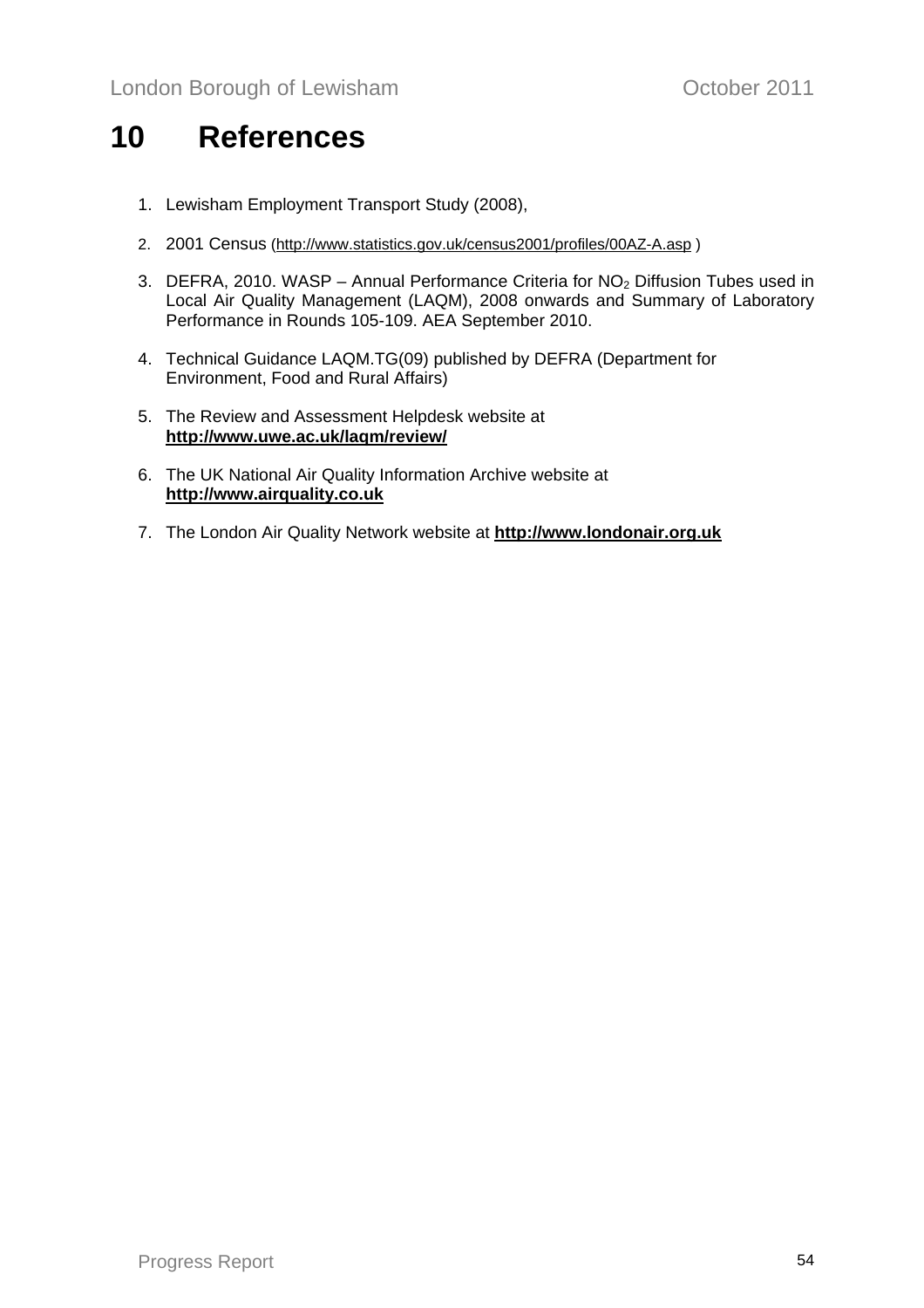# **Appendices**

# **Appendix A: QA:QC Data**

#### **Annualisation of Data for Short-Term Monitoring**

The diffusion tubes have been sited with the intention of collecting long-term data and, therefore, will be exposed for a minimum of 12 months. However, there are some gaps in the monitoring data owing to spurious or missing results and, in these instances, the data has not been annualised as the gaps in the monitoring data are sporadic. In previous years, when the network was being established, some tubes were exposed for a period shorter than a year and the data was annualised. Details of the calculations were provided in the 2010 Progress Report which can be viewed on the Lewisham Council website using the following link:

[http://www.lewisham.gov.uk/myservices/environment/air-pollution/Pages/Air-quality](http://www.lewisham.gov.uk/myservices/environment/air-pollution/Pages/Air-quality-reviews.aspx)[reviews.aspx](http://www.lewisham.gov.uk/myservices/environment/air-pollution/Pages/Air-quality-reviews.aspx)

#### **Diffusion Tube Bias Adjustment Factors**

As discussed in 2.1.2, triplicate tubes are co-located at Lewisham 2, the automatic monitoring station located at the roadside on New Cross Road. The diffusion tubes are located within 0.5m of the inlet sampler of the chemiluminescent analyser at the site. Comparing the data from the two monitoring methods and using the AEA spreadsheet, a local bias adjustment factor was calculated which is shown in the table below with the national bias adjustment factor.

#### **Table A1 2010 Bias Adjustment Factors**

| 2010     | <b>Bias adjustment factor</b> |
|----------|-------------------------------|
| Local    | 0.69                          |
| National | በ 99                          |

The local bias adjustment factor indicates that the results over-estimate continuously monitored concentrations by a much larger margin than that seen nationally. The bias adjustment factors are specific to each year, analysing laboratory, method of analysis and location. The factors are therefore also limited to the data supplied. The Review and Assessment website advises that "in many cases, using an overall correction factor derived from as many co-location studies as possible will provide the 'best estimate' of the 'true' annual mean concentration, it is important to recognise that there will still be uncertainty associated with this bias adjusted annual mean. One analysis has shown that the uncertainty for tubes bias adjusted in this way is  $\pm$  20% (at 95% confidence level). This compares with a typical value of  $\pm$  10% for chemiluminescence monitors subject to appropriate QA/QC procedures."

The results of a nation-wide survey of nitrogen dioxide diffusion tube co-location studies were further used to improve current understanding of diffusion tube bias (AQC, 2006). The data suggested that tubes close to a road were more likely to underestimate concentrations, once they have been adjusted for laboratory bias, and conversely tubes further away from roads were more likely to overestimate concentrations. (Note this is the opposite of the local findings reported here).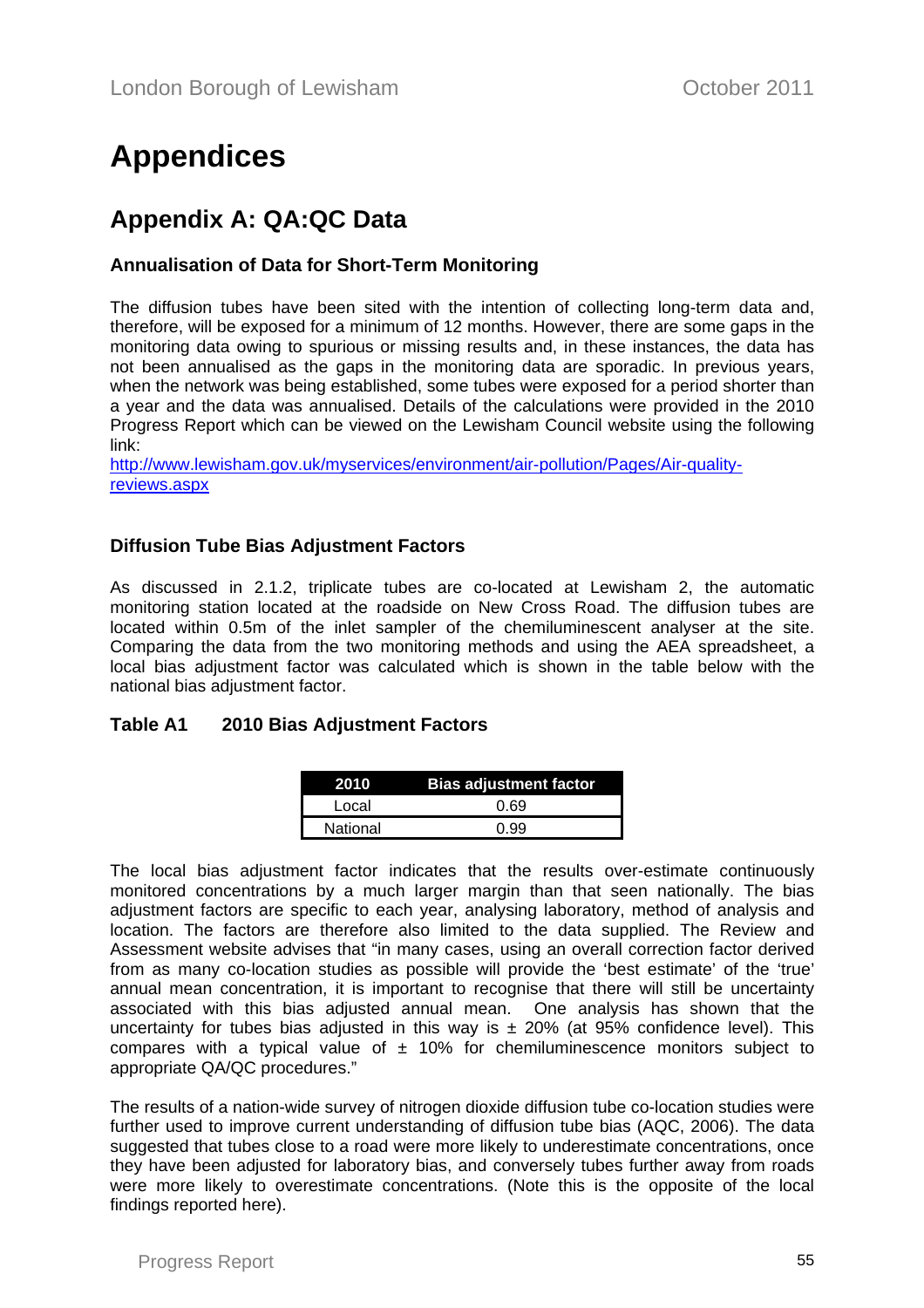Further analysis of the results suggested that it was not the distance from roads that mattered; rather it was the different concentrations of nitric oxide, nitrogen dioxide and ozone in the atmosphere. The different concentrations influenced the chemistry taking place within the diffusion tube, in particular the formation of additional nitrogen dioxide from a reaction of ozone with nitric oxide.

#### **Discussion of Choice of Factor to Use**

The choice of which bias factor to use is not straightforward; hence the two factors (local and default) are reported above to provide context. Box 3.3 of the TG 09 guidance provides some suggestions as to which factor might be the most appropriate. In this instance, there are reasons for using either. For information, the results using both adjustment factors for 2010 is shown in Table 2.4. However, as a precautionary approach is to be adopted, the results using the national factor have been utilised when comparing to the National Objectives.

### **Table A2: Data used in calculating the local Bias Adjustment Factor for 2010**

|                  | <b>AEA Energy &amp; Environment</b><br>Checking Precision and Accuracy of Triplicate Tubes<br>From the AEA group |                                                              |                                |                     |                                         |                                      |                                                                                          |                                                                                                                |                   |                                                 |                                                                                       |                                    |                              |
|------------------|------------------------------------------------------------------------------------------------------------------|--------------------------------------------------------------|--------------------------------|---------------------|-----------------------------------------|--------------------------------------|------------------------------------------------------------------------------------------|----------------------------------------------------------------------------------------------------------------|-------------------|-------------------------------------------------|---------------------------------------------------------------------------------------|------------------------------------|------------------------------|
|                  | <b>Diffusion Tubes Measurements</b>                                                                              |                                                              |                                |                     |                                         |                                      |                                                                                          |                                                                                                                |                   |                                                 | <b>Automatic Method</b>                                                               | <b>Data Quality Check</b>          |                              |
| Period           | <b>Start Date</b><br>dd/mm/yyy/ldd/mm/yyyy                                                                       | <b>End Date</b>                                              | Tube 1<br>$\mu$ gm $^{-3}$     | $^{\circ}$ µgm $^3$ | Tube 2 Tube 3<br>$\mu$ gm <sup>-3</sup> | <b>Triplicate   Standard</b><br>Wean | Deviation                                                                                | Coefficient<br>of Variation<br>(CV)                                                                            | 95% CI<br>of mean | Period<br>Mean                                  | Data<br>Capture<br>$(% \mathbf{C}^{\prime }\mathbf{C}^{\prime }\mathbf{C}^{\prime })$ | <b>Tubes</b><br>Precision<br>Check | Automatic<br>Monitor<br>Data |
| $\mathbf{1}$     | 05/01/2010                                                                                                       | 03/02/2010                                                   | 72.23                          | 74.44               | 69.92                                   | 72                                   | 2.3                                                                                      | 3                                                                                                              | 5.6               | 67.8                                            | 100                                                                                   | Good                               | Good                         |
| $\overline{2}$   | 03/02/2010                                                                                                       | 03/03/2010                                                   |                                |                     |                                         |                                      |                                                                                          |                                                                                                                |                   | 59.4                                            | 100                                                                                   |                                    | Good                         |
| з                | 03/03/2010                                                                                                       | 30/03/2010                                                   | 58.48                          | 59.51               | 57.12                                   | 58                                   | 1.2                                                                                      | $\mathbf{2}$                                                                                                   | 3.0               | 53.8                                            | 98                                                                                    | Good                               | Good                         |
| $\ddot{a}$       | 30/03/2010                                                                                                       | 28/04/2010                                                   | 67.37                          | 69.20               | 64.23                                   | 67                                   | 2.5                                                                                      | $\ddot{\phantom{a}}$                                                                                           | 6.2               | 45.5                                            | 100                                                                                   | Good                               | Good                         |
| 5                | 28/04/2010                                                                                                       | 02/06/2010                                                   | 67.31                          | 63.90               | 58.13                                   | 63                                   | 4.6                                                                                      | 7                                                                                                              | 11.5              | 44.9                                            | 100                                                                                   | Good                               | Good                         |
| 6                | 02/06/2010                                                                                                       | 29/06/2010                                                   | 61.03                          | 62.36               | 64.21                                   | 63                                   | 1.6                                                                                      | 3                                                                                                              | 4.0               | 46.4                                            | 100                                                                                   | Good                               | Good                         |
| $\overline{1}$   | 29/06/2010                                                                                                       | 04/08/2010                                                   | 62.68                          | 61.97               | 59.61                                   | 61                                   | 1.6                                                                                      | 3                                                                                                              | 4.0               | 26.5                                            | 24                                                                                    | Good                               | <b>pr Data Capture</b>       |
| 8                | 04/08/2010                                                                                                       | 01/09/2010                                                   | 90.45                          | 84.67               | 101.27                                  | 92                                   | 8.4                                                                                      | 9                                                                                                              | 20.9              | 40.7                                            | 90                                                                                    | Good                               | Good                         |
| э                | 01/09/2010                                                                                                       | 01/10/2010                                                   | 93.81                          | 88.44               | 93.39                                   | 92                                   | 3.0                                                                                      | 3                                                                                                              | 7.4               | 29.5                                            | 100                                                                                   | Good                               | Good                         |
| 10 <sub>10</sub> | 01/10/2010                                                                                                       | 02/11/2010                                                   | 51.76                          | 72.65               | 74.36                                   | 66                                   | 12.6                                                                                     | 19                                                                                                             | 31.3              | 44.6                                            | 100                                                                                   | Good                               | Good                         |
| 11               | 02/11/2010                                                                                                       | 01/12/2010                                                   | 90.18                          | 86.63               | 89.00                                   | 89                                   | 1.8                                                                                      | $\mathbf{2}$                                                                                                   | 4.5               | 52.3                                            | 99                                                                                    | Good                               | Good                         |
| 12               | 01/12/2010                                                                                                       | 05/01/2011                                                   | 83.65                          | 72.08               | 85.16                                   | 80                                   | 7.2                                                                                      | 9                                                                                                              | 17.8              | 83                                              | 100                                                                                   | Good                               | Good                         |
| 13               |                                                                                                                  |                                                              |                                |                     |                                         |                                      |                                                                                          |                                                                                                                |                   |                                                 |                                                                                       |                                    |                              |
|                  |                                                                                                                  |                                                              |                                |                     |                                         |                                      |                                                                                          | It is necessary to have results for at least two tubes in order to calculate the precision of the measurements |                   |                                                 | Overall survey -->                                                                    | Good<br>precision                  | Good<br><b>Overall DC</b>    |
|                  | Site Name/ID:                                                                                                    |                                                              | <b>Lewisham 2</b>              |                     |                                         |                                      | <b>Precision</b>                                                                         |                                                                                                                |                   | 11 out of 11 periods have a CV smaller than 20% |                                                                                       | (Check average CV & DC from        |                              |
|                  |                                                                                                                  |                                                              |                                |                     |                                         |                                      |                                                                                          |                                                                                                                |                   |                                                 |                                                                                       | Accuracy calculations)             |                              |
|                  | <b>Accuracy</b>                                                                                                  |                                                              | (with 95% confidence interval) |                     |                                         |                                      | <b>Accuracy</b>                                                                          |                                                                                                                |                   | (with 95% confidence interval)                  |                                                                                       |                                    |                              |
|                  |                                                                                                                  | without periods with CV larger than 20%                      |                                |                     |                                         |                                      | <b>WITH ALL DATA</b>                                                                     |                                                                                                                |                   |                                                 | 50%                                                                                   |                                    |                              |
|                  | Bias calculated using 10 periods of data                                                                         |                                                              |                                |                     |                                         |                                      |                                                                                          | <b>Bias calculated using 10 periods of data</b>                                                                |                   |                                                 | <b>Tube Bias</b><br>25%                                                               |                                    |                              |
|                  |                                                                                                                  | <b>Bias factor A</b>                                         |                                | $0.69(0.52 - 1.01)$ |                                         |                                      |                                                                                          | <b>Bias factor A</b>                                                                                           |                   | $0.69(0.52 - 1.01)$                             |                                                                                       |                                    |                              |
|                  |                                                                                                                  | <b>Bias B</b>                                                |                                | 46% (-1% - 93%)     |                                         |                                      |                                                                                          | <b>Bias B</b>                                                                                                  |                   | $46\%$ (-1% - 93%)                              | 0 <sub>z</sub><br>m                                                                   |                                    |                              |
|                  | 74 $\mu$ gm <sup>-3</sup><br><b>Diffusion Tubes Mean:</b>                                                        |                                                              |                                |                     |                                         |                                      | <b>Diffusion Tubes Mean:</b> 74 $\mu$ gm <sup>-3</sup>                                   |                                                                                                                |                   |                                                 | Without CVs20%                                                                        | With all data                      |                              |
|                  |                                                                                                                  | Mean CV (Precision):                                         | 6                              |                     |                                         |                                      |                                                                                          | Mean CV (Precision):                                                                                           | 6                 |                                                 | $-254$                                                                                |                                    |                              |
|                  |                                                                                                                  |                                                              |                                |                     |                                         |                                      |                                                                                          |                                                                                                                |                   |                                                 | Diffusion<br>$-50%$                                                                   |                                    |                              |
|                  |                                                                                                                  | <b>Automatic Mean:</b><br>Data Capture for periods used: 99% |                                | $51 \text{ µgm}^3$  |                                         |                                      |                                                                                          | <b>Automatic Mean:</b>                                                                                         |                   | $51 \text{ ucm}^{-3}$                           |                                                                                       |                                    |                              |
|                  |                                                                                                                  | <b>Adjusted Tubes Mean:</b>                                  | $51(39-75)$                    |                     | µgm <sup>3</sup>                        |                                      | Data Capture for periods used: 99%<br>Adjusted Tubes Mean: 51 (39 - 75) µgm <sup>3</sup> |                                                                                                                |                   |                                                 |                                                                                       | Jaume Targa, for AEA               |                              |
|                  | Version 04 - February 2011                                                                                       |                                                              |                                |                     |                                         |                                      |                                                                                          |                                                                                                                |                   |                                                 |                                                                                       |                                    |                              |

If you have any enquiries about this spreadsheet please contact the LAQM Helpdesk at: LAQMHelpdesk@uk.bureauveritas.com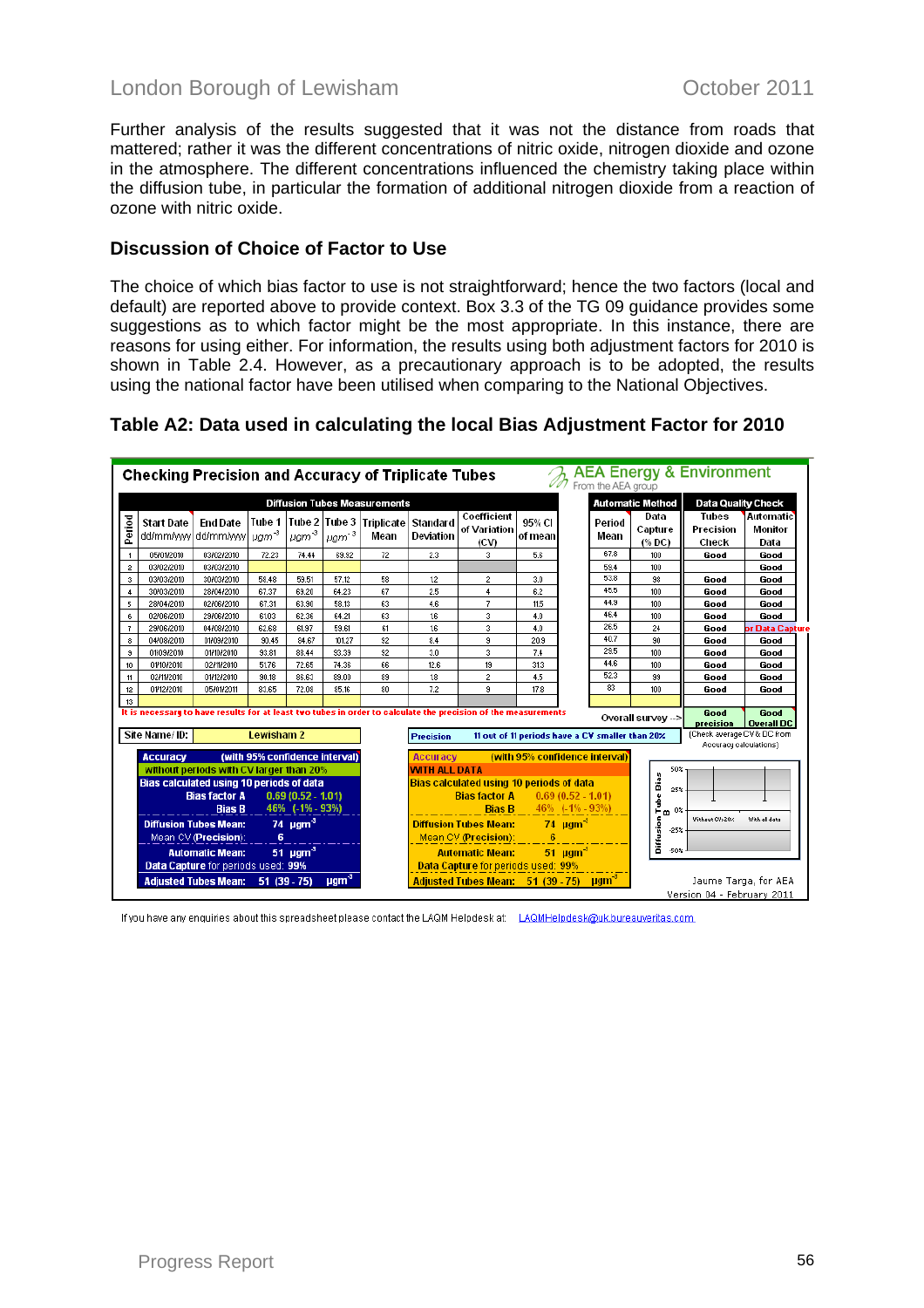| Changes to Diffusion Tube Bias Adjustment Factors with 04/11 Issue of the Spreadsheet |                                   |      |                       |               |  |  |  |
|---------------------------------------------------------------------------------------|-----------------------------------|------|-----------------------|---------------|--|--|--|
|                                                                                       |                                   |      |                       |               |  |  |  |
|                                                                                       |                                   |      | New (04/11) Factor    |               |  |  |  |
| <b>Laboratory</b>                                                                     | <b>Method</b>                     | Year | <b>No. of Studies</b> | <b>Factor</b> |  |  |  |
| Aberdeen CC                                                                           | 20% TEA in Water                  | 2010 | 1                     | 0.82          |  |  |  |
| <b>Bristol Scientific Services</b>                                                    | 20% TEA in Water                  | 2010 | 7                     | 0.85          |  |  |  |
| <b>Cardiff Scientific Services</b>                                                    | 50% TEA in Acetone                | 2010 | 4                     | 0.85          |  |  |  |
| <b>Edinburgh Scientific Services</b>                                                  | 50% TEA in Acetone                | 2010 | $\overline{2}$        | 1.02          |  |  |  |
| <b>Environmental Scientific Groups</b>                                                | 20% TEA in Water                  | 2010 | 10                    | 0.84          |  |  |  |
| <b>Environmental Scientific Groups</b>                                                | 50% TEA in Acetone                | 2010 | 3                     | 0.83          |  |  |  |
| <b>Glasgow Scientific Services</b>                                                    | 20% TEA in Water                  | 2010 | 1                     | 1.10          |  |  |  |
| Gradko                                                                                | 20% TEA in Water                  | 2010 | 39                    | 0.92          |  |  |  |
| Gradko                                                                                | 50% TEA in Acetone                | 2010 | 17                    | 0.99          |  |  |  |
| <b>Harwell Scientific Services</b>                                                    | 50% TEA in Acetone                | 2010 | 18                    | 0.85          |  |  |  |
| <b>Harwell Scientific Services</b>                                                    | 20% TEA in Water                  | 2010 | 1                     | 0.77          |  |  |  |
| <b>Kent Scientific Services</b>                                                       | 20% TEA in Water                  | 2010 | 1                     | 0.78          |  |  |  |
| Kirklees Council Scientific Services                                                  | 50% TEA in Acetone                | 2010 | 1                     | 0.78          |  |  |  |
| <b>Lambeth Scientific Services</b>                                                    | 50% TEA in Acetone                | 2010 | 3                     | 1.07          |  |  |  |
| Lancashire CC                                                                         | 50% TEA in Acetone                | 2010 | 1                     | 0.90          |  |  |  |
| Milton Keynes Council                                                                 | 20% TEA in Water                  | 2010 | 6                     | 0.84          |  |  |  |
| Northampton BC                                                                        | 20% TEA in Water                  | 2010 | 3                     | 0.73          |  |  |  |
| South Yorkshire Labs                                                                  | 50% TEA in Acetone                | 2010 | 5                     | 0.88          |  |  |  |
| <b>Staffordshire Scientific Services</b>                                              | 20% TEA in Water                  | 2010 | 6                     | 0.87          |  |  |  |
| <b>Tayside SS</b>                                                                     | 20% TEA in Water                  | 2010 | 4                     | 0.78          |  |  |  |
| <b>West Yorkshire Analytical Services</b>                                             | 50% TEA in Acetone                | 2010 | 12                    | 0.90          |  |  |  |
| <b>Edinburgh Scientific Services</b>                                                  | 50% TEA in Acetone                | 2009 | 5                     | 0.85          |  |  |  |
|                                                                                       | <b>Number of Studies Included</b> |      | 150                   |               |  |  |  |

### **Table A3: Table showing the National Bias Adjustment Factors for 2010**

The co-location study compared equivalent exposure periods, although the continuous results were provisional at the time that the factors were calculated. However, the ratified data has not altered significantly and should not affect the calculations of the adjustment factors. Data from the diffusion tubes were available for 11 of the 12 monitoring periods while data capture from the automatic monitoring station was above 80% for all but one of the corresponding periods. The results from the data quality check on the spreadsheet indicate that there was good precision for the diffusion tubes. The term "precision" indicates how well the diffusion tubes produce similar results from the triplicate study undertaken. The criterion is somewhat arbitrary and it reflects both the laboratory's performance in preparing and analysing the tubes, plus the handling of the tubes in the field. The precision is based on an assessment of the coefficient of variation. "Good" precision is defined as achieving a coefficient of variation less than 20% for eight or more periods in a year and the average is less than 10%.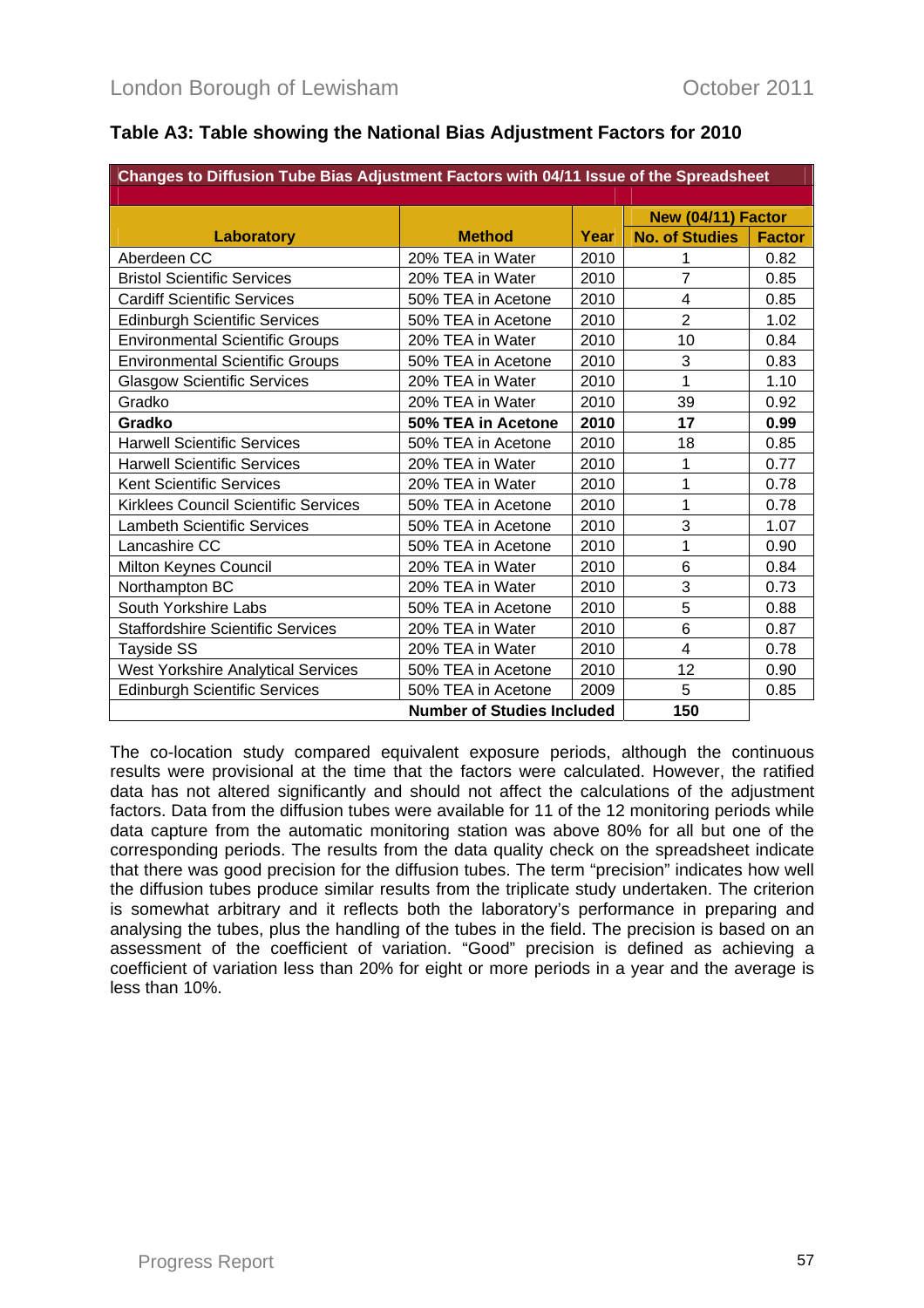|                                                                                      |                                                                                                                                                                                                                                  |                                     | Diffusion Tube Collocation Data Questionnaire For Local Authorities 2010                                                                                                                                                       |                                                                                                                             |                                                                                                                                                                 |                                                                                                 |  |  |
|--------------------------------------------------------------------------------------|----------------------------------------------------------------------------------------------------------------------------------------------------------------------------------------------------------------------------------|-------------------------------------|--------------------------------------------------------------------------------------------------------------------------------------------------------------------------------------------------------------------------------|-----------------------------------------------------------------------------------------------------------------------------|-----------------------------------------------------------------------------------------------------------------------------------------------------------------|-------------------------------------------------------------------------------------------------|--|--|
| Please Read the "Notes" sheet and then fill in the white boxes of this questionnaire |                                                                                                                                                                                                                                  |                                     |                                                                                                                                                                                                                                |                                                                                                                             |                                                                                                                                                                 |                                                                                                 |  |  |
| Should you require assistance, email nick.martin@npl.co.uk or phone 020 8943 7088    |                                                                                                                                                                                                                                  |                                     |                                                                                                                                                                                                                                |                                                                                                                             |                                                                                                                                                                 |                                                                                                 |  |  |
|                                                                                      |                                                                                                                                                                                                                                  | Date form<br>filled in              | Name of Local Authority                                                                                                                                                                                                        | Your name                                                                                                                   | <b>Phone number</b>                                                                                                                                             | <b>Contact email</b>                                                                            |  |  |
|                                                                                      | <b>Your Details</b>                                                                                                                                                                                                              | 22/02/2011                          | Lewisham Council                                                                                                                                                                                                               | Dave Trew                                                                                                                   | 020 8314 9783                                                                                                                                                   | dave.trew@lewisham.gov.uk                                                                       |  |  |
|                                                                                      | <b>Site Details</b>                                                                                                                                                                                                              | <b>Distance</b><br>from kerb (m)    | Site type (e.g. roadside,<br>background). Definitions of<br>site types are given on the<br>"Notes" sheet                                                                                                                       | Distance from diffusion<br>tube(s) to continuous<br>analyser inlet (m)                                                      | Location (site name or a<br>brief description)                                                                                                                  | Grid Reference of Site (if<br>available)                                                        |  |  |
| 6                                                                                    |                                                                                                                                                                                                                                  |                                     | Roadside                                                                                                                                                                                                                       | 0.5                                                                                                                         | Lewisham 2, Hobgoblin<br>P.H., New Cross Road                                                                                                                   | 536241, 176932                                                                                  |  |  |
| <b>Diffusion Tube</b>                                                                |                                                                                                                                                                                                                                  |                                     | Prepared by (if known; e.g.<br><b>Harwell Scientific Services)</b>                                                                                                                                                             | Analysed by (e.g. Kent<br>Scientific Services)                                                                              | Preparation method (e.g.<br>50% TEA in acetone; 50%<br>TEA in water)                                                                                            | How are diffusion tubes<br>deployed? (e.g. with a clip,<br>spacer, shelter box, just<br>tape) a |  |  |
|                                                                                      | <b>Details</b>                                                                                                                                                                                                                   |                                     | Bureau Veritas                                                                                                                                                                                                                 | Gradko International                                                                                                        | 50% TEA in acetone                                                                                                                                              | with spacer                                                                                     |  |  |
|                                                                                      | <u>Continuous Analyser Details</u>                                                                                                                                                                                               |                                     |                                                                                                                                                                                                                                |                                                                                                                             | Analyser type                                                                                                                                                   | QA/QC (e.g. local or<br>network)                                                                |  |  |
|                                                                                      |                                                                                                                                                                                                                                  |                                     |                                                                                                                                                                                                                                |                                                                                                                             | ML9841B<br>Chemiluminescent<br>analyser                                                                                                                         | LAQN                                                                                            |  |  |
|                                                                                      |                                                                                                                                                                                                                                  |                                     | Data from the Automatic Analyser (Matching Individual Diffusion Tube Periods)                                                                                                                                                  |                                                                                                                             |                                                                                                                                                                 |                                                                                                 |  |  |
| Period                                                                               | <b>Start Date</b><br>(dd/mm/yy)                                                                                                                                                                                                  | <b>End Date</b><br>(dd/mm/yy)       | % Data Capture                                                                                                                                                                                                                 | Ratified / Provisional                                                                                                      | NOx (if available) (ug/m <sup>3</sup> )                                                                                                                         | Nitrogen Dioxide (ug/m <sup>3</sup> )                                                           |  |  |
| $\blacksquare$                                                                       | 05/01/2010                                                                                                                                                                                                                       | 03/02/2010                          | 100                                                                                                                                                                                                                            | Ratified                                                                                                                    | 182.3                                                                                                                                                           | 67.8                                                                                            |  |  |
| $\overline{2}$<br>3                                                                  | 03/02/2010<br>03/03/2010                                                                                                                                                                                                         | 03/03/2010<br>30/03/2010            | 100<br>98                                                                                                                                                                                                                      | Ratified                                                                                                                    | 137.5<br>103.8                                                                                                                                                  | 59.4<br>53.8                                                                                    |  |  |
| $\overline{4}$                                                                       | 30/03/2010                                                                                                                                                                                                                       | 28/04/2010                          | 100                                                                                                                                                                                                                            | Provisional<br>Provisional                                                                                                  | 94.7                                                                                                                                                            | 45.5                                                                                            |  |  |
| $\overline{5}$                                                                       | 28/04/2010                                                                                                                                                                                                                       | 02/06/2010                          | 100                                                                                                                                                                                                                            | Provisional                                                                                                                 | 91.6                                                                                                                                                            | 44.9                                                                                            |  |  |
| 6                                                                                    | 02/06/2010                                                                                                                                                                                                                       | 29/06/2010                          | 100                                                                                                                                                                                                                            | Provisional                                                                                                                 | 92.3                                                                                                                                                            | 46.4                                                                                            |  |  |
| 7                                                                                    | 29/06/2010                                                                                                                                                                                                                       | 04/08/2010                          | 24                                                                                                                                                                                                                             | Provisional                                                                                                                 | 49.4                                                                                                                                                            | 26.5                                                                                            |  |  |
| 8<br>$\overline{9}$                                                                  | 04/08/2010<br>01/09/2010                                                                                                                                                                                                         | 01/09/2010<br>01/10/2010            | 90<br>100                                                                                                                                                                                                                      | Provisional<br>Provisional                                                                                                  | 93<br>86                                                                                                                                                        | 40.7<br>29.5                                                                                    |  |  |
| 10                                                                                   | 01/10/2010                                                                                                                                                                                                                       | 02/11/2010                          | 100                                                                                                                                                                                                                            | Provisional                                                                                                                 | 102.1                                                                                                                                                           | 44.6                                                                                            |  |  |
| 11                                                                                   | 02/11/2010                                                                                                                                                                                                                       | 01/12/2010                          | 99                                                                                                                                                                                                                             | Provisional                                                                                                                 | 153.2                                                                                                                                                           | 52.3                                                                                            |  |  |
| 12                                                                                   | 01/12/2010                                                                                                                                                                                                                       | 05/01/2011                          | 100                                                                                                                                                                                                                            | Provisional                                                                                                                 | 218.4                                                                                                                                                           | 83                                                                                              |  |  |
| 13                                                                                   |                                                                                                                                                                                                                                  |                                     |                                                                                                                                                                                                                                |                                                                                                                             |                                                                                                                                                                 |                                                                                                 |  |  |
|                                                                                      |                                                                                                                                                                                                                                  |                                     | Please express NOx as NO <sub>2</sub> (e.g. ppb x 1.913) or alternatively note the approach <i>I</i> units here:<br>When you are identifying the automatic monitoring periods that match your diffusion tube exposure periods, |                                                                                                                             |                                                                                                                                                                 |                                                                                                 |  |  |
|                                                                                      |                                                                                                                                                                                                                                  |                                     | please be as precise as possible. It is not, however, necessary to match start times to the exact hour that you put out your tubes                                                                                             |                                                                                                                             |                                                                                                                                                                 |                                                                                                 |  |  |
|                                                                                      |                                                                                                                                                                                                                                  |                                     | <u>Individual Period (monthly) Mean Nitrogen Dioxide Data from the Diffusion Tubes (ug/m<sup>s</sup>)</u>                                                                                                                      |                                                                                                                             |                                                                                                                                                                 |                                                                                                 |  |  |
| <b>Period</b>                                                                        |                                                                                                                                                                                                                                  |                                     | Tube 1                                                                                                                                                                                                                         | Tube 2 (if available)                                                                                                       | Tube 3 (if available)                                                                                                                                           | Tube 4 (if available)                                                                           |  |  |
| 1                                                                                    | 05/01/2010                                                                                                                                                                                                                       | 03/02/2010                          | 72.23                                                                                                                                                                                                                          | 74.44                                                                                                                       | 69.92                                                                                                                                                           |                                                                                                 |  |  |
| $\overline{2}$<br>3 <sup>1</sup>                                                     | 03/02/2010                                                                                                                                                                                                                       | 03/03/2010<br>03/03/2010 30/03/2010 | <b>N/A</b><br>58.48                                                                                                                                                                                                            | <b>N/A</b><br>59.51                                                                                                         | <b>N/A</b><br>57.12                                                                                                                                             |                                                                                                 |  |  |
| 4                                                                                    | 30/03/2010                                                                                                                                                                                                                       | 28/04/2010                          | 67.37                                                                                                                                                                                                                          | 69.20                                                                                                                       | 64.23                                                                                                                                                           |                                                                                                 |  |  |
| $\overline{5}$                                                                       | 28/04/2010                                                                                                                                                                                                                       | 02/06/2010                          | 67.31                                                                                                                                                                                                                          | 63.90                                                                                                                       | 58.13                                                                                                                                                           |                                                                                                 |  |  |
| 6                                                                                    | 02/06/2010                                                                                                                                                                                                                       | 29/06/2010                          | 61.03                                                                                                                                                                                                                          | 62.36                                                                                                                       | 64.21                                                                                                                                                           |                                                                                                 |  |  |
| $\overline{7}$<br>8                                                                  | 29/06/2010<br>04/08/2010                                                                                                                                                                                                         | 04/08/2010<br>01/09/2010            | 62.68<br>90.45                                                                                                                                                                                                                 | 61.97<br>84.67                                                                                                              | 59.61<br>101.27                                                                                                                                                 |                                                                                                 |  |  |
| $\overline{9}$                                                                       | 01/09/2010                                                                                                                                                                                                                       | 01/10/2010                          | 93.81                                                                                                                                                                                                                          | 88.44                                                                                                                       | 93.39                                                                                                                                                           |                                                                                                 |  |  |
| 10                                                                                   | 01/10/2010                                                                                                                                                                                                                       | 02/11/2010                          | 51.76                                                                                                                                                                                                                          | 72.65                                                                                                                       | 74.36                                                                                                                                                           |                                                                                                 |  |  |
| 11                                                                                   | 02/11/2010                                                                                                                                                                                                                       | 01/12/2010                          | 90.18                                                                                                                                                                                                                          | 86.63                                                                                                                       | 89.00                                                                                                                                                           |                                                                                                 |  |  |
| 12 <sub>2</sub>                                                                      | 01/12/2010                                                                                                                                                                                                                       | 05/01/2011                          | 83.65                                                                                                                                                                                                                          | 72.08                                                                                                                       | 85.16                                                                                                                                                           |                                                                                                 |  |  |
| 13                                                                                   |                                                                                                                                                                                                                                  |                                     |                                                                                                                                                                                                                                |                                                                                                                             |                                                                                                                                                                 |                                                                                                 |  |  |
| Other                                                                                |                                                                                                                                                                                                                                  |                                     | Are the concentrations<br>stated in ug/m <sup>3</sup> ?                                                                                                                                                                        | Did the diffusion tube<br>supply or analysis method<br>change during the<br>monitoring period? When,<br>from what, to what? | Were there any significant<br>problems with the<br>continuous analyser during<br>the monitoring period?                                                         | Are there any other relevant<br>issues with your data?                                          |  |  |
| <b>Information</b>                                                                   |                                                                                                                                                                                                                                  |                                     | yes                                                                                                                                                                                                                            | no                                                                                                                          | Not with the analyser itself<br>but there was a fault with<br>the air conditioning in July<br>causing cabin to overheat<br>and instruments were<br>switched off | no                                                                                              |  |  |
|                                                                                      | Please Return Completed Questionnaires to: nick.martin@npl.co.uk<br>This questionaire was originally compiled by AQC Ltd is is now maintained and distributed by the National Physical Laboratory on behalf of Defra and the DAs |                                     |                                                                                                                                                                                                                                |                                                                                                                             |                                                                                                                                                                 |                                                                                                 |  |  |

### **Table A4: 2010 Diffusion Tube Collocation Data (Lewisham2)**

This questionaire was originally compiled by AQC Ltd is is now maintained and distributed by the National Physical Laboratory on behalf of Defra and the DAs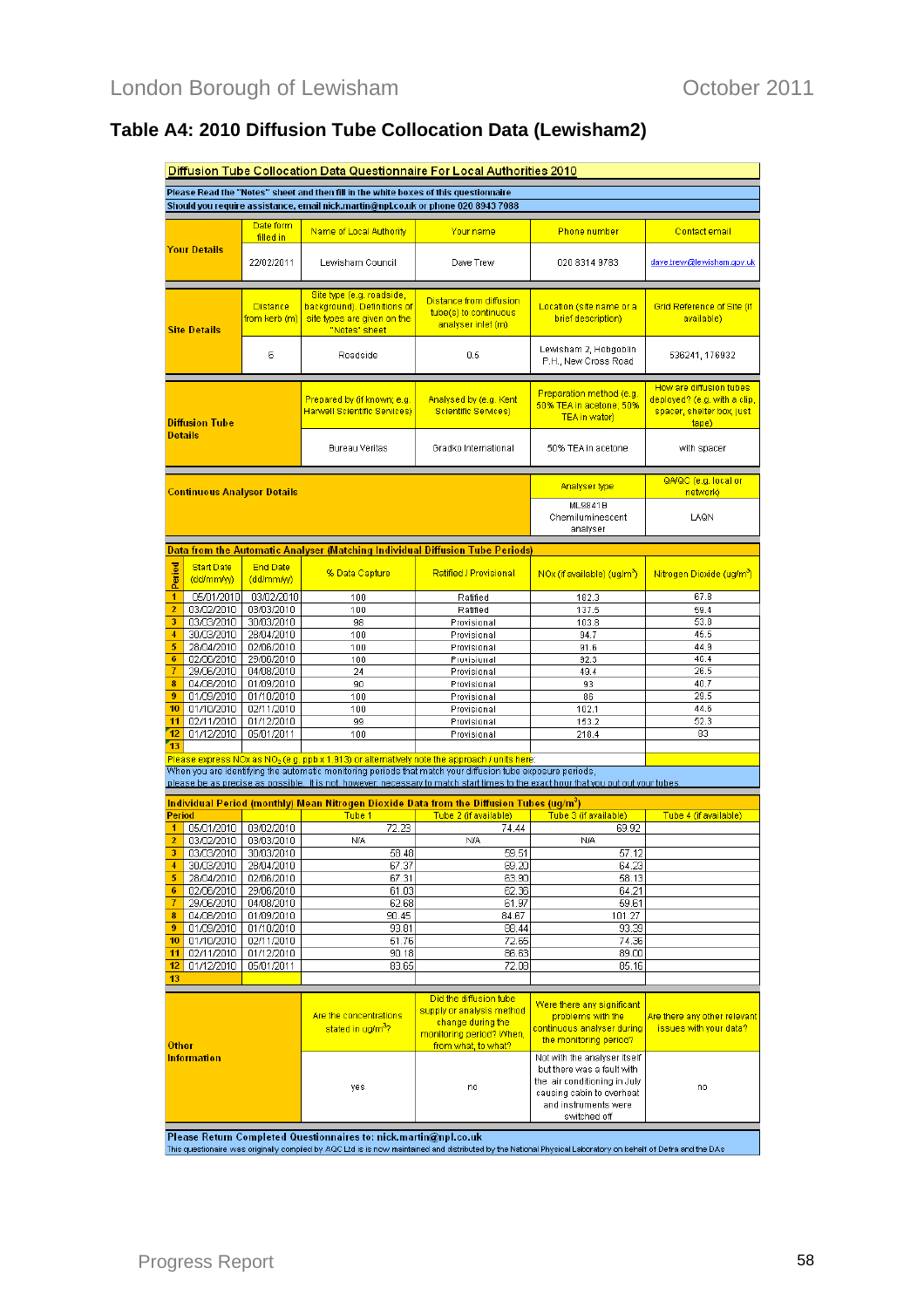# Appendix B: Monthly Unbiased NO<sub>2</sub> Diffusion Tube Results (µg/m<sup>3</sup>)

|                          |         | Jan-10 l | Feb-10  | Mar-10  | <b>Apr-10</b> | Mav-10  | <b>Jun-10</b> | <b>Jul-10</b> | Aug 10  | Sep 10  | Oct-10  | N10   | D <sub>10</sub> | Average I | ∣ With Bias Adjustment |
|--------------------------|---------|----------|---------|---------|---------------|---------|---------------|---------------|---------|---------|---------|-------|-----------------|-----------|------------------------|
| Boyne Rd                 | LWS02   | 44.40    | 38.80   | 30.57   | 28.85         | 24.26   | 21.81         | 26.69         | 27.23   | 34.27   | 33.59   | 36.68 | 41.08           | 32.35     | 22.32                  |
| Lewisham Rd              | LW03    | 55.22    | 55.45   | 47.98   | 46.48         | 43.22   | invalid       | 37.15         | 36.14   | 42.67   | 45.56   | 48.37 | 52.64           | 46.44     | 32.05                  |
| Loampit Vale             | LWS04   | 67.20    | 65.94   | 47.43   | 70.91         | 63.56   | 57.93         | 44.19         | 50.02   | 57.28   | 58.99   | 66.73 | 63.92           | 59.51     | 41.06                  |
| New X Mon Station        | LWS05   | 72.23    | Missina | 58.48   | 67.37         | 67.31   | 61.03         | 62.68         | 90.45   | 93.81   | 51.76   | 90.18 | 83.65           | 72.63     | 50.12                  |
| New X Mon Station        | LWS06   | 74.44    | Missina | 59.51   | 69.20         | 63.90   | 62.36         | 61.97         | 84.67   | 88.44   | 72.65   | 86.63 | 72.08           | 72.35     | 49.92                  |
| <b>New X Mon Station</b> | LWS07   | 69.92    | Missina | 57.12   | 64.23         | 58.13   | 64.21         | 59.61         | 101.27  | 93.39   | 74.36   | 89.00 | 85.16           | 74.22     | 51.21                  |
| Brockley Rise            | LWS09   | 61.17    | 58.79   | 46.38   | 52.40         | 48.73   | invalid       | 92.65         | 54.01   | 54.18   | 52.97   | 64.86 | 64.08           | 59.11     | 40.79                  |
| <b>Ringstead Rd</b>      | LWS10   | Missina  | 38.59   | 30.79   | 30.41         | 25.78   | 23.95         | 24.90         | 26.39   | 34.67   | 32.20   | 42.03 | 43.98           | 32.15     | 22.19                  |
| <b>Catford Hill</b>      | LWS11   | 60.84    | Missing | 60.36   | 55.73         | 54.38   | 49.26         | 46.24         | 47.09   | 51.34   | 52.23   | 59.38 | 61.88           | 54.43     | 37.56                  |
| Blank                    | LWS13   | 2.25     | 1.43    | 1.02    | 1.43          | 0.98    | 1.16          | 1.35          |         | 3.05    | 1.68    | 0.65  | 0.95            | 1.45      | 1.00                   |
| <b>Stanstead Rd</b>      | LWS14   | 35.14    | 32.30   | 26.97   | 25.21         | 24.16   | 20.82         | 17.93         | 20.87   | 36.85   | 48.65   | 33.49 | 36.85           | 29.94     | 20.66                  |
| <b>Shardloes Rd</b>      | LWS15   | 69.30    | 65.33   | 52.97   | 50.98         | 53.97   | 42.49         | 38.79         | 25.92   | Missing | 54.20   | 65.18 | 55.93           | 52.28     | 36.07                  |
| Lawn Terrace, SE3        | LWS16   | 47.80    | 53.11   | 33.29   | 42.09         | 33.62   | 31.61         | 24.66         | 24.00   | 18.93   | 38.43   | 51.22 | 50.31           | 37.42     | 25.82                  |
| Baring Rd                | LWS17   | Missing  | 76.15   | Missinc | 65.48         | 59.83   | 54.77         | 59.30         | 56.55   | 29.82   | 50.84   | 68.52 | 67.88           | 58.91     | 40.65                  |
| <b>Hazelbank Rd</b>      | LWS18   | 39.63    | 38.05   | 26.50   | 27.37         | Missing | Missing       | Missing       | 27.82   | 16.23   | 32.16   | 39.80 | 44.00           | 32.39     | 22.35                  |
| Hatcham Park Rd          | LWS51   | 61.05    | 57.12   | Missing | 99.57         | 46.41   | 40.27         | 53.46         | 52.54   | 48.24   | 43.44   | 46.02 | 52.77           | 54.63     | 37.69                  |
| Mayow Rd                 | LWS53   | 40.09    | 38.43   | 30.45   | 27.76         | Missing | 23.69         | 21.26         | Missing | 42.92   | 32.85   | 38.13 | 42.92           | 33.85     | 23.36                  |
|                          |         |          |         |         |               |         |               |               |         |         |         |       |                 |           |                        |
| <b>All Saints</b>        | lschooi | 35.35    | 35.86   | 22.82   | 29.88         | 25.34   | 20.38         | Missing       | 22.08   | 26.38   | 29.38   | 37.04 | 35.88           | 29.13     | 20.10                  |
| Lee Manor                | SCH002  | 39.08    | 37.80   | 24.32   | 23.23         | 27.03   | 24.93         | 20.13         | 20.70   | 27.50   | Missina | 39.40 | 36.48           | 29.15     | 20.11                  |
| Cooper's Lane            | SCH003  | 34.64    | 33.15   | 21.06   | 21.02         | 21.72   | 20.55         | 16.10         | 18.10   | 22.13   | 27.08   | 33.71 | 36.64           | 25.49     | 17.59                  |
| Launcelot                | SCH004  | 37.07    | 31.26   | 20.29   | 21.02         | 21.52   | 18.83         | 16.74         | Missina | 26.02   | 28.51   | 35.44 | 37.59           | 26.75     | 18.46                  |
| Bonus Pastor             | SCH005  | 34.33    | Missinc | Missinc | Missing       | Missina | 18.06         | 15.79         | 18.64   | 25.58   | 24.42   | 2.88  | 34.76           | 21.81     | 15.05                  |
| Forster Park             | SCH006  | 31.94    | 32.91   | 20.74   | 20.95         | 23.33   | 19.19         | Missing       | 20.35   | 25.71   | 28.20   | 10.64 | 36.73           | 24.61     | 16.98                  |
| Sandhurst                | SCH007  | 36.67    | 44.66   | 27.08   | 25.88         | 26.17   | 20.62         | 19.79         | 19.10   | Missing | 29.59   | 38.95 | 39.90           | 29.86     | 20.60                  |
| <b>Holy Cross</b>        | SCH008  | 44.25    | 44.39   | 27.85   | 30.69         | 30.62   | 27.14         | 21.71         | 24.17   | 33.90   | 37.04   | 41.72 | 45.87           | 34.11     | 23.54                  |
| <b>Catford High</b>      | SCH009ª | 35.28    | 32.18   | 20.62   | 22.32         | 21.03   | Missing       | Missing       | Missing | 30.72   | Missing | 35.27 | 39.37           | 29.60     | 20.42                  |
| Athelney                 | SCH010  | 40.69    | 29.09   | 25.90   | 19.42         | 21.38   | 18.95         | 14.82         | 16.86   | 22.04   | 24.85   | 33.34 | 40.02           | 25.61     | 17.67                  |
| <b>St Michael's</b>      | SCH011  | 39.57    | 35.15   | 24.67   | 23.86         | 22.93   | 18.08         | 17.17         | 20.64   | 27.83   | 30.12   | 2.11  | 42.96           | 25.42     | 17.54                  |
| St William of York       | SCH012ª | 39.01    | 33.70   | 18.13   | 24.08         | 22.03   | 23.00         | 19.38         | 20.23   | 27.02   | 29.54   | 35.70 | 40.81           | 27.72     | 19.13                  |
| Christchurch             | SCH013  | 48.17    | 39.77   | 29.36   | 27.71         | 28.47   | 25.10         | 21.53         | 22.05   | 30.01   | 28.06   | 42.94 | 41.09           | 32.02     | 22.09                  |
| Perrymount               | SCH014  | 38.63    | 32.68   | 26.29   | 21.79         | 21.11   | 21.00         | 19.04         |         | 27.91   | 28.18   | 35.81 | 43.85           | 28.75     | 19.84                  |
| Holbeach                 | SCH015  | 42.68    | 39.87   | 28.51   | 24.72         | 27.28   | 22.82         | 21.79         | 20.67   | 35.94   | 28.90   | 37.02 | 43.52           | 31.14     | 21.49                  |
| St Mary Magdalen's       | SCH016  | 46.52    | 33.24   | Missing | 26.91         | 23.31   | 20.69         | 17.43         | 19.84   | 29.48   | 29.32   | 33.73 | 47.88           | 29.85     | 20.60                  |
| Turnham                  | SCH017  | 40.69    | 36.13   | 25.22   | 29.08         | 25.39   | 21.98         | 17.87         | 20.90   | 28.75   | 34.14   | 43.39 | 44.66           | 30.68     | 21.17                  |
| Grinling Gibbons         | SCH018  | 44.79    | 45.18   | 29.16   | 35.71         | 31.06   | 26.14         | 18.79         | 23.94   | 30.20   | 34.46   | 42.32 | 49.11           | 34.24     | 23.62                  |
| St Saviour's             | SCH019  | 43.59    | 37.53   | 27.51   | 26.39         | 24.34   | 22.71         | 21.65         | 24.10   | 27.75   | 30.71   | 37.56 | 44.97           | 30.73     | 21.21                  |
| St Mary's                | SCH020  | 63.75    | 68.87   | 56.15   | Missing       | 22.16   | 59.22         | Missing       | Missina | Missing | 32.93   | 58.93 | 62.91           | 53.12     | 36.65                  |
| Sydenham                 | SCH021  | 41.41    | 29.90   | 29.33   | 51.25         | 14.97   | Missing       | 21.57         | 24.77   | 23.14   | Missing | 49.09 | Missing         | 31.71     | 21.88                  |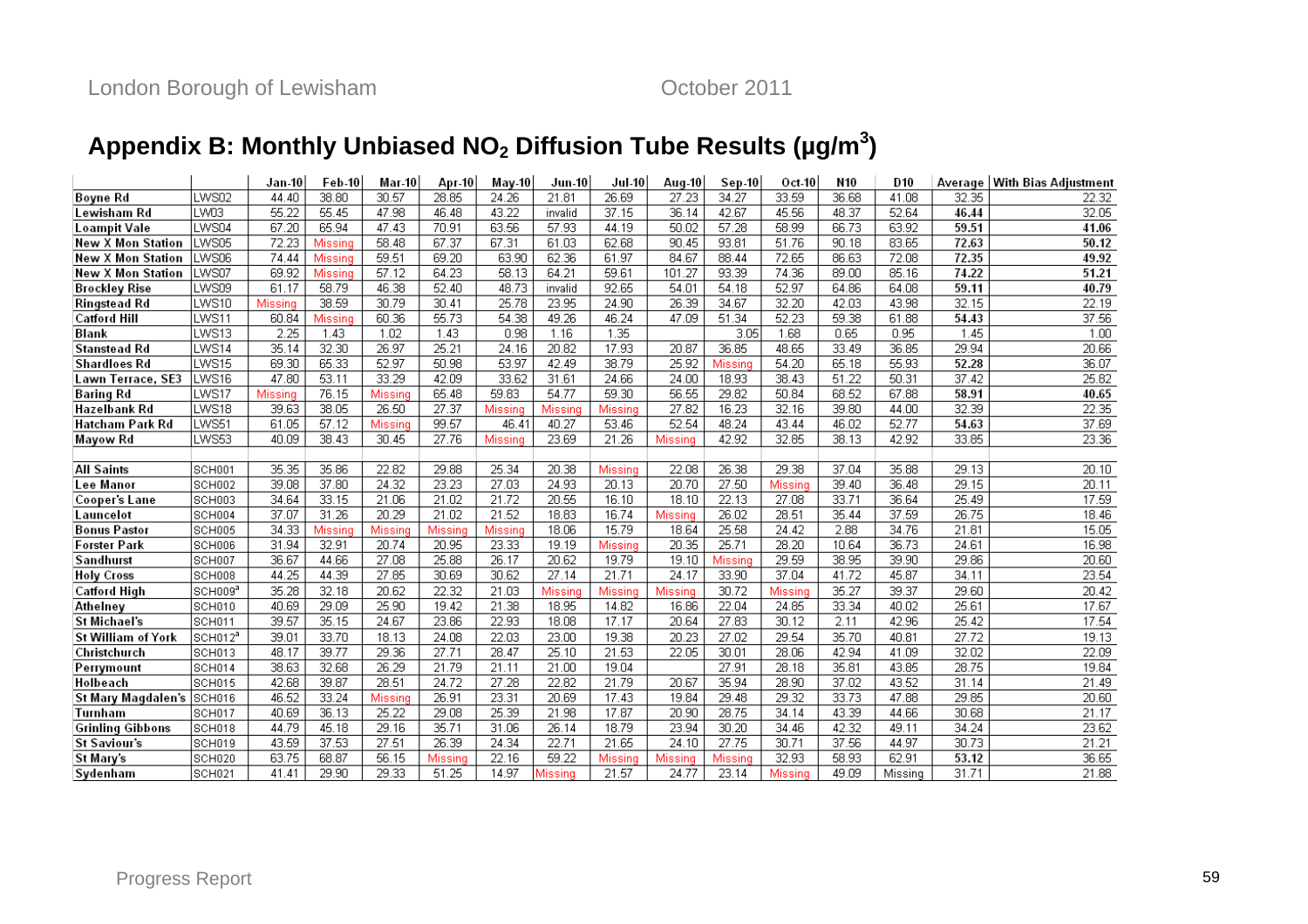#### **PM Monitoring Adjustment**

PM is measured at Lewisham 2 using a TEOM and at Lewisham 3 using a BAM. ERG King's College have developed a correction factor for PM data obtained using a TEOM known as the Volatile Correction Model and this has been applied to the data reported here from Lewisham 2. Details of the Volatile Correction Model are provided in TG(09).

# **Appendix C: List of Part B Processes within London Borough of Lewisham**

| <b>Company/Name of Process</b>      | <b>Address</b>                        | <b>Type of Process</b>                        |
|-------------------------------------|---------------------------------------|-----------------------------------------------|
| <b>Grove Park Service Station</b>   | 340, Baring Road, SE12 0DU            | PG1/14 - Petrol Station                       |
| <b>Tesco Express</b>                | 86, London Road, SE23                 | PG1/14 - Petrol Station                       |
| <b>BP Petrol Station</b>            | 411, Bromley Road, BR1 4PJ            | PG1/14 - Petrol Station                       |
| <b>BP Connect</b>                   | Lee High Road, SE13 5PQ               | PG1/14 - Petrol Station                       |
| <b>Foxberry Service Station</b>     | 242-246, Brockley Road, SE4 2SU       | PG1/14 - Petrol Station                       |
| <b>Tesco Express</b>                | 290 Lewisham Road                     | PG1/14 - Petrol Station                       |
| <b>Tesco Petrol Filling Station</b> | 97-99, Loampit Vale, SE13 7TG         | PG1/14 - Petrol Station                       |
| Sainsburys Petrol Filling Station   | 263, New Cross Road                   | PG1/14 - Petrol Station                       |
| Sainsburys Sydenham                 | Bell Green, Southend Lane, SE26 4PU   | PG1/14 - Petrol Station                       |
| Shell                               | 351-367, Lewisham High street         | PG1/14 - Petrol Station                       |
| Shell                               | 163-165, Stanstead Road               | PG1/14 - Petrol Station                       |
| Shell                               | 101, Evelyn Street                    | PG1/14 - Petrol Station                       |
| Shell                               | 96A, Bromely Hill                     | PG1/14 - Petrol Station                       |
| <b>Petrocell Service Station</b>    | <b>SE13 7PY</b>                       | PG1/14 - Petrol Station                       |
| <b>Sydenham Service Station</b>     | 277, Kirkdale, SE26 4QD               | PG1/14 - Petrol Station                       |
| Somerfield - Star Service Station   | Brownhill Road, SE6 1AD               | PG1/14 - Petrol Station                       |
| <b>Total Oil</b>                    | Verdant Ln/Whitefoot Ln, SE6 1TP      | PG1/14 - Petrol Station                       |
| Lewisham Crematorium                | Verdant Lane, SE6 1TP                 | PG5/2 - Crematoria                            |
| H Sivyer (Transport) Ltd            | 160 Sydenham Road, Sydenham, SE26 5JZ | PG3/16 - Mobile Crusher                       |
| FM Conway                           | Bolina Road Depot, SE16 3LD           | PG3/1 - Blending, Packing, etc of Bulk Cement |
| Ascott Cab Co & Sales Ltd           | Victoria Wharf, Grove Street, SE8     | PG6/34(b) - Vehicle Respraying                |
| 2001 DC                             | 141, Stanstead Road, SE23 1HH         | PG6/46 - Dry Cleaners                         |
| Aplanda DC                          | 50, Sydenham Road, SE26 5QF           | PG6/46 - Dry Cleaners                         |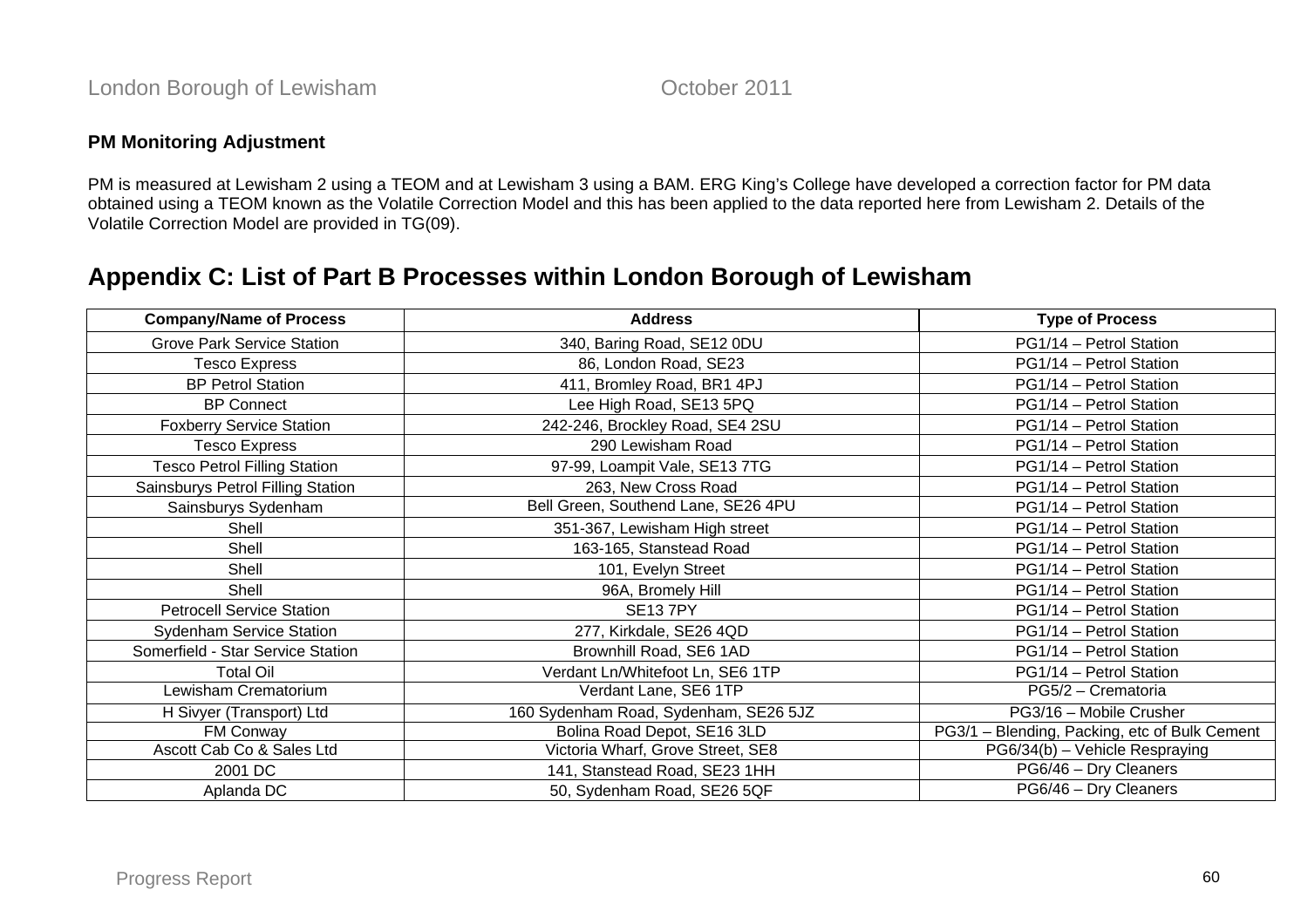| Asik DC                                   | 250, Brockley Road, SE4 2SF        | PG6/46 - Dry Cleaners |
|-------------------------------------------|------------------------------------|-----------------------|
| <b>Bellingham Cleaners</b>                | 30, Randlesdown Road, SE6 3BT      | PG6/46 - Dry Cleaners |
| <b>Blackheath DC</b>                      | 20, Blackheath Village, SE3 9SY    | PG6/46 - Dry Cleaners |
| <b>Brookbank DC</b>                       | 155, Brookbank Road, SE13 7DA      | PG6/46 - Dry Cleaners |
| <b>Brownhill DC</b>                       | 277, Brownhill Road, SE6 1AE       | PG6/46 - Dry Cleaners |
| <b>Busy Bees DC</b>                       | 146, Sydenham Road, SE26 5JZ       | PG6/46 - Dry Cleaners |
| Carlton DC                                | 6, Catford Broadway, SE6 4SP       | PG6/46 - Dry Cleaners |
| Catford DC                                | 24, Rushey Green, SE6 4JF          | PG6/46 - Dry Cleaners |
| Clean World DC                            | 56, Baring Road, SE12 0PS          | PG6/46 - Dry Cleaners |
| <b>Cleaning Touch DC</b>                  | 173, Kirkdale, SE26 4QH            | PG6/46 - Dry Cleaners |
| Deespy DC                                 | 118, Woodpecker Road, SE14 6EU     | PG6/46 - Dry Cleaners |
| Downham Express DC                        | 488, Bromley Road, BR1 4PP         | PG6/46 - Dry Cleaners |
| Finesse DC                                | 250, Evelyn Street, SE8 5BZ        | PG6/46 - Dry Cleaners |
| Five Star DC                              | 6, Burnt Ash Road, SE12 8PZ        | PG6/46 - Dry Cleaners |
| Forbs DC                                  | 19, Lewisham Way, SE14 6PP         | PG6/46 - Dry Cleaners |
| H & A Dry Cleaners                        | 380, Baring Road, SE12 OEF         | PG6/46 - Dry Cleaners |
| High Road DC                              | 136A, Lee High Road, SE13 5PR      | PG6/46 - Dry Cleaners |
| <b>Honor Oak Cleaners</b>                 | 42, Honor Oak Park, SE23 1DY       | PG6/46 - Dry Cleaners |
| Hydra DC                                  | 51, Brockley Rise, SE23 1JG        | PG6/46 - Dry Cleaners |
| Jubilee DC                                | 6, Sandhurst Market, SE6 1DL       | PG6/46 - Dry Cleaners |
| Kirkdale Express DC                       | 155, Kirkdale, SE26 4QJ            | PG6/46 - Dry Cleaners |
| <b>Ladywell Junction Express Cleaners</b> | 75, Ladywell Road, SE13 7JA        | PG6/46 - Dry Cleaners |
| Lewisham DC                               | 13, Lee High Road, SE13 5LD        | PG6/46 - Dry Cleaners |
| Lewisham Way DC                           | 189, Lewisham Way, SE4 1UY         | PG6/46 - Dry Cleaners |
| M&S DC                                    | 118, Deptford High Street, SE8 4NS | PG6/46 - Dry Cleaners |
| Manor Lane DC                             | 176, Manor Lane, SE12 8LP          | PG6/46 - Dry Cleaners |
| Master DC                                 | 22, Downham Way, BR1 5NX           | PG6/46 - Dry Cleaners |
| Palace DC                                 | 9, Sydenham Road, SE26 5ET         | PG6/46 - Dry Cleaners |
| Pel's DC                                  | 80, Brockley Rise,                 | PG6/46 - Dry Cleaners |
| Perry Cleaners                            | 174, Perry Vale, SE23 2LR          | PG6/46 - Dry Cleaners |
| Popular DC                                | 18, Bromley Hill, BR1 4JX          | PG6/46 - Dry Cleaners |
| Quality - HSDC                            | 77, Rushey Green, SE6 4AF          | PG6/46 - Dry Cleaners |
| Speedway DC                               | 191, New Cross Rod, SE14 5DG       | PG6/46 - Dry Cleaners |
| Starbright DC                             | 86, Brownhill Road, SE6 2EW        | PG6/46 - Dry Cleaners |